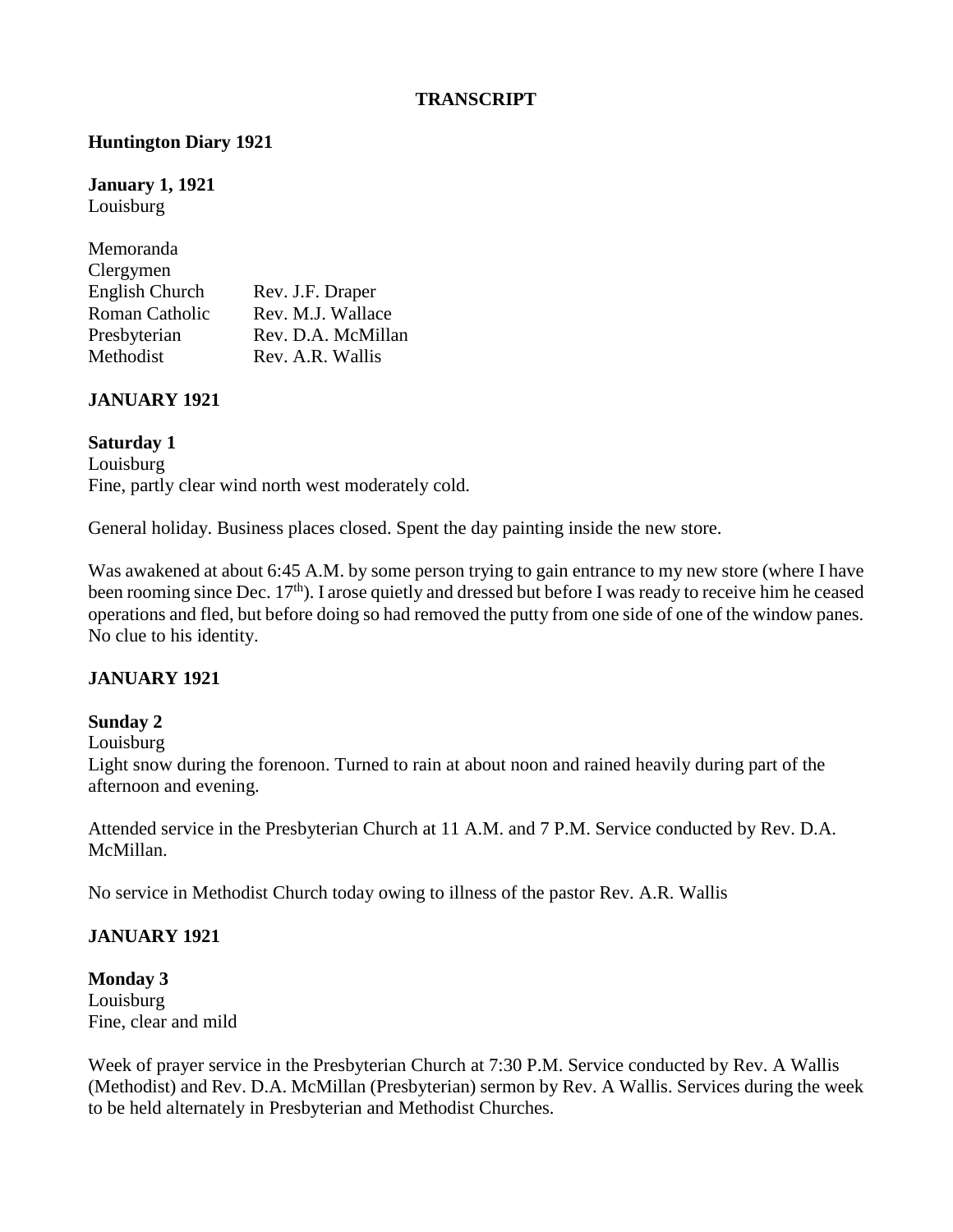#### **JANUARY 1921 Tuesday 4** Fine, partly clear and mild

Attended week of prayer service in Methodist Church at 7:30 P.M. Service conducted by Rev. Wallis and Rev. D.A. McMillan. Sermon by Rev. D.A. McMillan.

### **JANUARY 1921**

**Wednesday 5** Louisburg Fine cloudy and mild.

### **JANUARY 1921**

#### **Thursday 6**

Louisburg Snowed all day. Wind north east. Very disagreeable, snowfall about 10 inches, badly drifted.

Attended week of prayer service in the Methodist Church at 7:30 P.M. Service conducted by Rev. Mr. R. Wallis and Rev. D.A. McMillan. Sermon by Rev. D.A. McMillan.

#### **JANUARY 1921**

**Friday 7** Louisburg Fine cloudy and mild.

#### **JANUARY 1921**

#### **Saturday, January 8**

Louisburg

Cloudy and mild during the day. Begun to snow at about 7 P.M. and continued until about midnight. Wind south-east increasing to a gale during the night. Snow fall about 5 inches.

### **JANUARY 1921**

### **Sunday, January 9**

Louisburg Fine clear, moderately cold. Min. Temperature about 20 above zero.

Attended service in the Methodist Church at 11 A.M. and 7 P.M. Preacher Rev. A Wallis. Today being the 5th anniversary of the dedication of the Methodist Church, appropriate sermons were delivered by the pastor at both morning and evening services. Collections amounting to about \$300.00 were received during the day.

### **JANUARY 1921**

**Monday 10**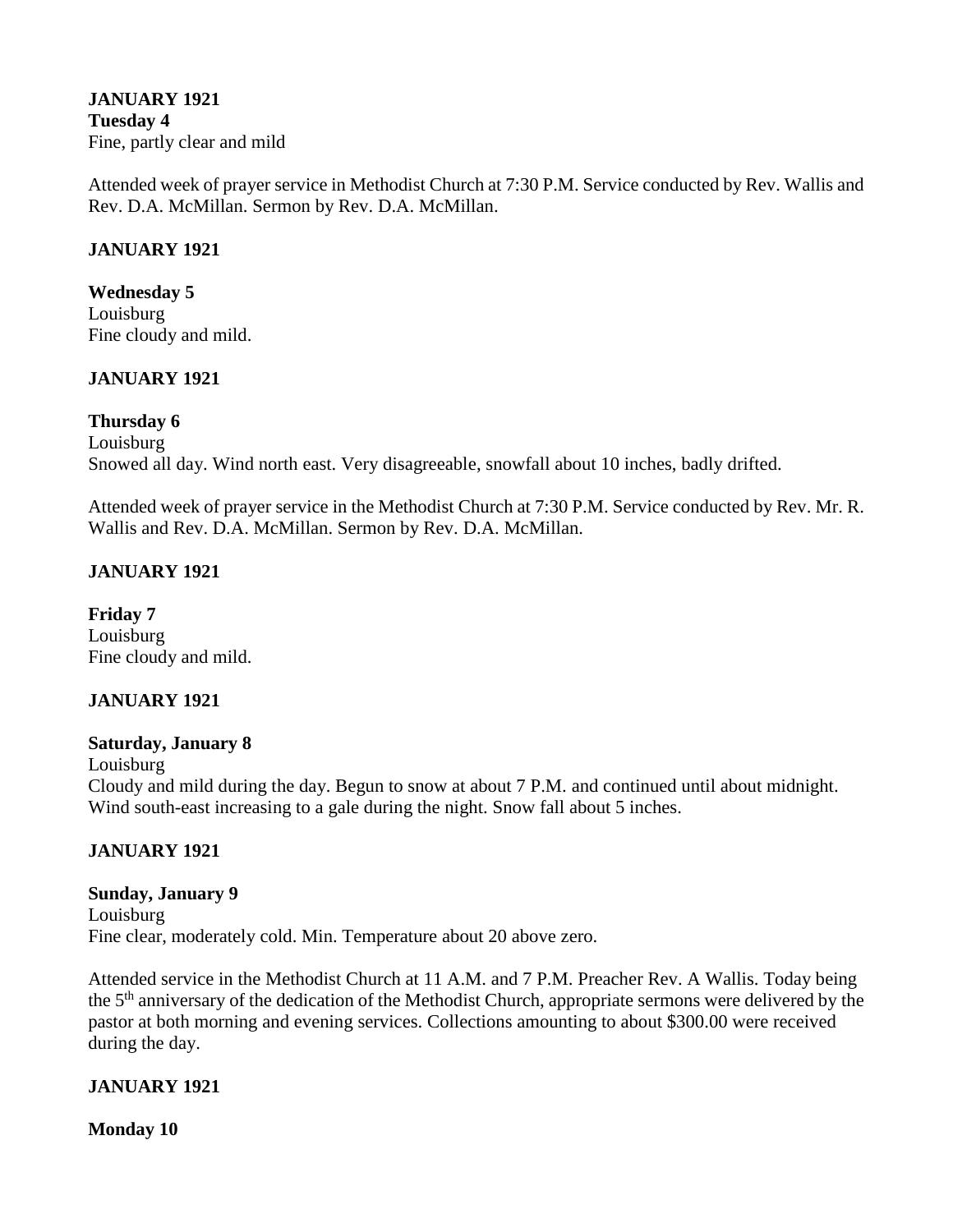Louisburg Fine clear and moderately cold. An ideal winter day. Min. temperature about 14 above zero.

# **JANUARY 1921**

### **Tuesday 11**

Louisburg

Fine clear and cold in the morning. Cloudy and mild during the afternoon and evening. Drizzle at night. Min temperature A.M. 9 above zero. Light north east wind.

Attended band practice at 8:30 P.M.

### **JANUARY 1921**

**Wednesday 12** Louisburg Fine partly clear and mild.

### **JANUARY 1921**

### **Thursday 13**

Louisburg Fine partly clear and moderately cold. Chilly and raw. Min temperature 14 above. Wind north-east.

John N. Spencer's house totally destroyed by fire. My house considerably damaged at about 2:30 A.M. Was awakened at about 2:30 A.M by fire alarm. On turning out found Spencer's house in flames with no chance of saving the building or any of its contents. Mr. Spencer barely escaped with his life not having time to save an article. At about 15 minutes after the alarm was sounded my house was on fire, but with the assistance of several people who formed a bucket brigade succeeded in keeping the flames path in check until the arrival of the coal company firemen with hose and water supply which quickly extinguished the flames before they had time to do any very serious damage.

# **JANUARY 1921**

### **Friday 14**

Louisburg

Fine clear and moderately cold. Min. temperature A.M. 14 above zero. An ideal winter day. Cloudy and mild at night. Storm threatening.

### **JANUARY 1921**

### **Saturday 15**

Louisburg Rained heavily nearly all day. Streets almost impassable on account of slush and water. Wind southerly.

Mr. S.H. Stevenson of Sydney Insurance adjuster arrived on morning train to adjust losses in connection with fire on the morning of the 13 inst. My loss was appraised at \$926.00

# **JANUARY 1921**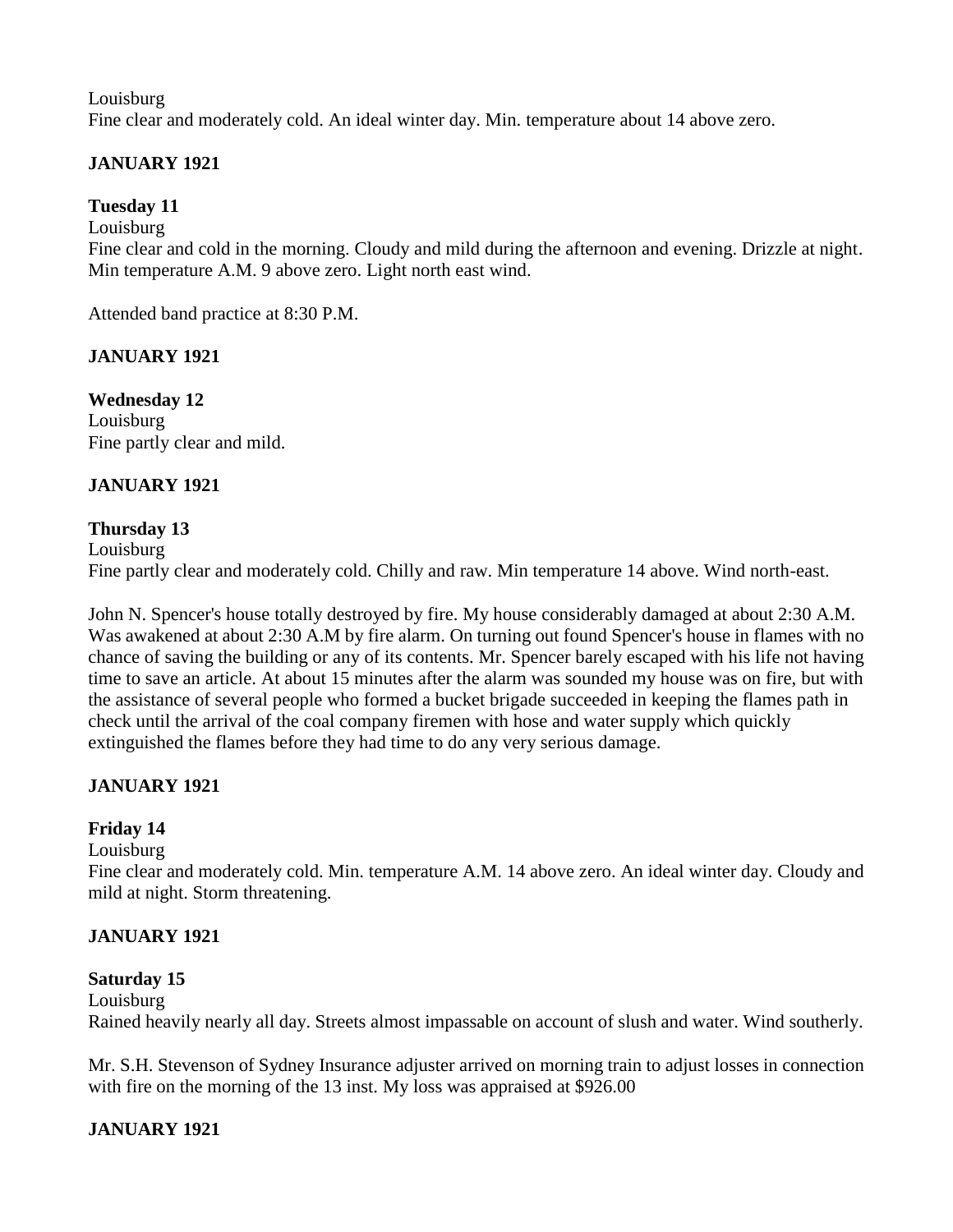**Sunday 16** Louisburg Fine and cloudy very mild.

Attended service in the Methodist Church at 11 A.M. and 7 P.M. Preacher at morning service Rev. A Wallis. Evening service Rev. D.A. McMillan.

### **JANUARY 1921**

### **Monday 17**

Louisburg

Cloudy in the morning. Begun to rain shortly before noon. Wind southerly increasing to a heavy gale at noon moderated and cleared at about 3 P.M.

Remains of the late Margaret Slattery who died at Sydney arrived on morning train. Burial took place in Roman Catholic cemetery at about 11 A.M.

### **JANUARY 1921**

#### **Tuesday 18**

Louisburg Fine partly clear, moderately cold. Min temperature P.M. 11 above zero. Wind north west.

Dominion coal company shipping pier which has been closed to shipping since the 11<sup>th</sup> of September last resumed operations today. Norwegian steamer Askeladden bunkered and sailed.

Attended band practice at 8:30 P.M.

# **JANUARY 1921**

**Wednesday 19** Louisburg Fine partly clear, moderately cold. Min temperature about 8 above zero. Wind north west.

### **JANUARY 1921**

### **Thursday 20**

Louisburg Fine and cloudy. Min temperature about 8 above zero in the morning. Snow squalls and blustery in the evening. Wind south west increasing to a moderate gale at night.

Attended meetings of town council at 7:30 P.M.

# **JANUARY 1921**

**Friday, January 21** Louisburg Fine cloudy and mild. Light north west wind.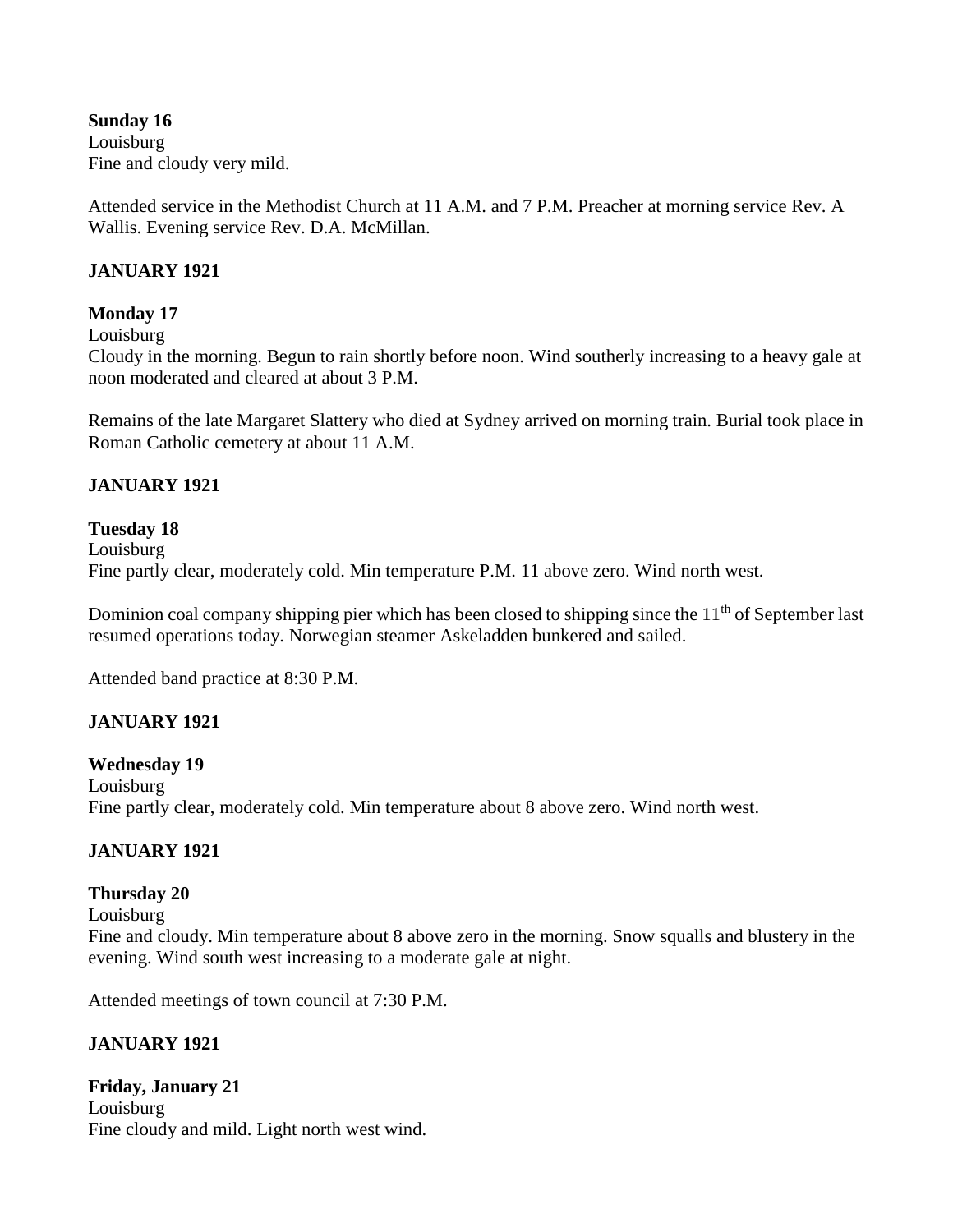Steamer "Coban" arrived at about 2 A.M. for cargo of coal.

# **JANUARY 1921**

**Saturday 22** Louisburg Fine cloudy and mild.

### **JANUARY 1921**

### **Sunday 23**

Louisburg Fine clear and mild. An ideal day. Cloudy in the evening. Begun to snow at about 10 P.M.

Word received that Michael Power, son of John Power had died in the hospital at Antigonish following an operation.

Steamer Corunna arrived for cargo of coal.

Attended service in the Methodist Church at 11 A.M. and 7 P.M. Preacher Rev. A.R. Wallis.

### **JANUARY 1921**

### **Monday 24**

#### Louisburg

Snowing in the early morning. Snow fall about 5 inches. Stopped snowing at about 9 A.M. Fine during the remainder of the day.

### **JANUARY 1921**

**Tuesday 25** Louisburg Fine partly clear, moderately cold. Wind north west.

Body of the late Michael Power arrived on the morning train from Antigonish for burial in the Roman Catholic Cemetery.

### **JANUARY 1921**

### **Wednesday 26**

Louisburg

Windy with snow squalls in the morning. Very blustery. Cleared at about 9 A.M. Moderately cold throughout the day. Wind north west.

Steamer "Maskinonge" arrived for cargo of coal.

Attended funeral of the late Michael Power at 8:30 A.M.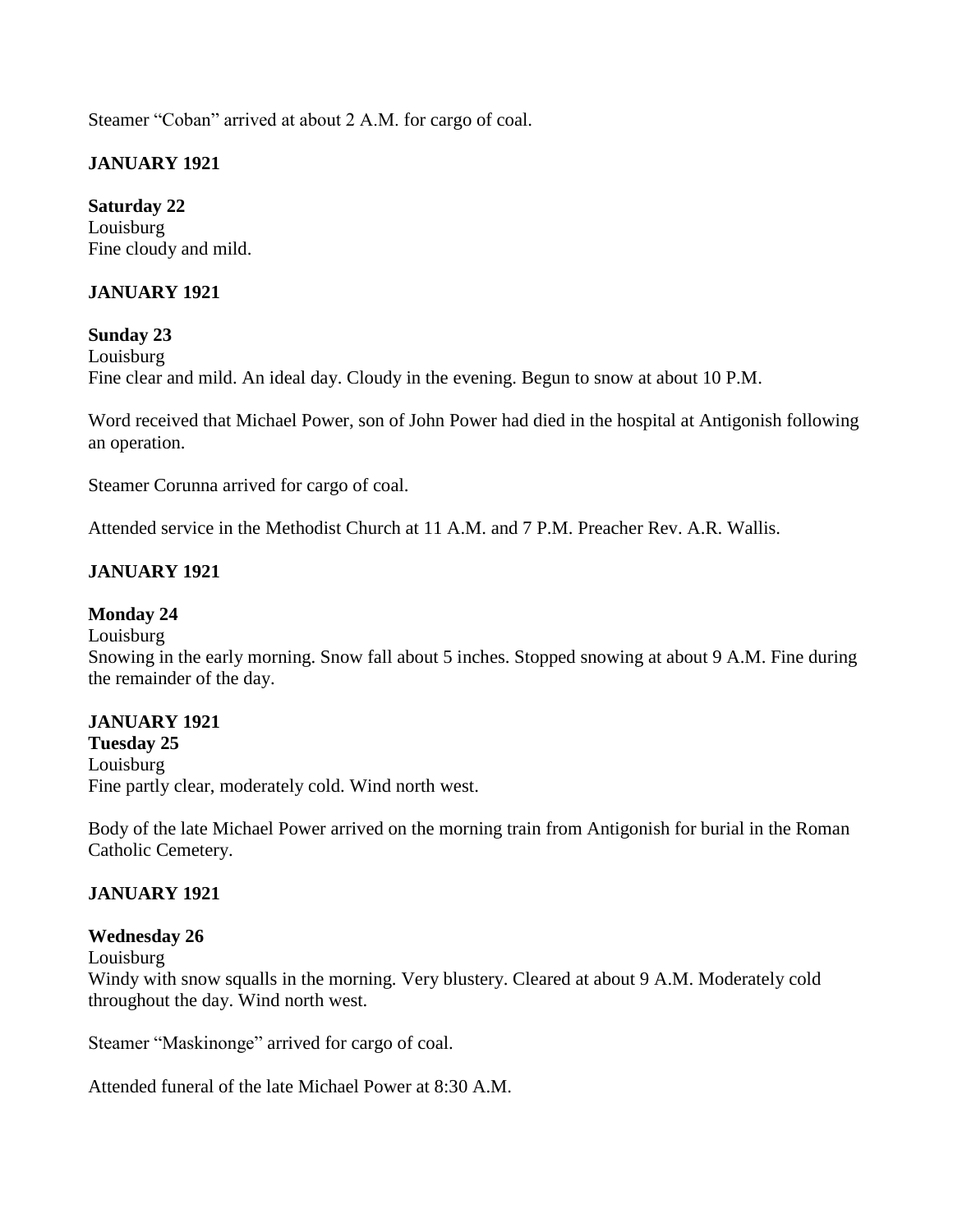Dominion Coal Compnay Co. tug "Douglas H. Thomas" arrived from Sydney to attend to the docking of steamers during the winter season.

Attended choir practice in the Methodist Church at 9 P.M.

### **JANUARY 1921**

### **Thursday 27**

Louisburg Fine cloudy moderately cold in the mornings. Mild during the day. Light westerly wind . An ideal day.

### **JANUARY 1921**

### **Friday 28**

Louisburg

Fine clear and moderately cold in the morning and night. Mild during the day. A perfect day. Min temperature about 10 above zero.

Fire alarm sounded at about 11:50 P.M. for fire on board tug "E.M. Cates" owned by Lewis & Co. Turned out and went to the scene of the fire and remained about an hour. Firs extinguished after quite a hard fight. Tug badly damaged.

### **JANUARY 1921**

### **Saturday 29**

Louisburg

Fine and clear. Cold in the morning. Mild during the day and night. Cloudy at night. Storm threatening. Wind westerly changing to southerly in the evening. A perfect day. Min temperature about 5 above zero.

Steamer "Sheba" sailed with cargo of coal.

### **JANUARY 1921**

**Sunday 30** Louisburg Cloudy and mild. Light south west wind.

Steamer "Hochelaga" arrived at about 10 P.M. for cargo of coal.

Attended service in the Methodist Church at 11 A.M., and 7 P.M. Preacher Rev. Arthur Wallis.

### **JANUARY 1921**

**Monday 31** Louisburg Fine and clear cold at night. Min temperature about 5 above zero.

### **FEBRUARY 1921**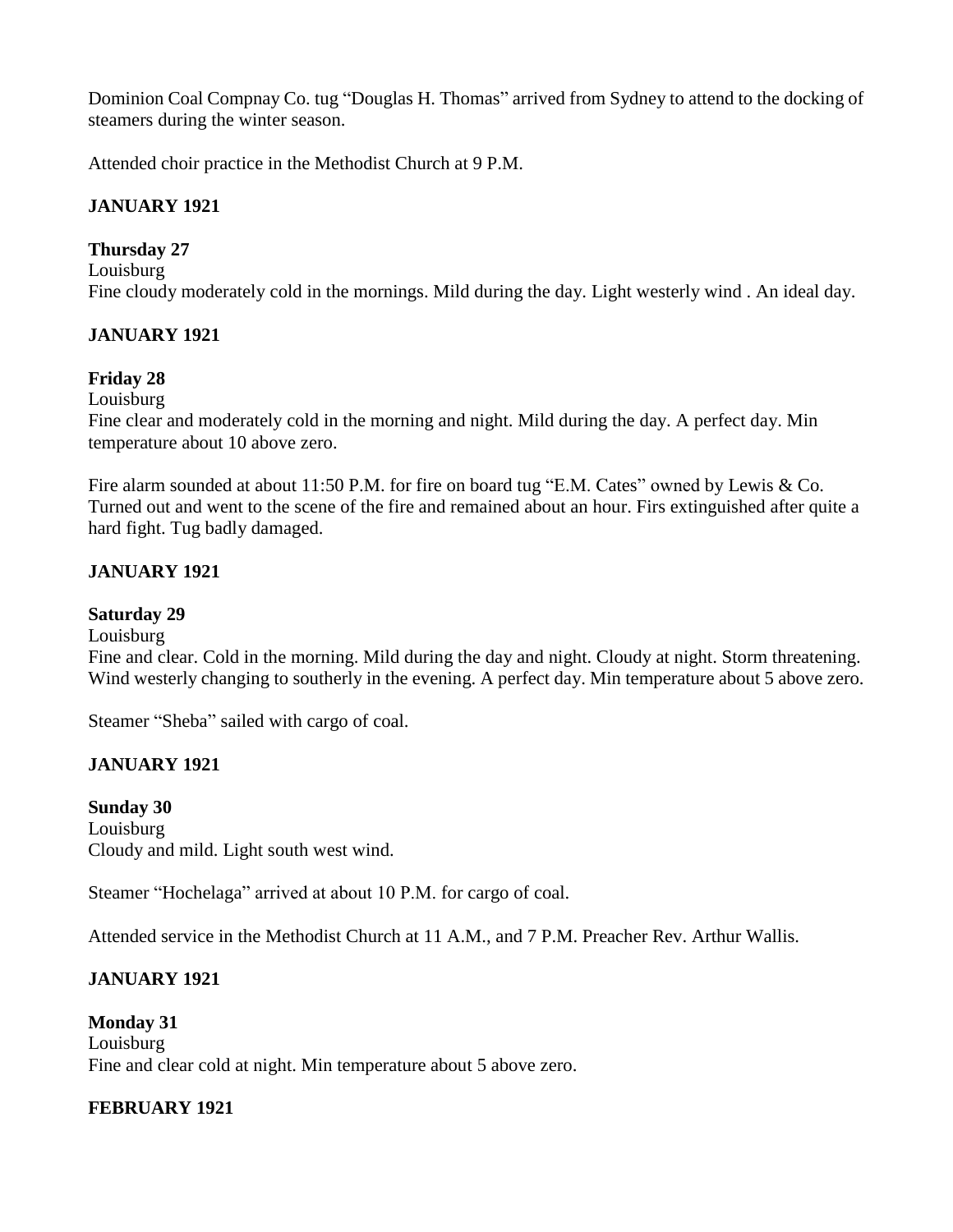### **Tuesday 1**

Louisburg

Fine clear and cold. Min temperature about 2 below zero in the morning. Mild at noon cold at night. An ideal winter day.

Banquet and dance in Masonic hall in the evening. Brass band in attendance, I was present at the dance.

# **FEBRUARY 1921**

### **Wednesday 2**

Louisburg Fine, clear and moderately cold. Min temperature about 8 above zero.

Reid Nfld. steamer "Kyle" arrived in the afternoon with passenger and freight. First trip of the season to this port.

Attended choir practice in Methodist Church at 9 P.M.

# **FEBRUARY 1921**

### **Thursday 3**

Louisburg Fine, cloudy, and mild. Light north east wind. Begun to snow at about 6 P.M. Snow fall about 3 inches.

# **FEBRUARY 1921**

**Friday 4** Louisburg Fine clear and moderately cold. Wind northwest.

Steamers "Maskinonge" and "Lingan" arrived.

# **FEBRUARY 1921**

**Saturday 5** Louisburg Fine cloudy and mild

Reid Nfld. Steamer "Kyle" arrived from Nfld. with passengers and freight. Steamer "J.A. McKee" arrived.

Steamer "Maskinonge" sailed with cargo of coal.

# **FEBRUARY 1921**

### **Sunday 6**

Louisburg

Begun to rain at about 10 A.M., and continued raining until about 9 P.M., then turned to snow. Wind east changing to north-east during the night.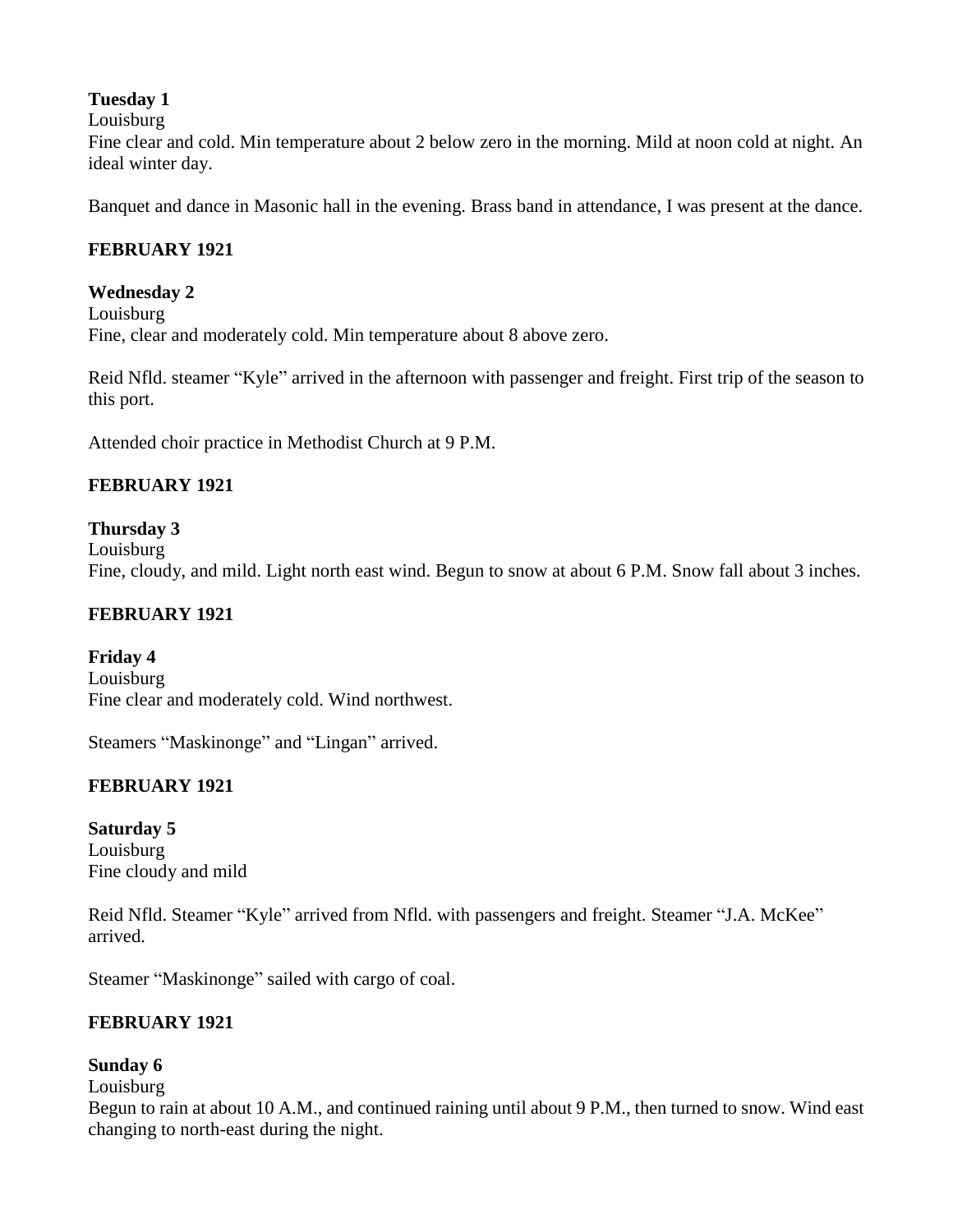Reid Nfld. steamer "Kyle" sailed for Nfld at about 1 P.M.

Spent part of the afternoon at William Phalen's.

Attended service in the Methodist church at 11 A.M. and 7 P.M. P reacher Rev. Arthur Wallis.

# **FEBRUARY 1921**

### **Monday 7**

Louisburg

Stormy and blustery all day. Snowed during the greater part of the day. Strong north north-east wind. Roads badly drifted. A very disagreeable day.

Dance in Peters hall in the evening given by brass Band. Was not present.

### **FEBRUARY 1921**

**Tuesday 8** Louisburg Fine clear and moderately cold. Strong north-northeast wind. Min temperature about 5 above zero.

### **FEBRUARY 1921**

#### **Wednesday 9**

Louisburg Fine clear and moderately cold. Wind northerly, min temperature about 5 above zero. Reid Nfld steamer "Kyle" arrived with passengers and freight from Nfld.

Steamers "Coban" and "Turret Cape" arrived.

Attended choir practice in the Methodist Church at 9 P.M.

# **FEBRUARY 1921**

### **Thursday 10**

Louisburg Fine clear and mild. An ideal day. Cloudy in the evening.

Steamers in port "Lingan", "Hochelaga", "Kyle", "Drummond", "Sheba", "Turret Cape" and "Coban".

Reid Nfld. steamer "Kyle" sailed for St. Johns, Nfld.

# **FEBRUARY 1921**

### **Friday 11**

Louisburg

Cloudy and mild. Begun to snow at about 5 P.M. Heavy snow storm during the night. Light easterly wind increasing to a moderate gale during the evening. Snow fall about 6 inches.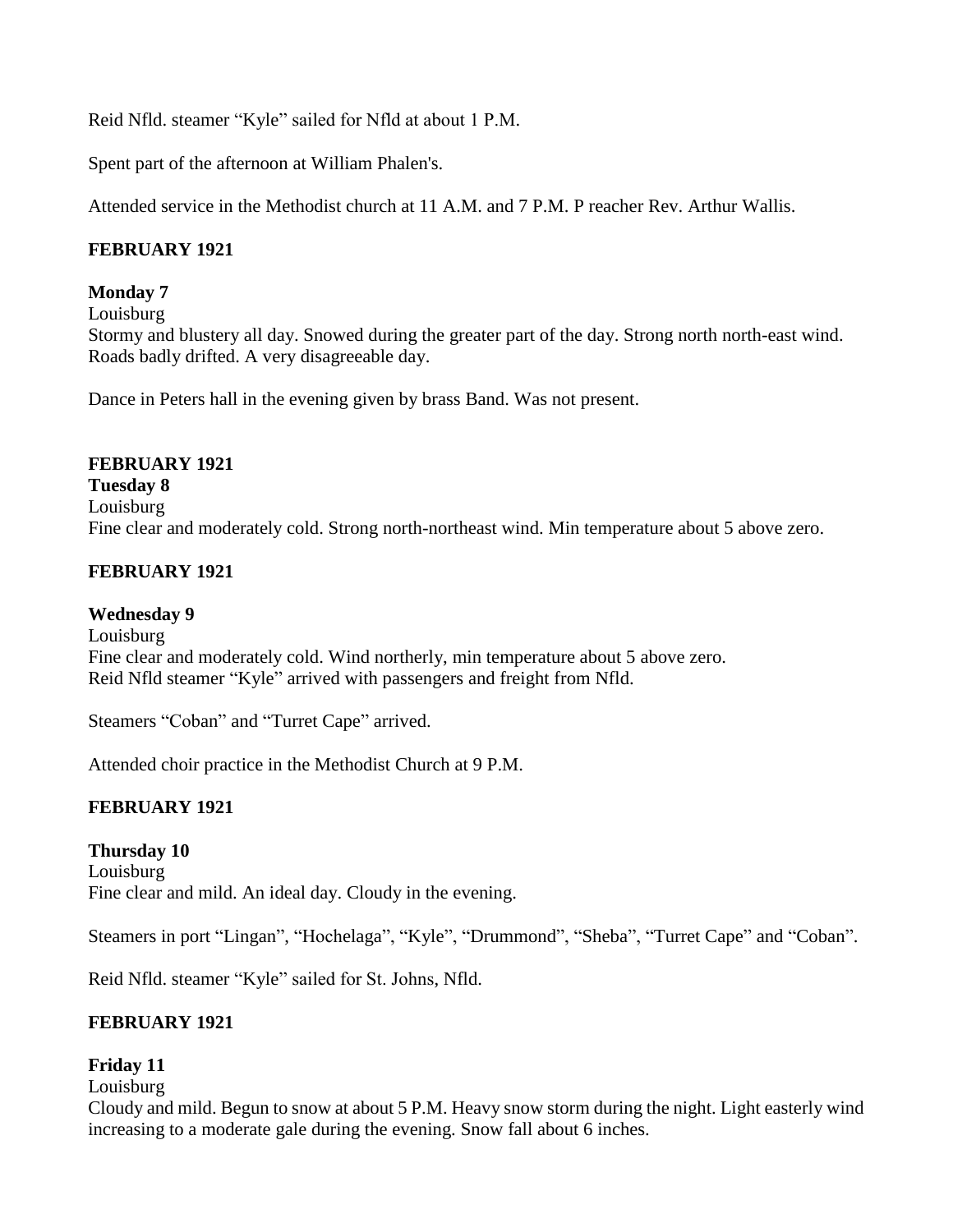Steamer "Coban" and "Lingan" sailed with cargos of coal.

### **FEBRUARY 1921**

### **Saturday 12**

Louisburg Cloudy and mild. Partly clear in the afternoon. Frost at night. Wind south-west changing to north-west.

### **FEBRUARY 1921**

**Sunday 13** Louisburg Fine clear and mild. An ideal day.

Attended service in the Methodist Church at 11 A.M., and 7 P.M. Preacher Rev. A Wallis.

### **MONDAY 1921**

**Monday 14** Louisburg Fine clear and moderately cold. Min temperature about 5 above zero.

British steamer "Bristol City" which had been reported in distress off Louisburg arrived here at about 5 P.M. under her own steam accompanied by steamers "Kamaraska" and "Restless" and tug "D.H. Thomas" which rendered her assistance in making her way through the ice off the coast.

### **FEBRUARY 1921**

**Tuesday 15** Louisburg Fine and cloudy in the morning clear in the afternoon. Min temperature about 6 above zero.

Attended meeting of school board at 7:30 P.M. Also band practice at 9 P.M.

# **FEBRUARY 1921**

**Wednesday 16** Louisburg Fine clear and moderately cold. Min temperature am about zero.

Fire alarm sounded at about 8 P.M. for fire in Dominion Coal Company Coal Pocket. Damage slight.

Attended choir practice in Methodist Church at 9 P.M.

# **FEBRUARY 1921**

**Thursday 17** Louisburg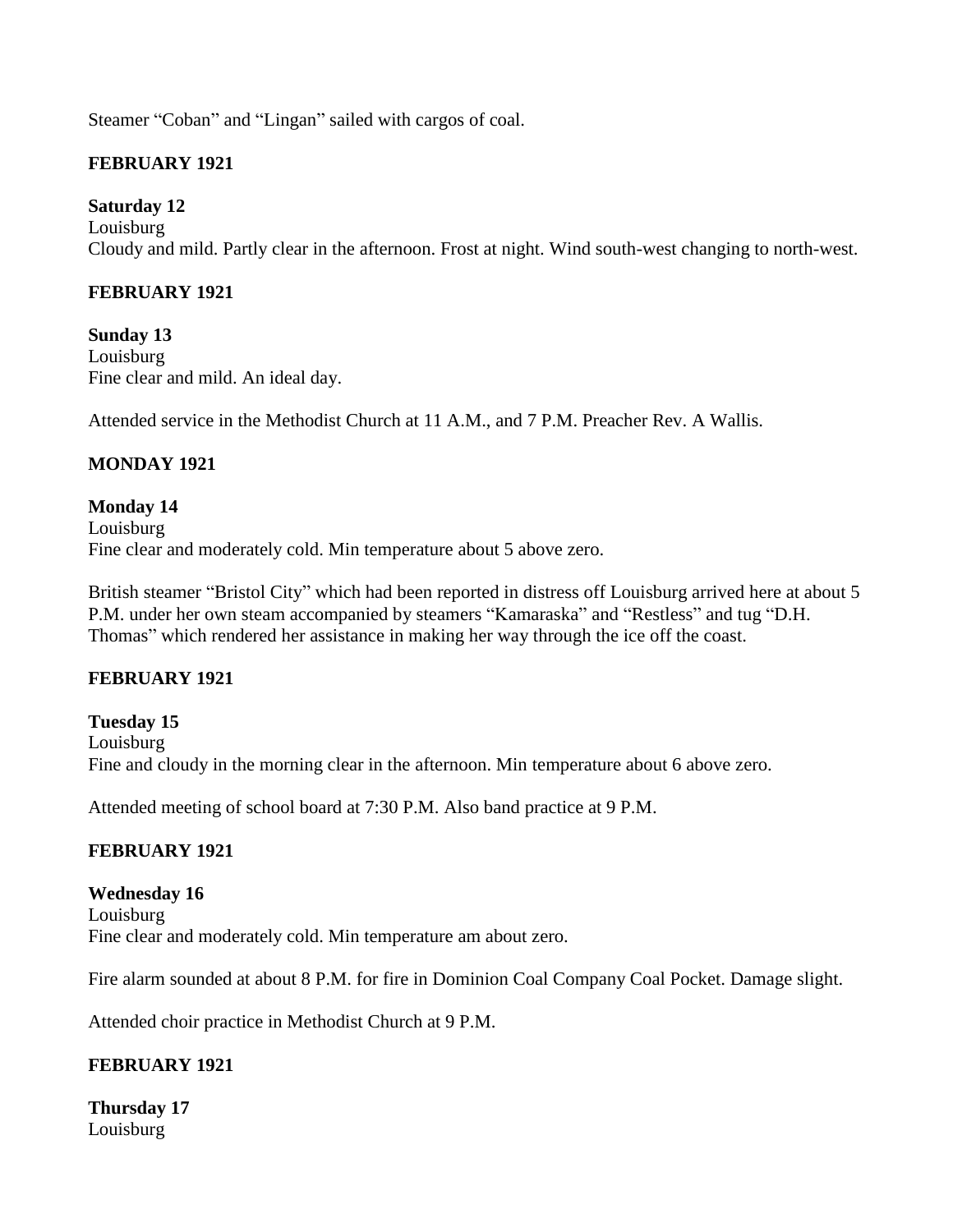Cloudy foggy and mild. Wind southerly.

Reid Nfld. steamer "Kyle" sailed for Nfld. during the night with passengers and freight.

Attended meeting of town council at 7:30 P.M.

# **FEBRUARY 1921**

### **Friday 18**

Louisburg Fine clear and moderately cold. Wind north west.

Turned out at 11:30 P.M. in response to fire alarm for slight fire in coal pocket of Dominon coal company pier.

# **FEBRUARY 1921**

# **Saturday 19**

Louisburg

Fine clear and cold in the morning. Comparatively mild during the day and night. Min temperature A.M. about zero. Wind north west shifting to south west.

Steamer "Daghild" sailed with cargo of coal for Europe.

Death of Micheal Dowd of Lorraine after a short illness.

# **FEBRUARY 1921**

### **Sunday 20**

Louisburg

Fine clear and moderately cold in the morning. Cloudy chilly and raw in the afternoon. Begun to snow at about 7 P.M. and continued throughout the night. Light easterly wind increasing during the night.

Government steamer "Stanley" arrived from North Sydney where she had been caught in the drift ice for about 10 days.

Tug "Cruizer" with coal laden barge in tow sailed for Halifax at about 10 A.M.

Attended service in the Methodist Church at 11 A.M. and 7 P.M. Preacher Rev. A. Wallis.

# **FEBRUARY 1921**

### **Monday 21**

#### Louisburg

Fierce snow storm during the early morning and forenoon accompanied by gale from north-east. Cleared at about noon. Wind moderating in the evening. Worst storm of the season. Streets and roads blocked with snow drifts. Snow fall about 12 inches. Min temperature P.M. 5 above. Train due to leave here at 8:20 A.M. returned after going a short distance. Train due to arrive here at 9:45 A.M. reached here at about 1:30 P.M.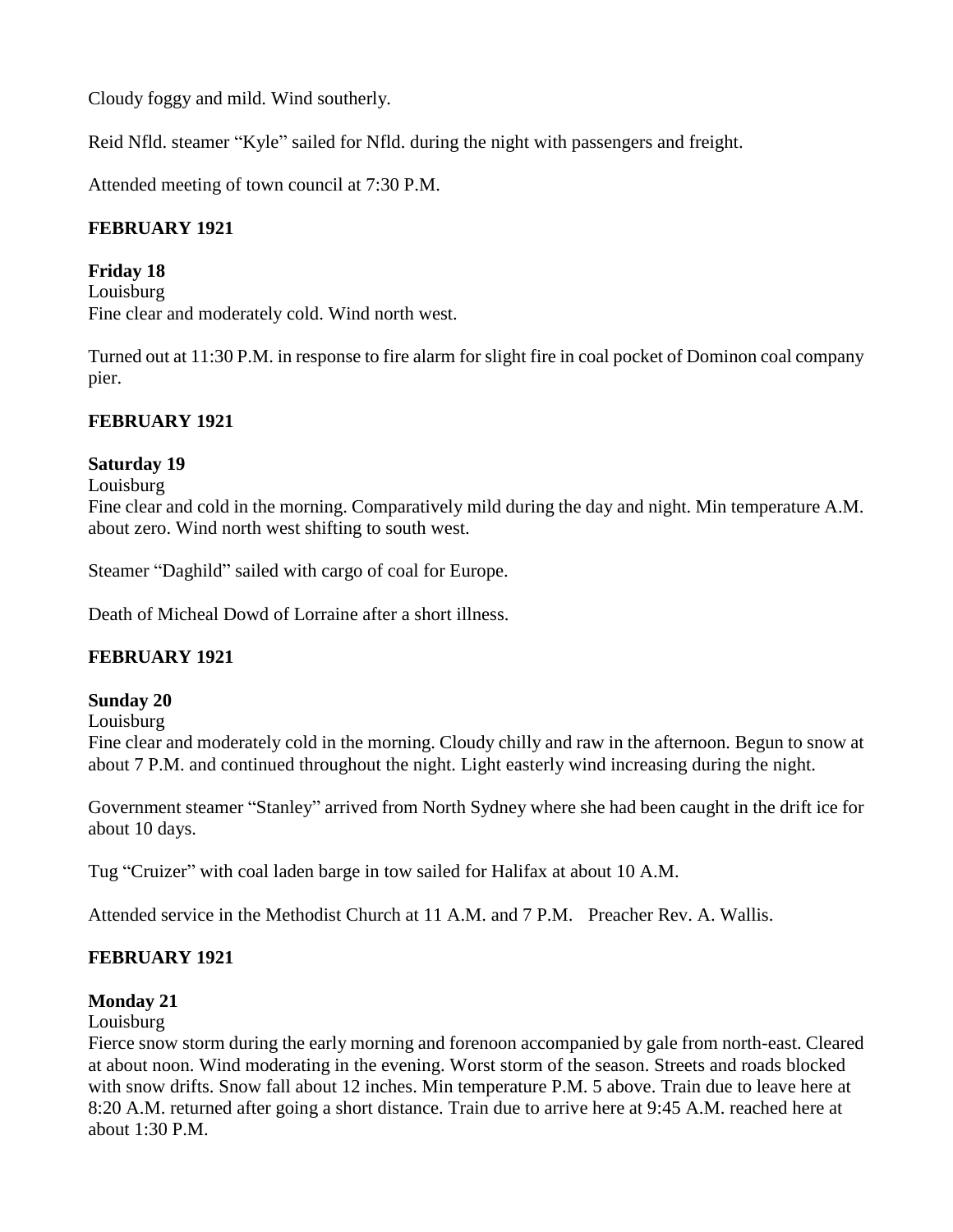### **FEBRUARY 1921**

#### **Tuesday 22**

#### Louisburg

Fine clear and cold in the morning. Moderate during the day. Min temperature am about zero. Wind northerly changing to south west in the afternoon.

Funeral of the late Michael Dowd of Lorraine, passed through town at noon enroute to the Roman Catholic Cemetery.

Government steamer "Stanley" sailed.

### **FEBRUARY 1921**

### **Wednesday 23**

Louisburg

Fine clear and moderately cold in the morning. Cloudy and mild in the afternoon and evening. Storm threatening at night. Light southerly wind increasing during the night.

British steamer "Kaduna" arrived and will load part cargo of steel plates. The "Kaduna" was considerably damaged by striking of rock off Fourchu, C.B., but managed to reach port without assistance.

Attended choir practice in the Methodist Church at 9 P.M.

# **FEBRUARY 1921**

#### **Thursday 24** Louisburg Fine cloudy and mild. Snowed during the evening. Snow fall about 2 inches.

# **FEBRUARY 1921**

**Friday 25** Louisburg Fine partly clear and mild.

Reid Nfld. steamer "Kyle" arrived in the evening.

### **FEBRUARY 1921**

**Saturday 26** Louisburg Fine clear and mild. Light northerly wind a perfect day.

Reid Nfld. steamer "Kyle" sailed during the night for Nfld. with passengers and freight.

# **FEBRUARY 1921**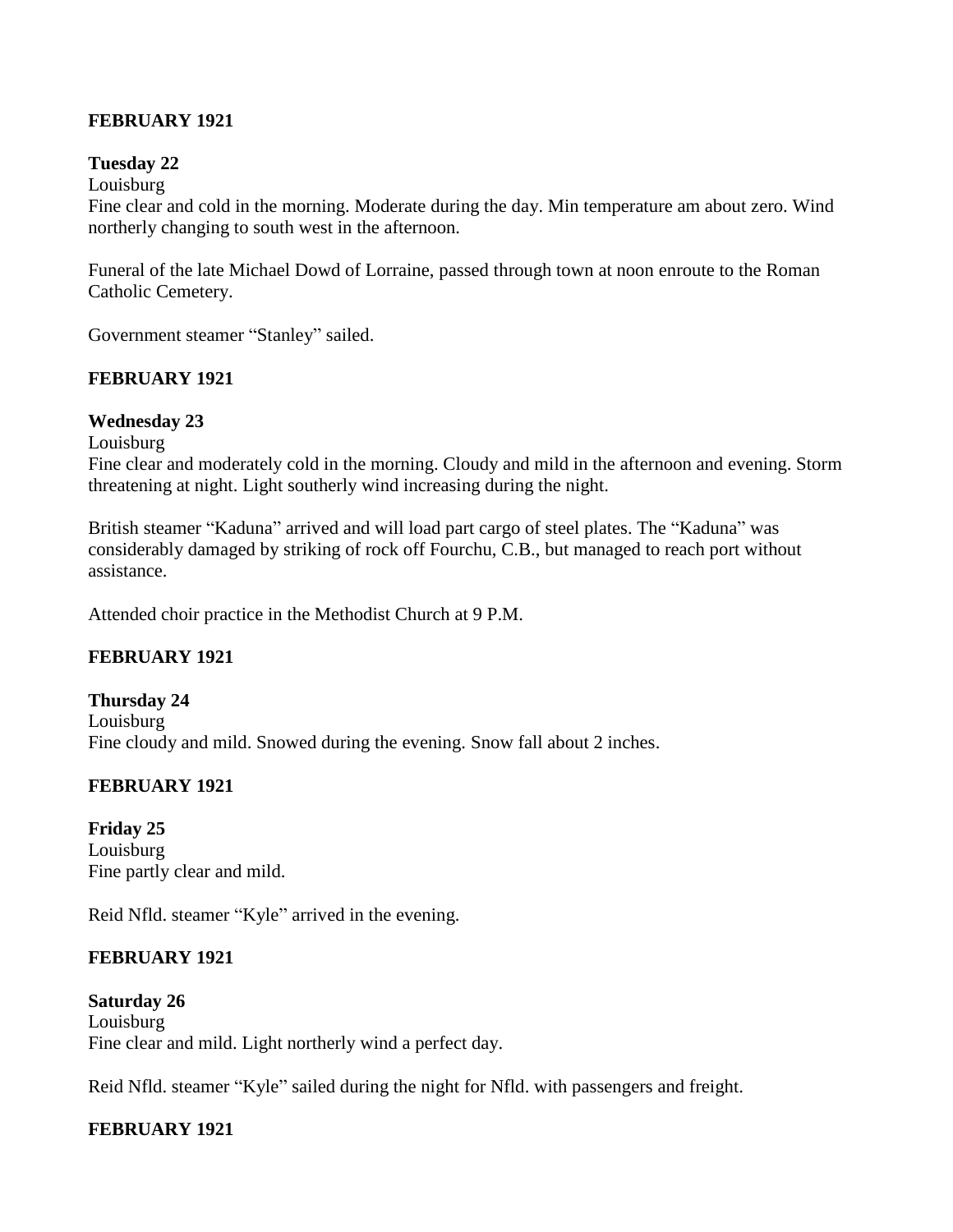**Sunday 27**  Louisburg Fine clear and moderately cold. Wind south west.

Steamers "Coban" and "Drummond" sailed with cargoes of coal.

Reid Nfld. steamer "Sagona" arrived for cargo of coal.

Attended service in the Methodist Church at 11 A.M., and 7 P.M. Preacher Rev. A. Wallis.

# **FEBRUARY 1921**

**Monday 28** Louisburg Fine cloudy and mild. Wind south and south east. Storm threatening.

# **MARCH 1921**

### **Tuesday 1**

#### Louisburg

Rained heavily in the early morning. Cloudy foggy and mild throughout the day. Streets slushy. Harbour and coast blocked with drift ice.

### **MARCH 1921**

### **Wednesday 2**

Louisburg Rain in the morning. Fine partly clear and mild throughout the day. Light north west wind.

Steamer "Hochelaga" arrived for cargo of coal. Steamer "Turett Court" arrived with cargo of bricks and sand and proceeded to discharge same.

Attended choir practice in Methodist Church at 9 P.M.

# **MARCH 1921**

**Thursday 3** Louisburg Cloudy foggy and mild. Showers in the evening wind southerly.

Attended meeting of town council at 7:30 P.M.

# **MARCH 1921**

# **Friday 4**

Louisburg

Rained heavily in the morning. Cloudy and mild during the day. Wind southerly changing to north-east at night.

Reid Nfld. steamer "Kyle" arrived at about 5:30 P.M. with passengers and freight from Nfld.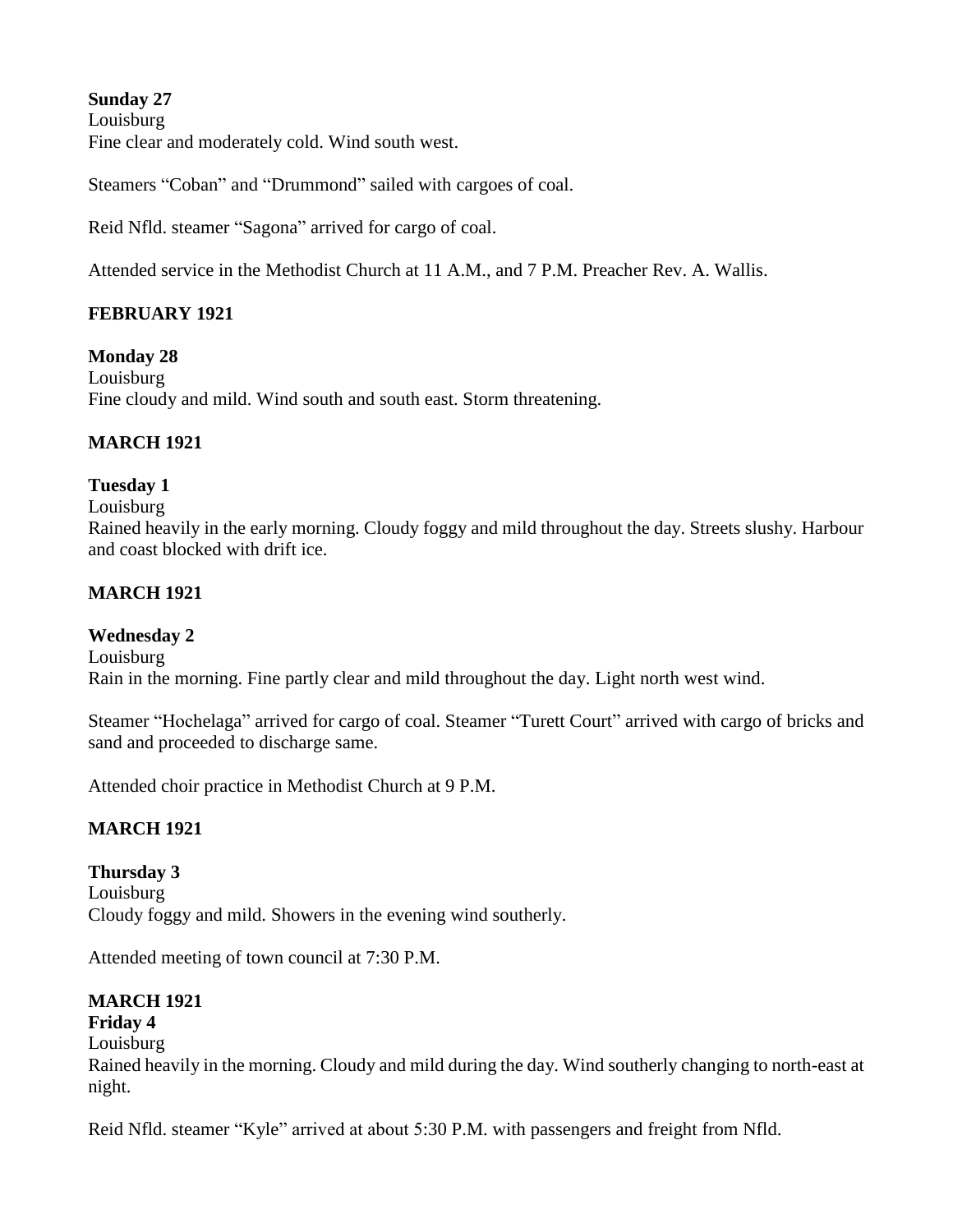Steamer "Hochelaga" sailed with cargo of coal.

Steamer "J.A. McKee" arrived for cargo of coal.

# **MARCH 1921**

### **Saturday 5**

Louisburg Fine clear and moderately cold. An ideal winter day. Wind north west.

Steamer "Coban" arrived for cargo of coal.

Reid Nfld steamer "Kyle" sailed at about 4 P.M., with passengers and freight for Nfld.

Steamer "J.A. McKee" sailed with cargo of coal.

# **MARCH 1921**

### **Sunday 6**

Louisburg

Cloudy begun to snow at about 10:45 A.M. Stopped snowing at about 1 P.M. Showers and mist during the afternoon and evening. Wind south west increasing to a gale in the afternoon. Steamer "Turret Cape" sailed with cargo of coal.

Attended service in the Methodist Church at 11 A.M., and 7 P.M. Preacher Rev. A. Wallis.

# **MARCH 1921**

#### **Monday 7** Louisburg Cloudy and mild. Snow squalls.

Steamer "Turret Cape" which left her yesterday with cargo of coal returned to port partly disabled by coming in contact with ice off the coast.

Attended funeral of the late Mrs. Eliza Dickson who died at Sydney. Body arrived on 9:45 A.M. train. Funeral took place immediately on arrival of train. Service conducted by Rev. A. Wallis.

# **MARCH 1921**

**Tuesday 8** Louisburg Cloudy and mild. Rained during the night. Wind southerly.

Attended band practice at 8:30 P.M.

# **MARCH 1921**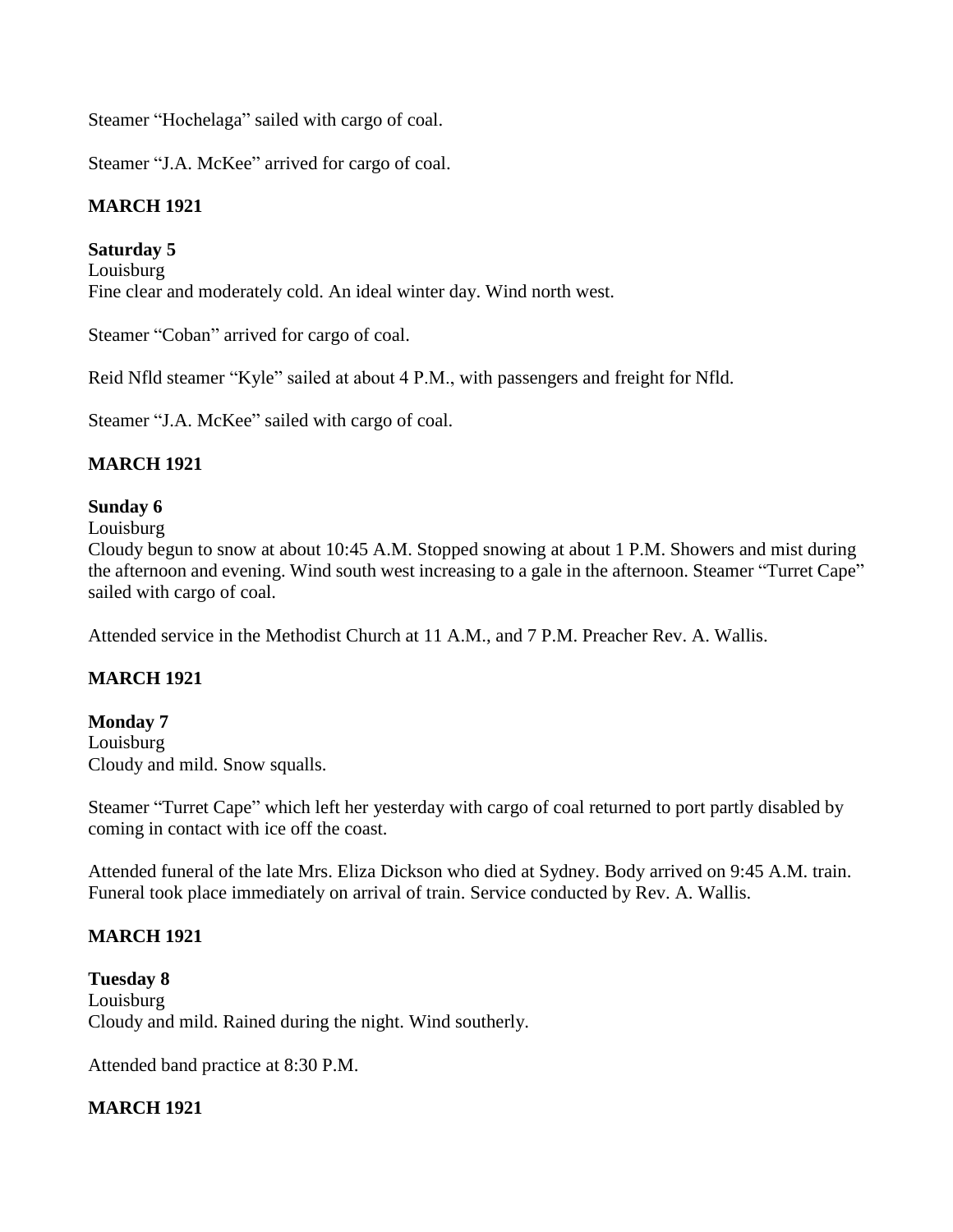**Wednesday 9** Louisburg Cloudy and mild. Showery, misty and foggy. Wind south west.

# **MARCH 1921**

**Thursday 10** Louisburg Rained in the morning, Fine in the afternoon and evening.

Steamer "Coban" arrived for cargo of coal.

# **MARCH 1921**

**Friday 11** Louisburg Fine clear and mild. Light north west wind.

Steamer "Lingan" arrived for cargo of coal.

Reid Nfld steamer "Kyle" arrived in the evening with passengers and freight from Nfld.

Mrs. Matilda Townsend died during the night.

# **MARCH 1921**

**Saturday 12** Louisburg Fine clear and mild. An ideal day.

Reid Nfld steamer "Kyle" sailed in the afternoon with passengers and freight for Nfld.

# **MARCH 1921**

**Sunday 13** Louisburg Cloudy showery and mild.

Attended funeral of the late Mrs. Matilda Townsend at 1:30 P.M. Funeral service conducted by Rev. A. Wallis. Interment in Methodist cemetery.

In company with W. Phalen, W. Dickson and Arthur Townsend visited Fletcher Townsend in the afternoon.

Attended service in the Methodist Church at 11 A.M., and 7 P.M. Preacher Rev. A. Wallis.

# **MARCH 1921**

**Monday 14**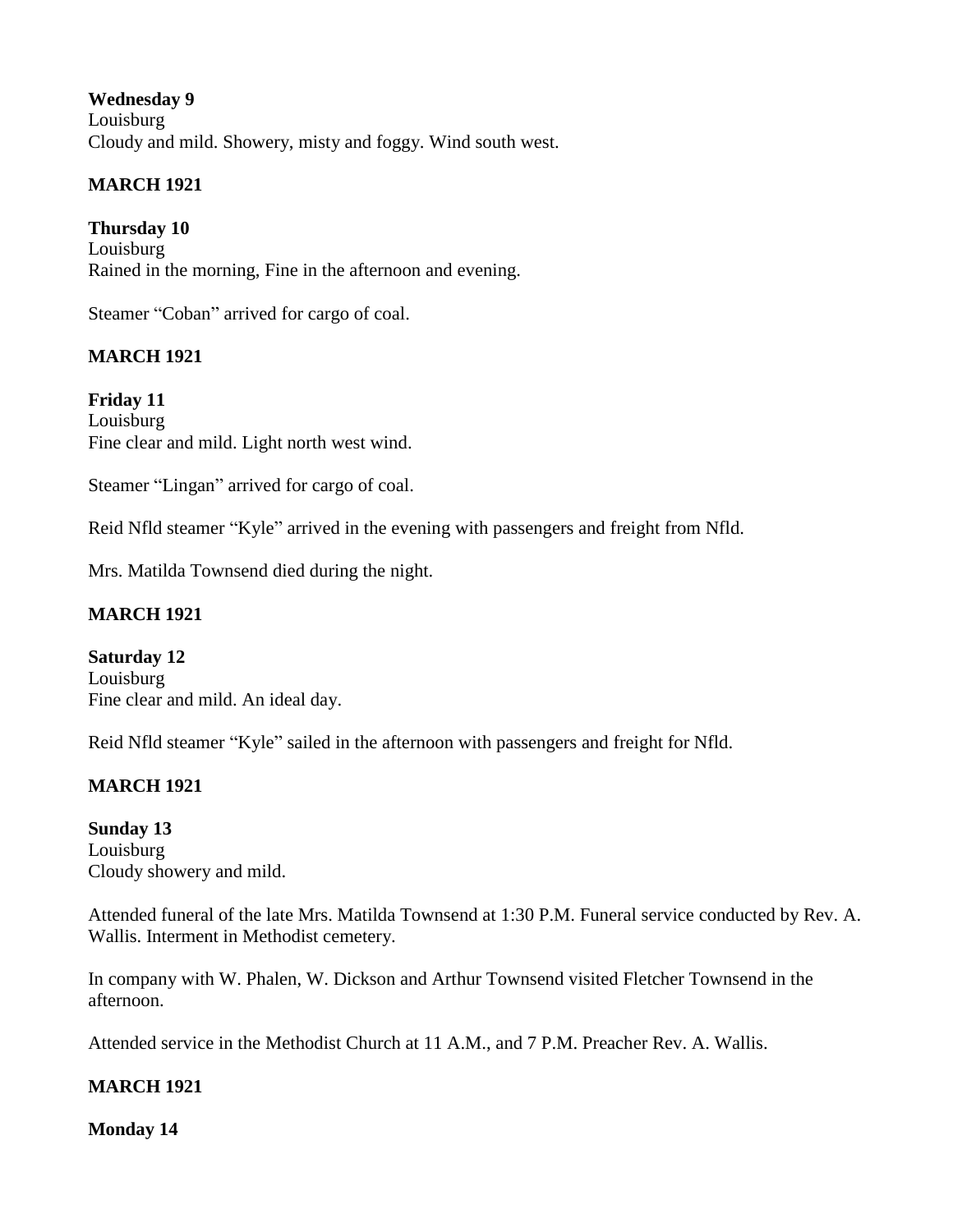Louisburg Fine clear and mild.

# **MARCH 1921**

**Tuesday 15** Louisburg Salmon River Cloudy and mild. Snowed moderately nearly all day. Light north east wind. Snow fall about 1 inch.

Drove to Salmon River with horse and sleigh. Left Louisburg at 9 A.M. Had dinner at Walter Spans, Mira Ferry. Arrived at Salmon River at about 3:40 P.M. Found mother, Heber, Wentworth, and Beatrice all well and glad to see me. Marie, Clifford, Fred and Lillian came up and spent the evening. Maria and Lillian stopping all night.

### **MARCH 1921**

**Wednesday 16** Louisburg Salmon River Snow and sleet, drizzily nearly all day. Heavy rain at night. Wind east and south-east.

In company with Wentworth visited Arthur's and Caleb's in the forenoon, returning home at about 11 A.M. Left Salmon River at 1 P.M. Stopped at Walter Spans, Mira Ferry for about 40 minutes. Arrived at Louisburg at about 6 P.M.

### **MARCH 1921**

**Thursday 17** Louisburg Fine clear and mild.

Attended meeting of Town Council and Board of Health at 7:30 and 9 P.M. respectively.

### **MARCH 1921**

# **Friday 18**

Louisburg

Snowed moderately all day. Wind north-east increasing to a heavy gale during the evening and night. Snow fall about 6 inches. Cold at night.

### **MARCH 1921**

**Saturday 19** Louisburg Fine clear and moderately cold. Wind northerly.

### **MARCH 1921**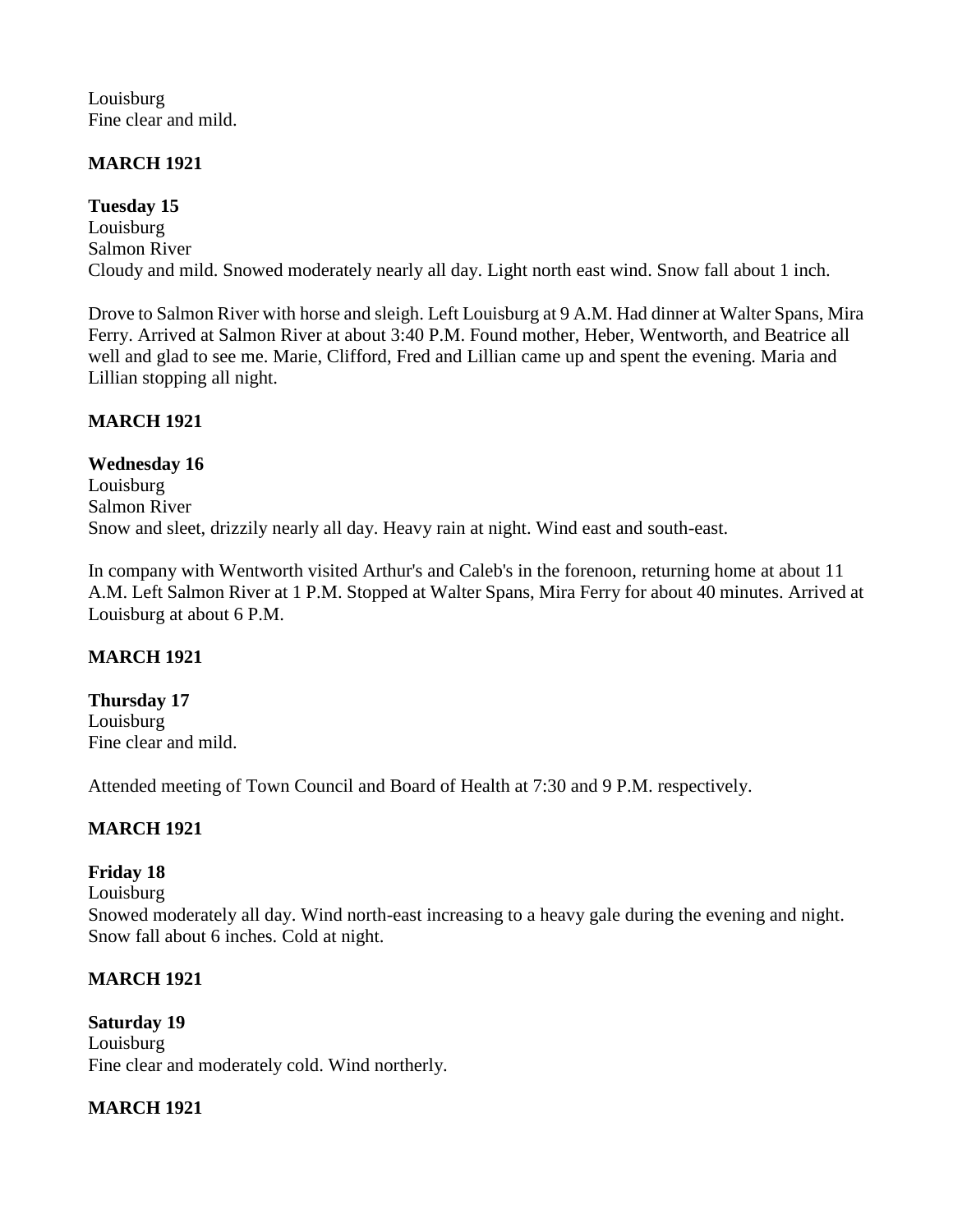**Sunday 20** Louisburg Snow squalls in the forenoon. Misty in the afternoon.

Steamer "Coban" arrived for cargo of coal

Attended service in the Methodist Church at 11 A.M., and 7 P.M. Preacher Rev. A. Wallis

# **MARCH 1921**

**Monday 21** Louisburg Cloudy, mild and foggy.

# **MARCH 1921**

**Tuesday 22** Louisburg Fine clear and cool. Wind northerly.

# **MARCH 1921**

**Wednesday 23** Louisburg Fine.

# **MARCH 1921**

**Thursday 24** Louisburg Fine clear and mild.

Death of Miss Kathleen J. Peach at 7:20 P.M.

# **MARCH 1921**

# **Friday 25**

Louisburg

Cloudy and mild. Wind south west increasing to strong breeze during the evening. Heavy rain during the night.

Public holiday nearly all places of business closed.

Had shop open for business for about a half hour for sale of newspapers after arrival of mail.

Reid Nfld steamer "Kyle" arrived at about 6:30 P.M. with passengers and mail from Nfld.

Steamer "Lingan" arrived and anchored in the upper harbour.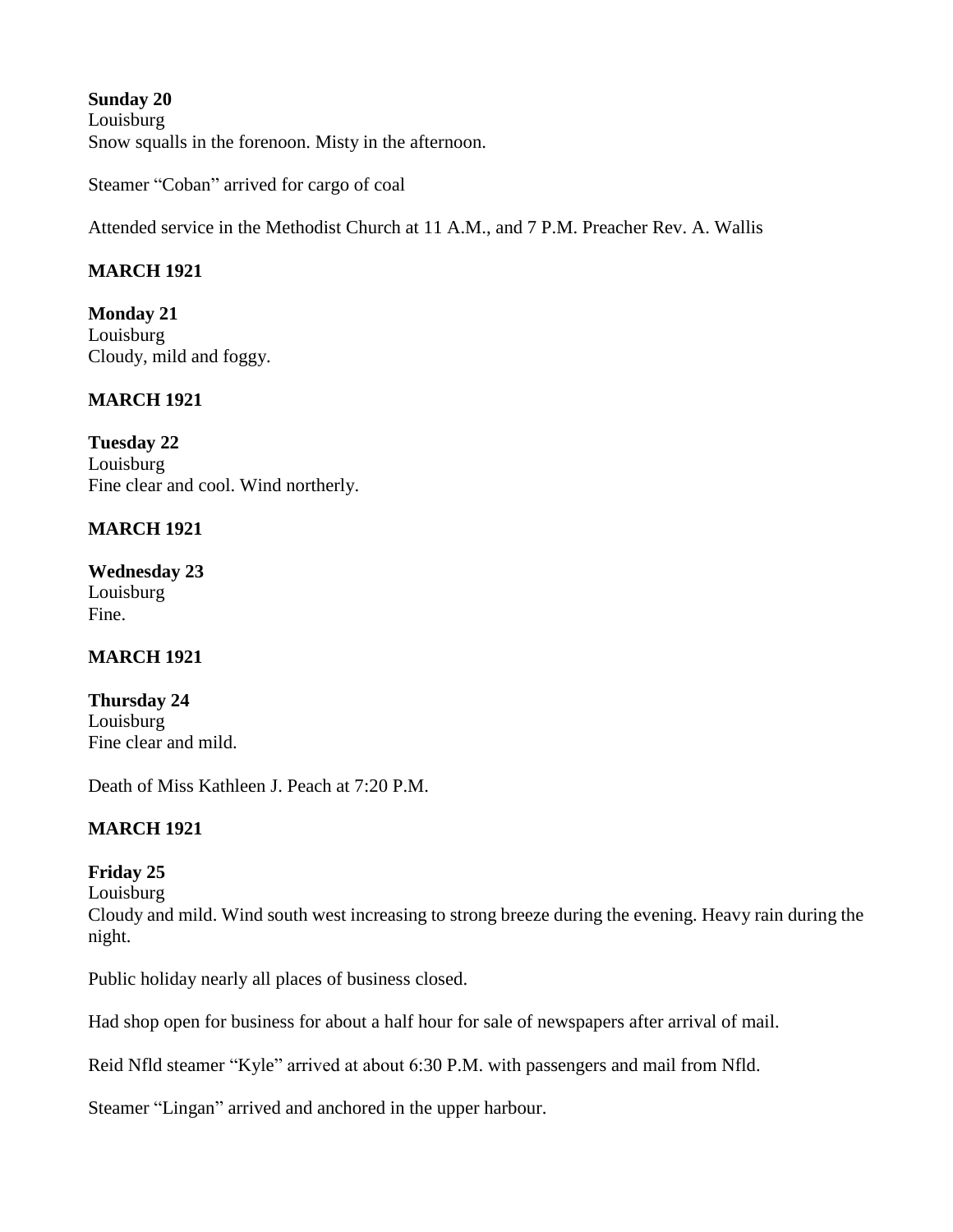# **MARCH 1921**

### **Saturday 26**

Louisburg Fine clear and warm. An ideal spring day. Max temperature about 58.

Attended funeral of the late Kathleen J. Peach at 1 P.M. Service held in English Church conducted by Rev. J.H.. Draper. Interment in the English Cemetery.

Steamer "Lingan" anchored in the lower harbour and laid up for indefinite period.

# **MARCH 1921**

#### **Sunday 27**

Louisburg Fine clear and moderately warm. Light south-east wind. A perfect day.

Attended service in the Methodist Church at 11 A.M., and 7 P.M. Preacher Rev. A. Wallis.

# **MARCH 1921**

**Monday 28** Louisburg Cloudy cool wind south west.

Dance and box social in Peters hall in the evening under the auspices of Loyal True Blue Association. Brass band in attendance. Was not present.

### **MARCH 1921**

### **Tuesday 29**

Louisburg

Cloudy, heavy showers of rain during the forenoon. Hail, sleet and snow in the afternoon and evening. Wind north-east.

### **MARCH 1921**

### **Wednesday, March 30**

Louisburg

Clear and moderately cold. High wind and blustery in the morning. Moderated at about noon. Wind northerly.

Steamer "J.A. McKee" arrived for cargo of coal.

Attended choir practice in the Methodist Church at 9 P.M.

# **MARCH 1921**

**Thursday 31** Louisburg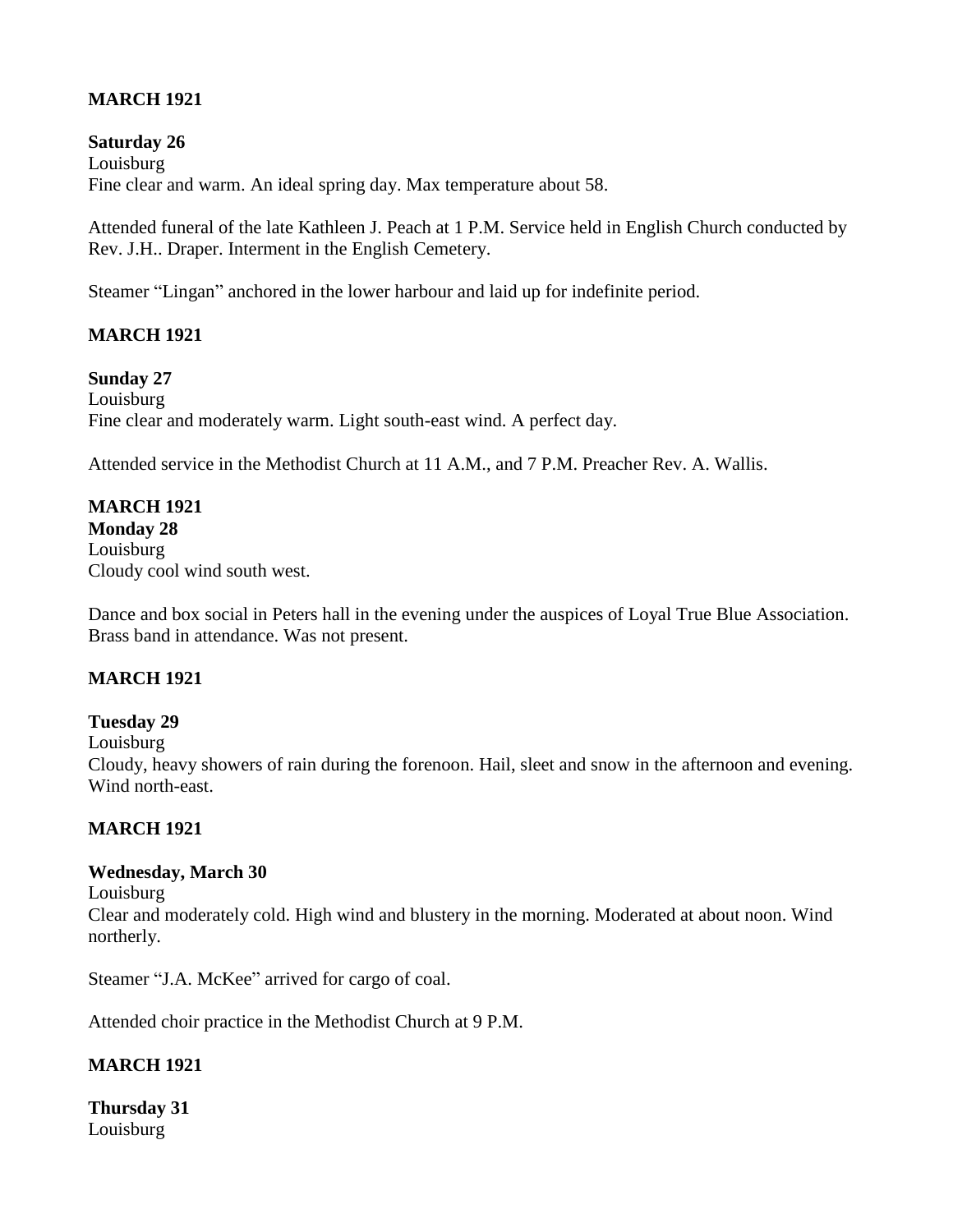Fine clear and cool. Chilly in the evening. South west wind increasing to fresh breeze in the evening.

Wentworth and Beatrice arrived on the evening train for a short visit before leaving for their home in Winnipeg. I met them at the railway station with a team and took them to W. Phalen's where I had secured a room for them. After supper at the Crowdis Hotel we took Uncle Nathan with us and went to a motion picture show.

Reid Nfld. steamer "Kyle" sailed at about 6 P.M. for Nfld. with passengers and freight.

# **APRIL 1921**

# **Friday 1**

Louisburg

Cloudy in the morning. began to rain at about 10 A.M. Heavy showers during the greater part of the day. Wind south west changing to north east in the evening.

Wentworth and Beatrice left on the 4 P.M. train for Sydney where they will take the night train enroute to their home in Winnipeg, Man.

### **APRIL 1921**

### **Saturday 2**

Louisburg Snowed moderately nearly all day. Wind north-east. Snow fall about 5 inches.

### **APRIL 1921**

### **Sunday 3**

Louisburg

Snowed moderately during the forenoon. Stopped snowing at about noon. Cloudy and mild in the afternoon. Light frost at night. Wind south west changing to north west in the evening.

Steamer "Maskinonge" arrived for cargo of coal. Tug "Cruizer" with Barge in tow arrived in the evening.

Called to see J.A. McDonald who is ill with a cold at his boarding house, in the evening.

Attended service in the Methodist Church at 11 A.M. and 7 P.M. Preacher Rev. A.R. Wallis.

# **APRIL 1921**

# **Monday 4**

Louisburg

Fine clear and cool. Excellent sleighing in the forenoon. Thawed during the day. Streets almost bare in the evening.

Steamer "Maskimonge" loaded cargo of coal and sailed.

# **APRIL 1921**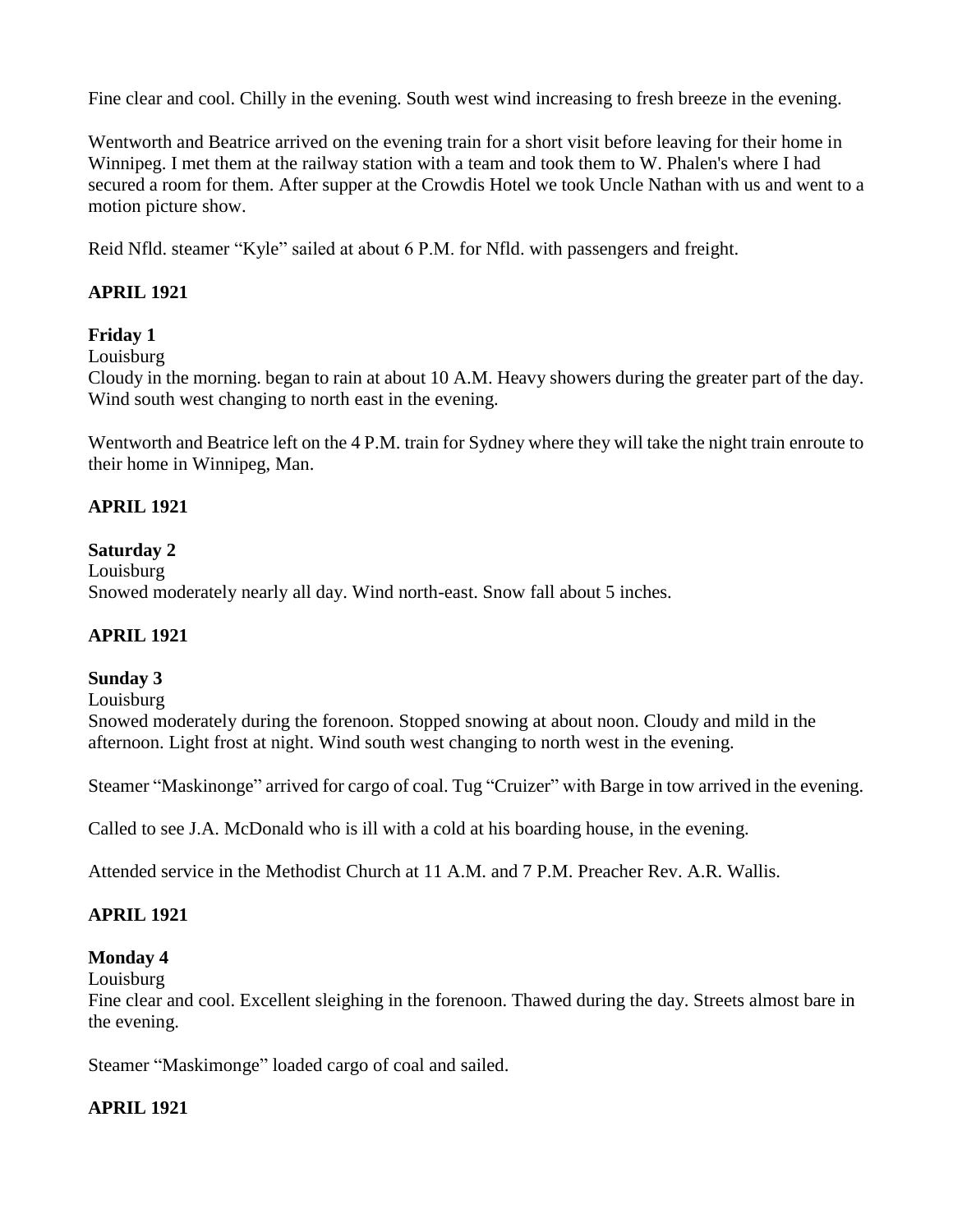**Tuesday 5** Louisburg Fine, clear, chilly, and raw. Light north-east wind.

Steamer "Kamaraska" arrived for cargo of coal.

Attended meeting of School Board at 7:30 P.M. and band practice at 9 P.M.

### **APRIL 1921**

**Wednesday 6** Louisburg Fine, partly clear and chilly.

Attended choir practice in the Methodist Church at 9 P.M.

#### **APRIL 1921**

**Thursday 7** Louisburg Fine clear and cool. Light north-east wind

Attended meeting of town council at 7:30 P.M.

#### **APRIL 1921**

**Friday 8** Louisburg Fine cloudy and chilly. Wind south west.

Steamer "Kamaraska" sailed with cargo of coal.

Steamer "Corunna" arrived for cargo of steel products

Steamer "Drummond" arrived for cargo of coal.

### **APRIL 1921**

**Saturday 9** Louisburg Cloudy, foggy, showery and mild. Wind southerly.

### **APRIL 1921**

**Sunday 10** Louisburg Cloudy and mild. Light variable wind.

Attended service in the Methodist Church at 11 A.M. and 7 P.M. Preacher Rev. A.R. Wallis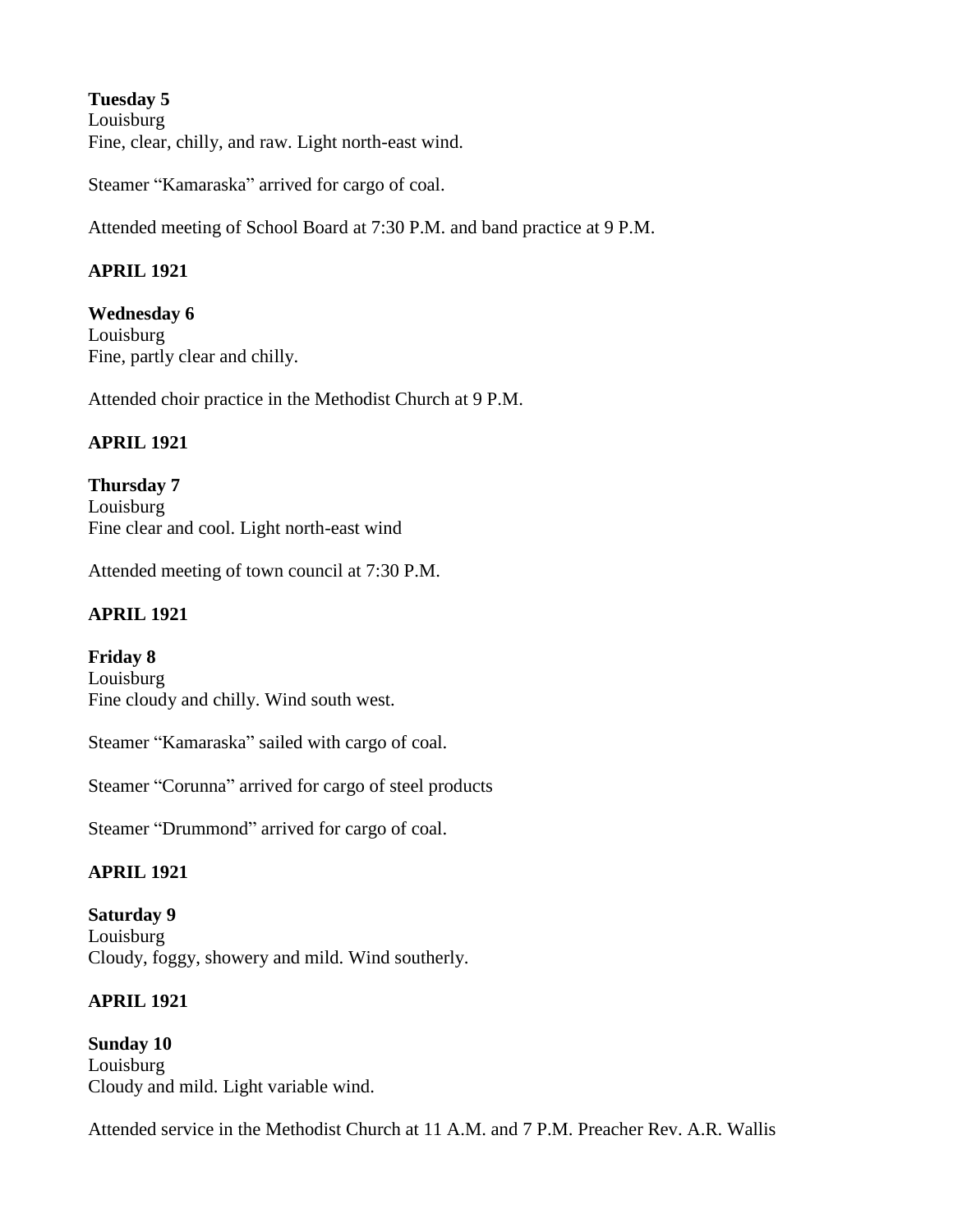### **APRIL 1921**

**Monday 11** Louisburg Cloudy and showery. Light north-east wind.

### **APRIL 1921**

**Tuesday 12** Louisburg Rained heavily all day. Wind north-east.

Attended bean supper and Fancy Sale in Parish Hall in the evening. Took part in short programme of entertainment during the evening. Sang solo entitled "Oer the Billowy Sea".

### **APRIL 1921**

**Wednesday 13** Louisburg Cloudy, foggy and mild. Wind south west changing to west in the evening.

Steamers "Canadian Settler", "Maskinonge", "Nevada" and "Stanley" arrived.

### **APRIL 1921**

**Thursday 14** Louisburg Foggy and mild. Wind south west.

### **APRIL 1921**

**Friday 15** Louisburg Fine and moderately warm. Partly cloudy. Wind south west.

Steamer "Maskinonge", "Corunna" and "Minola" sailed.

Steamer "Alive" sailed for Sydney.

Dance in Peter Hall in the evening under the auspices of Louisburg Brass Band. Was not present.

### **APRIL 1921**

**Saturday 16** Louisburg Fine and cloudy.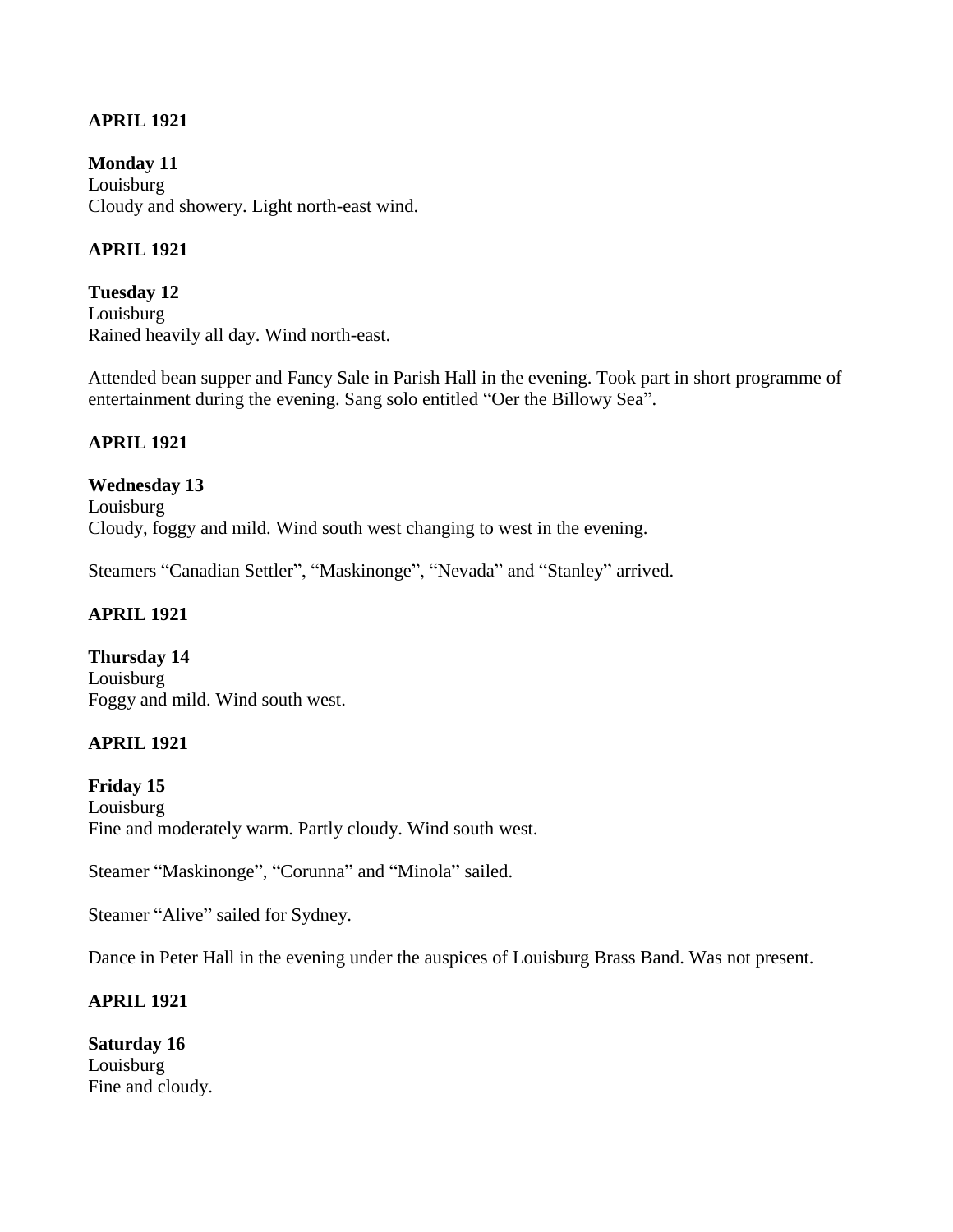Owing to a dispute with the Marconi wireless company, eleven men of the Marconi staff at Old Town severed their connection with that company today and are putting up at the Crowdis Hotel, until the first of next week when they will likely depart for their respective towns. Names as follows: John Adams, Patrick Hackett, M. Hackett, Frank Penny, I. Carter, J.W. Kelly, J.B. Hicks, Michael O Toole, R.J. Larner, Joseph Bragg and [blank] Kiljour.

### **APRIL 1921**

### **Sunday 17**

Louisburg Rained heavily nearly all day. Wind South west changing to north-east in afternoon.

Death of Mrs. Thomas Bagnell.

Attended service in the Methodist Church at 11 A.M., and 7 P.M. Preacher Rev. A.R. Wallis.

### **APRIL 1921**

### **Monday 18**

Louisburg Fine clear and moderately warm. An ideal day.

Steamer "Sable J." arrived in the early morning, bunkered and sailed for Nfld at about 10:30 A.M.

J.B. Hicks, J.W. Kelly and Michael O'Toole, who left the employe of the Marconi wireless Co. on Saturday took passage on S.S. Sable for their homes in Nfld.

Attended Methodist Tea and Fancy Sale in Peters Hall in the evening.

# **APRIL 1921**

**Tuesday 19** Louisburg Cloudy and cool. Light showers in the afternoon, wind easterly.

Steamer "Lord Strathcona" arrived for cargo of coal.

Attended funeral of the late Mrs. Thomas Bagnall at 1:30 P.M. Service at the residence conducted by Rev. D.A. McMillan. Service in English Church conducted by Rev. J.J. Draper. Burial in English Church Cemetery.

Attended Band practice at 9 P.M.

### **APRIL 1921**

### **Wednesday 20**

Louisburg

Clear and mild in the morning. Cloudy during the greater part of the day. Light showers in the evening. Steamer "Kamaraska" sailed with cargo of coal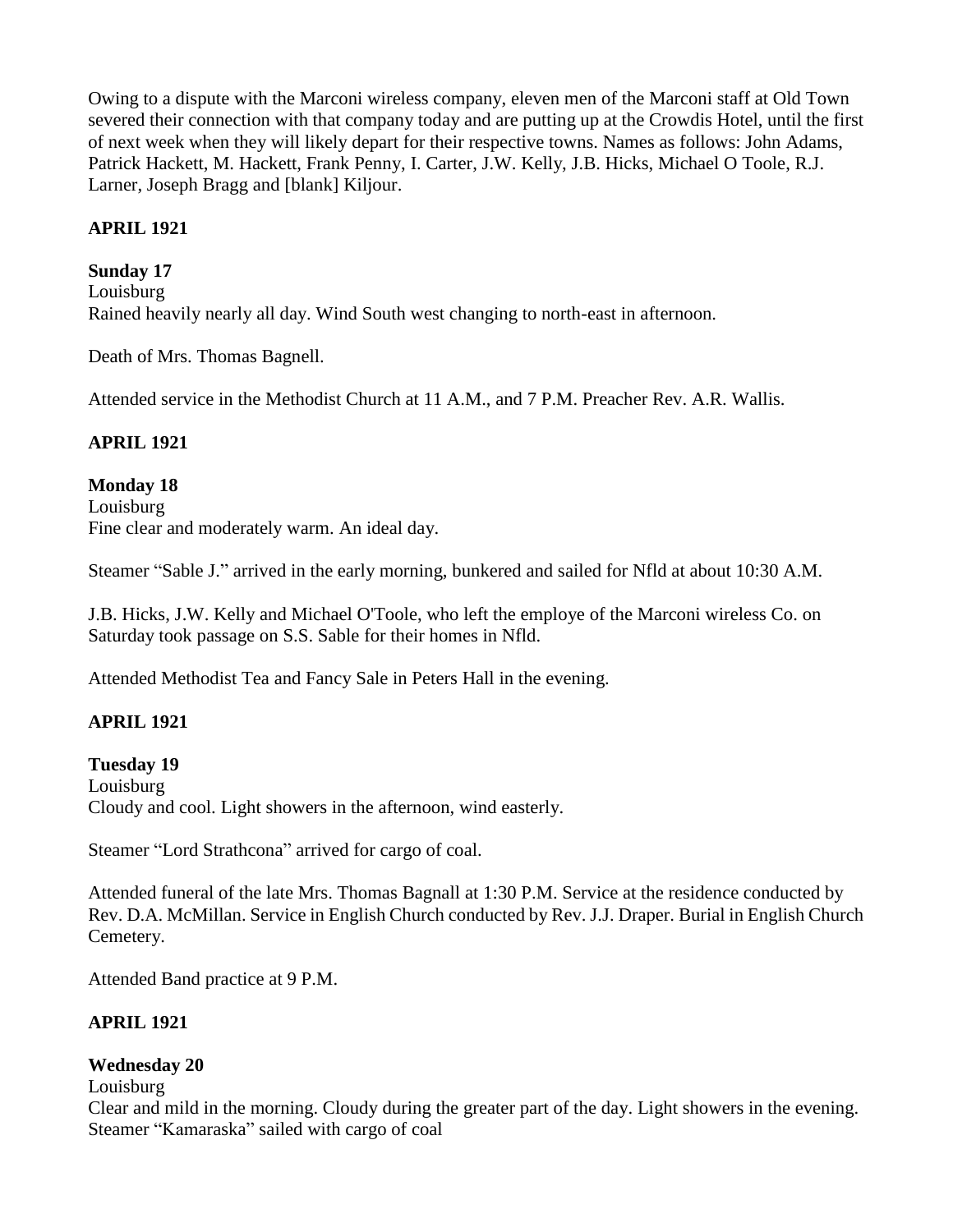Steamer "Lingan" which has been laid up here since the  $26<sup>th</sup>$  docked at the coal pier to load cargo of coal.

Attended choir practice in the Methodist Church at 9 P.M.

# **APRIL 1921**

### **Thursday 21**

Louisburg Fine clear and mild. An ideal day. Light north east wind.

Attended meeting of town council at 7:30 P.M.

# **APRIL 1921**

# **Friday 22**

Louisburg

Cloudy and foggy in the morning. Clear in the afternoon. Wind south west in the morning changing to north-east in the afternoon.

Steamer "Lord Strathcona" sailed with cargo of coal.

### **APRIL 1921**

### **Saturday 23**

Louisburg

Fine clear and cool. Light north-east wind changing to south-east in the afternoon. Drift ice in sight off the harbour and a small body of it at the entrance of the harbour in the evening.

Steamers "Maskinonge" and "Turrett Court" arrived for cargoes of coal.

# **APRIL 1921**

# **Sunday 24**

Louisburg Cloudy and cool. Light south east wind. Harbour blocked with drift-ice. Rain during the night.

Steamer "Wearpool" arrived for bunker coal and docked at the pier in the afternoon.

Attended practice for Sacred concert in the Presbyterian Church at [blank] P.M.

Attended service in the Methodist Church at 11 A.M., and 7 P.M. Preacher Rev. A. Wallis.

# **APRIL 1921**

# **Monday, April 25**

Louisburg Cloudy and cool. Light south east wind. Harbour clocked with drift-ice.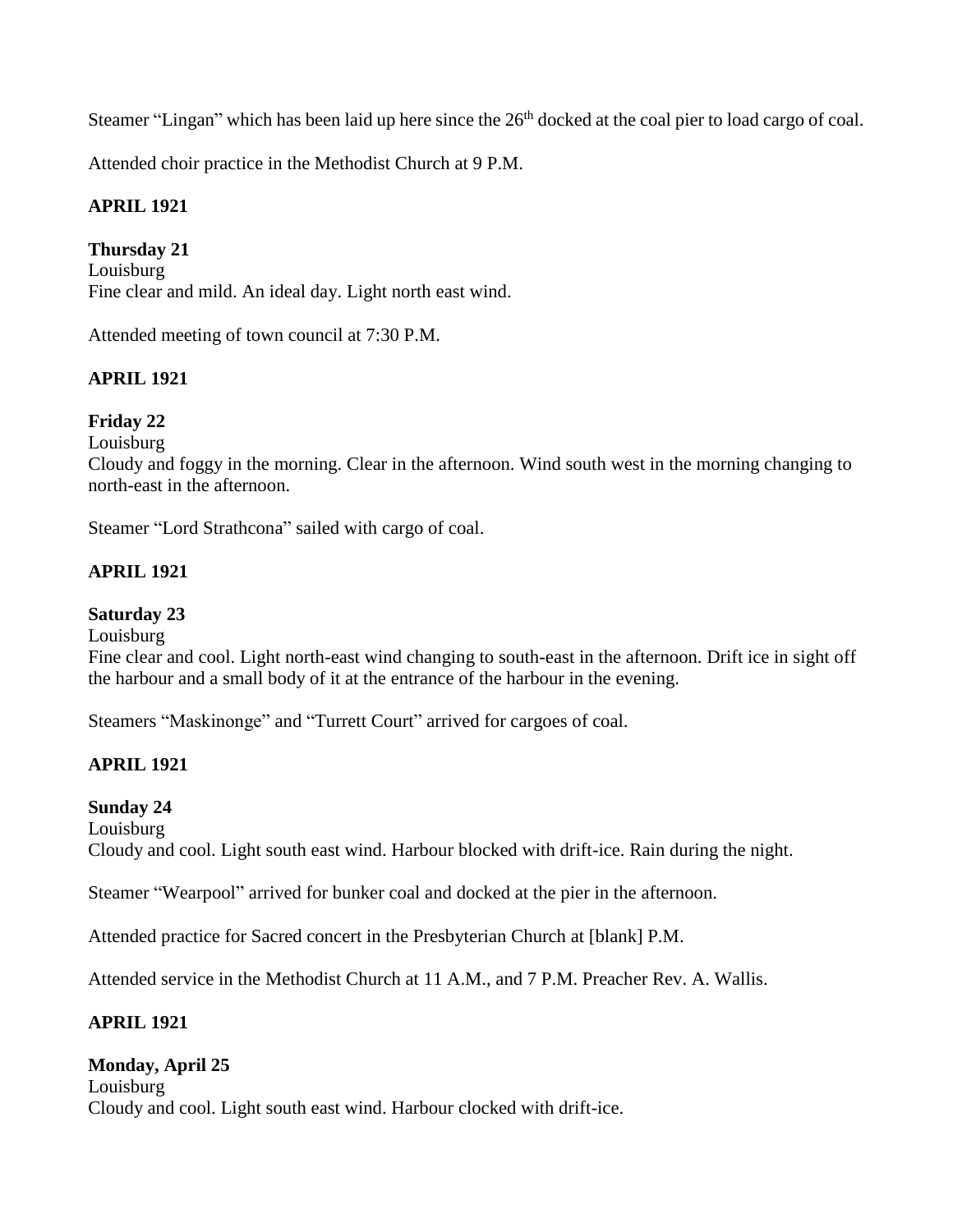Steamer "Canadian Raider" arrived.

Attended special meeting of town council at 7:30 P.M.

### **APRIL 1921**

### **Tuesday 26**

Louisburg

Cloudy and mild. Foggy in the evening. Light north east wind changing to south east in the afternoon. Habour full of drift ice.

Steamers "Turret Court" and "Lingan" sailed with cargoes of coal.

Steamer "Rose Castle" arrived at Sydney for cargo of coal. First boat for coal cargo at Sydney this season.

Attended band practice at 8:30 P.M.

### **APRIL 1921**

#### **Wednesday 27**

Louisburg Cloudy foggy and mild. Harbour full of drift ice.

Attended choir practice in the Methodist Church at 9 P.M.

### **APRIL 1921**

#### **Thursday 28**

Louisburg

Fine clear and cool. Light north-east wind changing to south-east in the afternoon. Loose ice in the harbour.

Steamers "Drummound" and "Canadian Volunteer" arrived.

Barge in tow of Tug "Cruizer" arrived for cargo of coal.

Steamers "Wearpool" and "Canadian Raider" sailed.

Lecture in Methodist Church by Rev. A.R. Wallis on life of David Livingstone at 7:30 P.M.

### **APRIL 1921**

### **Friday 29**

Louisburg

Fine clear and moderately warm. Light southerly wind. Harbour partly filled with loose drift ice.

Tug "Douglas A. Thomas" sailed for Sydney to engage in the docking of steamers for the summer season.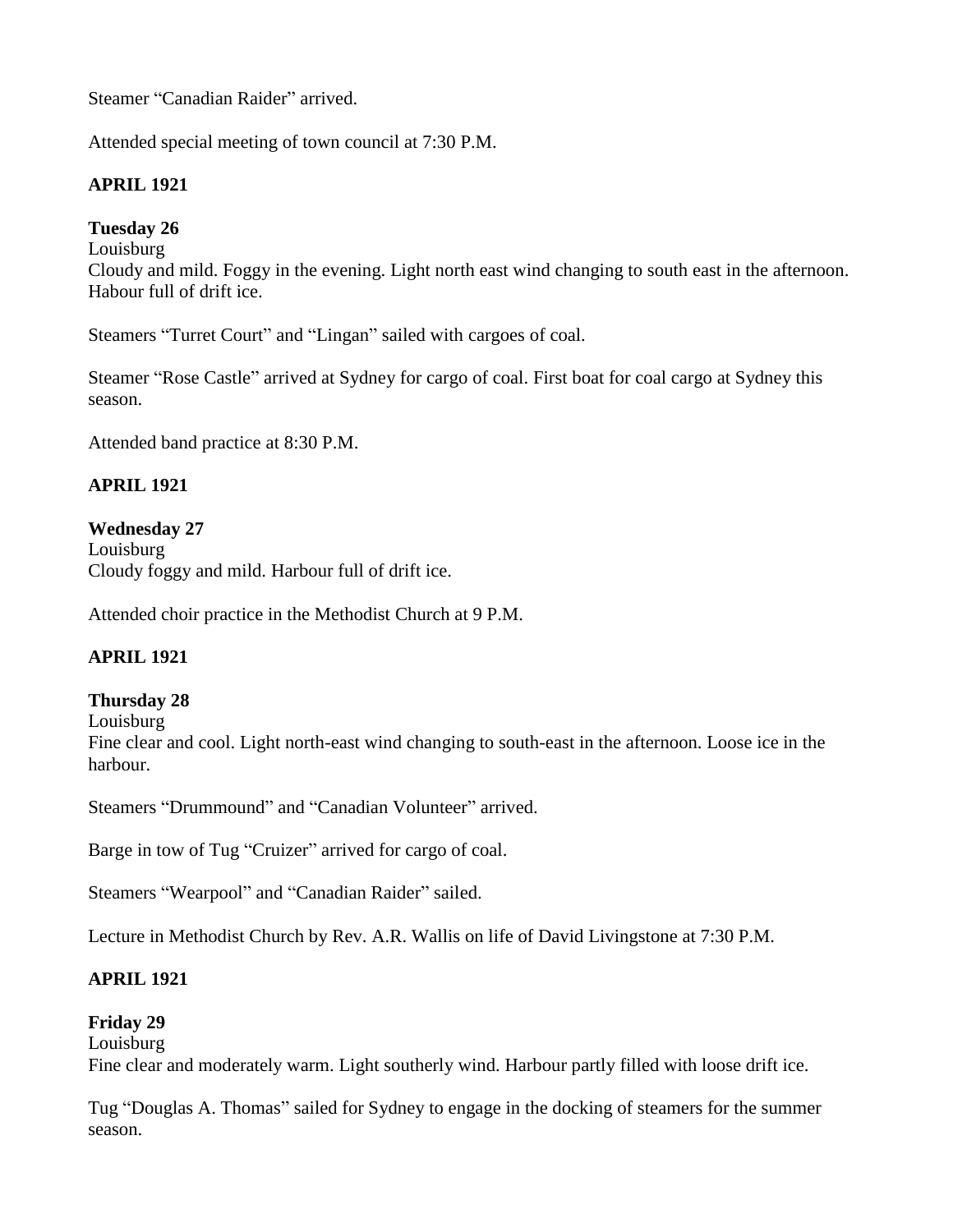### **APRIL 1921**

**Saturday 30** Louisburg Fine clear and cool. Wind north-east.

### **MAY 1921**

**Sunday 1** Louisburg Fine clear and cool. Fresh north-east wind.

Attended service in the Methodist Church at 11 A.M., and 7 P.M. Preacher Rev. A. Wallis.

### **MAY 1921**

**Monday 2** Louisburg Cloudy and chilly in the morning. Clear and moderately warm in the afternoon.. Wind northeast.

Attended band practice at 9 P.M.

### **MAY 1921**

**Tuesday, May 3** Louisburg Cloudy and mild. Light showers in the evening.

Ordination of Rev. Alex E. Kerr in the Presbyterian Church in the evening.

### **MAY 1921**

**Wednesday, May 4** Louisburg Fine partly clear and cool.

Attended choir practice in the Methodist Church at 9 P.M.

### **MAY 1921**

**Thursday 5** Louisburg, Sydney Fine clear and cool. Wind north-east.

Went to Glace Bay on 8:20 A.M. train, thence to Sydney by tramway arriving at 11:30 A.M. Stopped at Norfolk Hotel.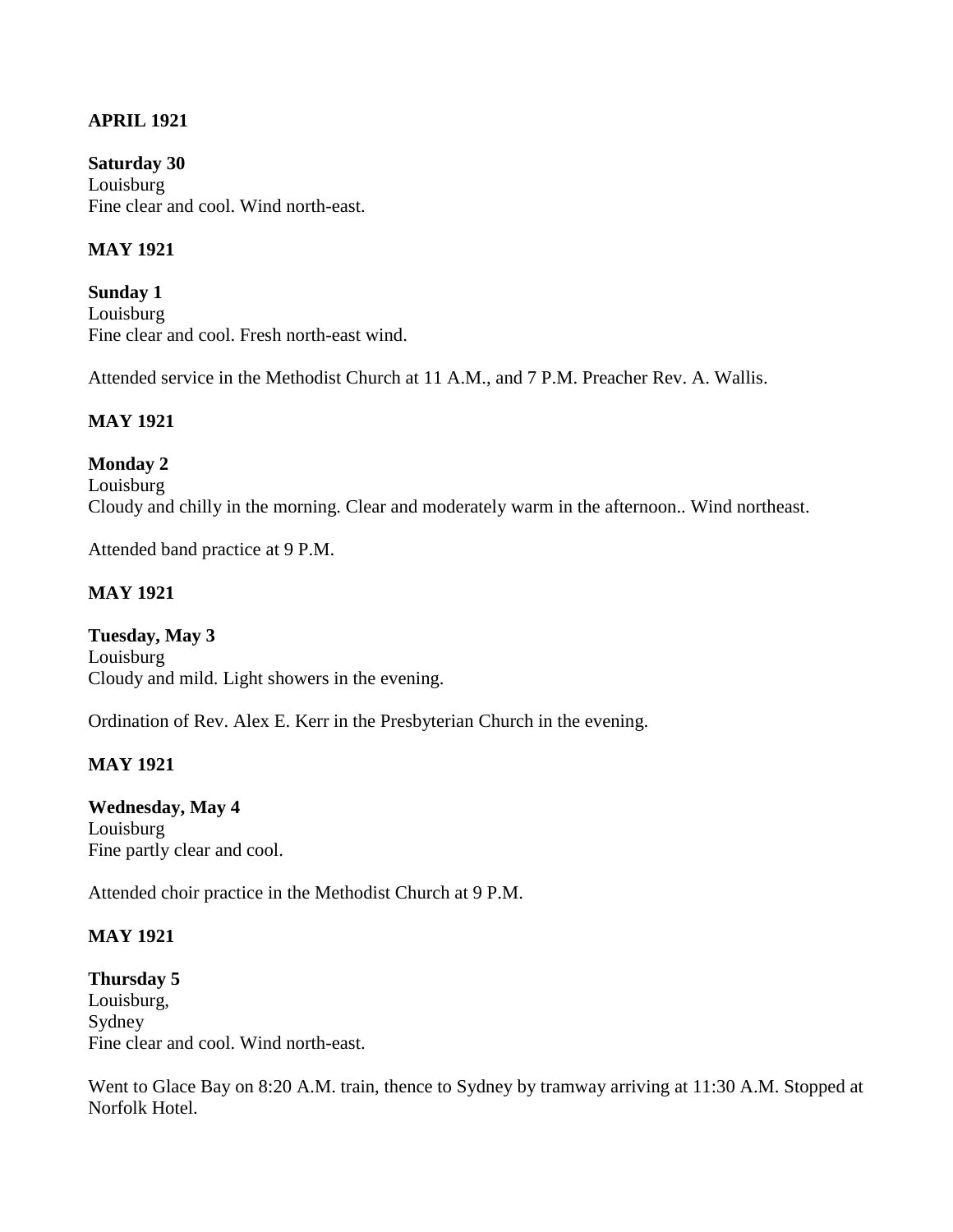### **MAY 1921**

**Friday 6** Louisburg Cloudy and chilly. Wind easterly, rain in the evening.

Left Sydney at 1:40 P.M. for Glace Bay by tramway Glace Bay to to Louisburg on 4:15 P.M. train arriving at about 6:30.

### **MAY 1921**

**Saturday 7** Louisburg Fine, partly clear, moderately warm.

Steamer "Millpool" arrived, bunkered and sailed.

Louisburg pier officially closed for the shipping of coal until further orders.

### **MAY 1921**

### **Sunday 8**

Louisburg Cloudy in the forenoon. Clear in the afternoon and night. Very chilly fresh north east wind.

Attended service in the Methodist Church at 11 A.M. and 7 P.M. Preacher Rev. A.R. Wallis.

# **MAY 1921**

**Monday 9** Louisburg Cloudy cold and raw.

**MAY 1921 Tuesday, May 10** Louisburg Cloudy and very chilly wind north-east.

Steamer, "Winterton" arrived, bunkered and sailed.

Attended and took part in annual sacred concert given by Calvin choir in Presbyterian Church at 8:30 P.M. Sang sole entitled "Lead us Heavenly Father".

### **MAY 1921**

**Wednesday 11** Louisburg Fine clear and very cool wind north east.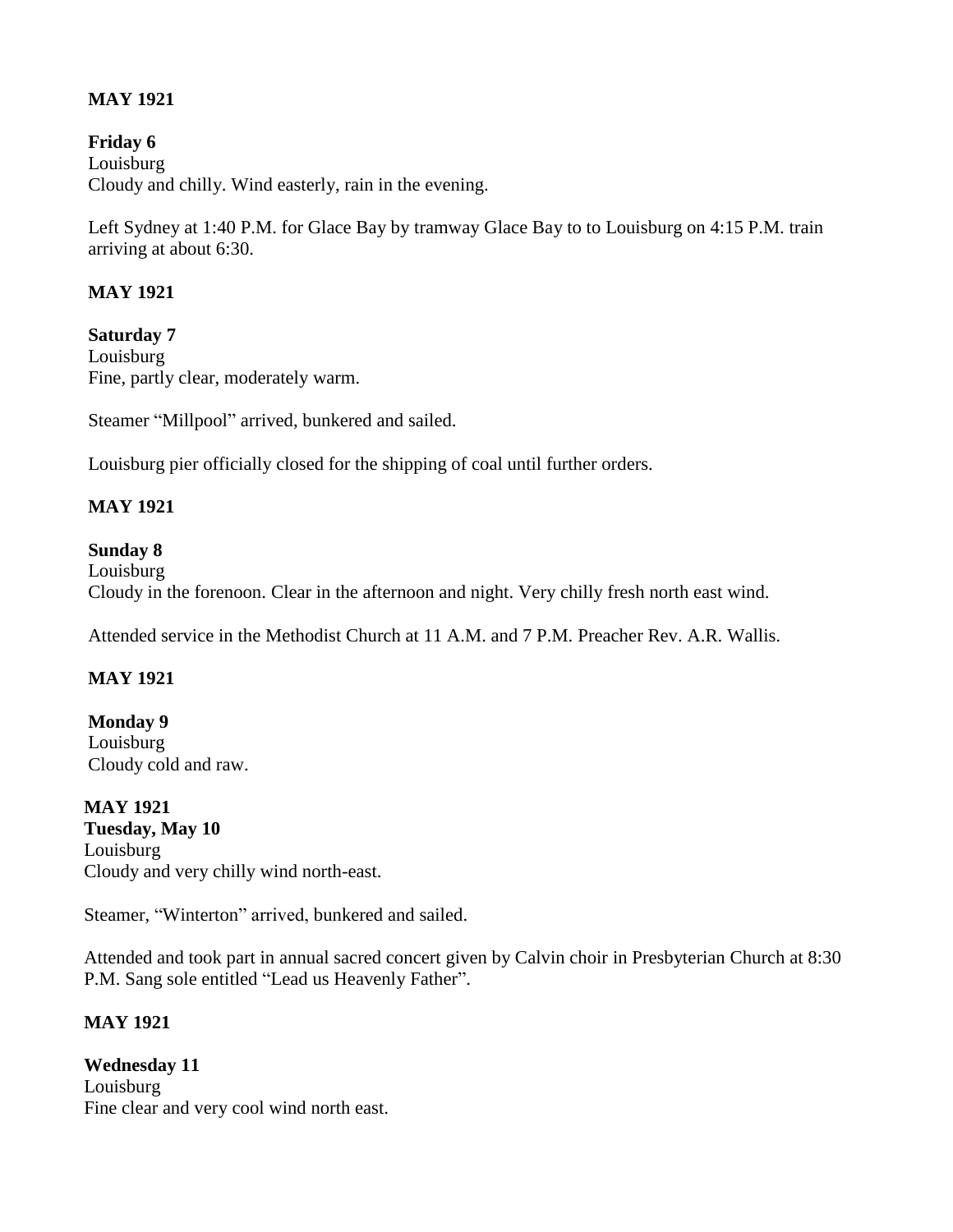Attended choir practice in the Methodist Church at 9 P.M.

# **MAY 1921**

### **Thursday 12**

Louisburg Fine clear and cool. Light south west wind. An ideal day.

### **MAY 1921**

**Friday 13** Louisburg Fine clear and cool. Wind South west.

Bush fires raging back of the town near the "Little Lake".

Commenced repairing my house which was damaged by fire on the 13<sup>th</sup> of January.

### **MAY 1921**

### **Saturday 14**

Louisburg Cloudy misty showery. Heavy rain during the night- wind south west.

#### **MAY 1921**

#### **Sunday 15**

Louisburg Raining and misty in the morning. Foggy, partly clear in the afternoon. Wind south west. Went for a walk to Havenside in the afternoon.

Attended service in the Methodist Church at 11 A.M., and 7 P.M. Preacher Rev. A.R. Wallis.

Memorial Tablet to the men who enlisted for service in the Great War from the Methodist Church was dedicated in the evening.

### **MAY 1921**

**Monday 16** Louisburg Cloudy and foggy. Rainy, Frequent heavy showers. Wind southwest.

### **MAY 1921**

**Tuesday 17** Louisburg Heavy rain in the forenoon and part of the afternoon. Partly clear in the evening.

Steamer "Wenona" arrived for bunker coal.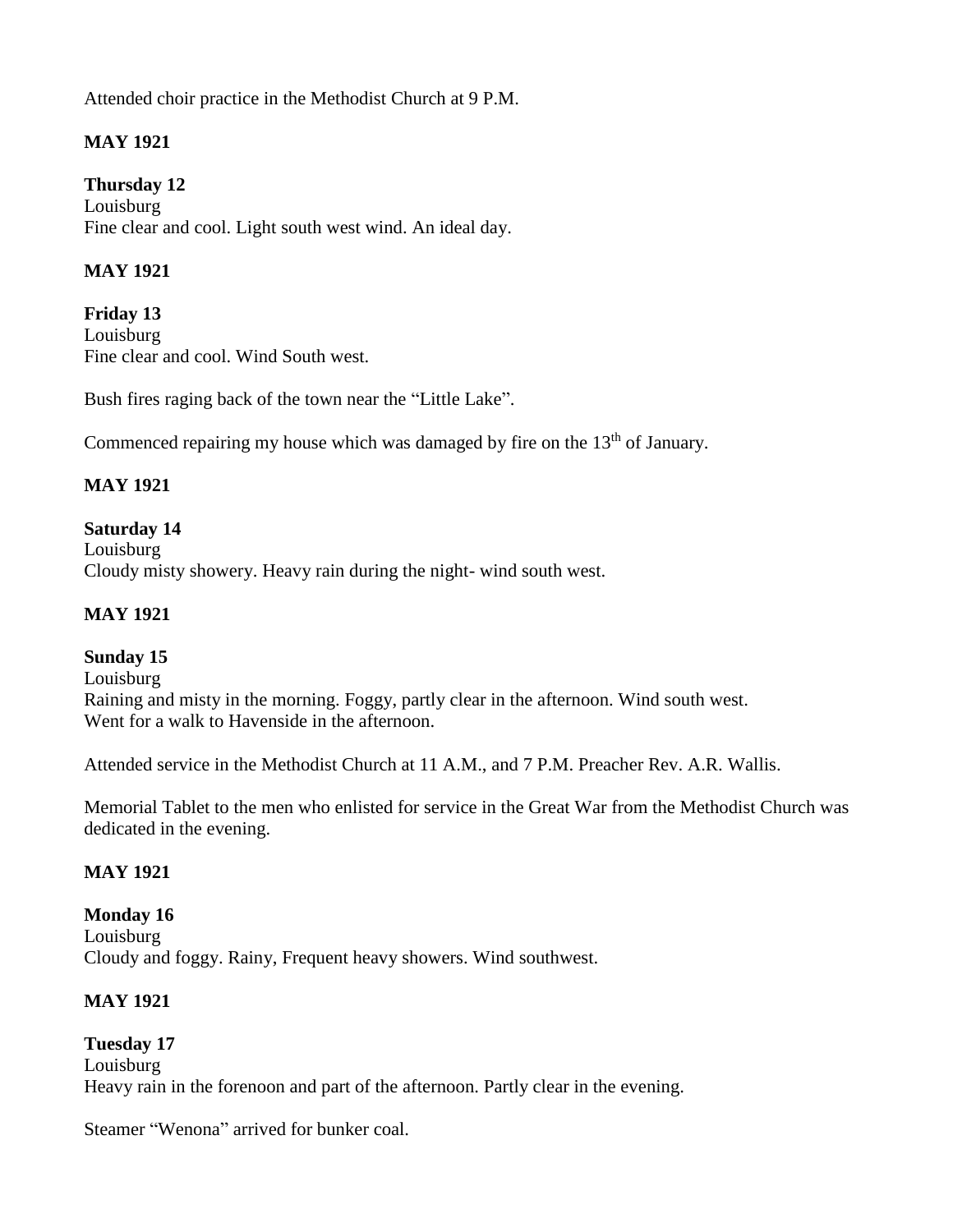Attended band practice at 9 P.M.

# **MAY 1921**

**Wednesday 18** Louisburg Cloudy and very foggy in the morning. Cleared shortly before noon. Wind south west.

Canadian Government Steamer "Dollard" arrived in the evening from Sydney.

# **MAY 1921**

**Thursday 19** Louisburg Clear and cool. Light easterly wind.

Attended meeting of town council at the Town Clerks residence at 7:30 P.M.

# **MAY 1921**

**Friday 20**  Louisburg Clear and cool. Strong south west wind.

Attended meeting of school board at residence of the Town Clerk at 2 P.M.

# **MAY 1921**

# **Saturday 21**

Louisburg Fine.

Steamer "Spillsby" arrived during the night.

### **MAY 1921**

### **Sunday 22**

Louisburg Cloudy in the forenoon. Clear in the afternoon very cool. Wind south west.

Steamer "Ingleby" arrived.

Attended service in the Methodist Church at 11 A.M., and 7 P.M. Preacher Rev. A.R. Wallis.

# **MAY 1921**

**Monday 23** Louisburg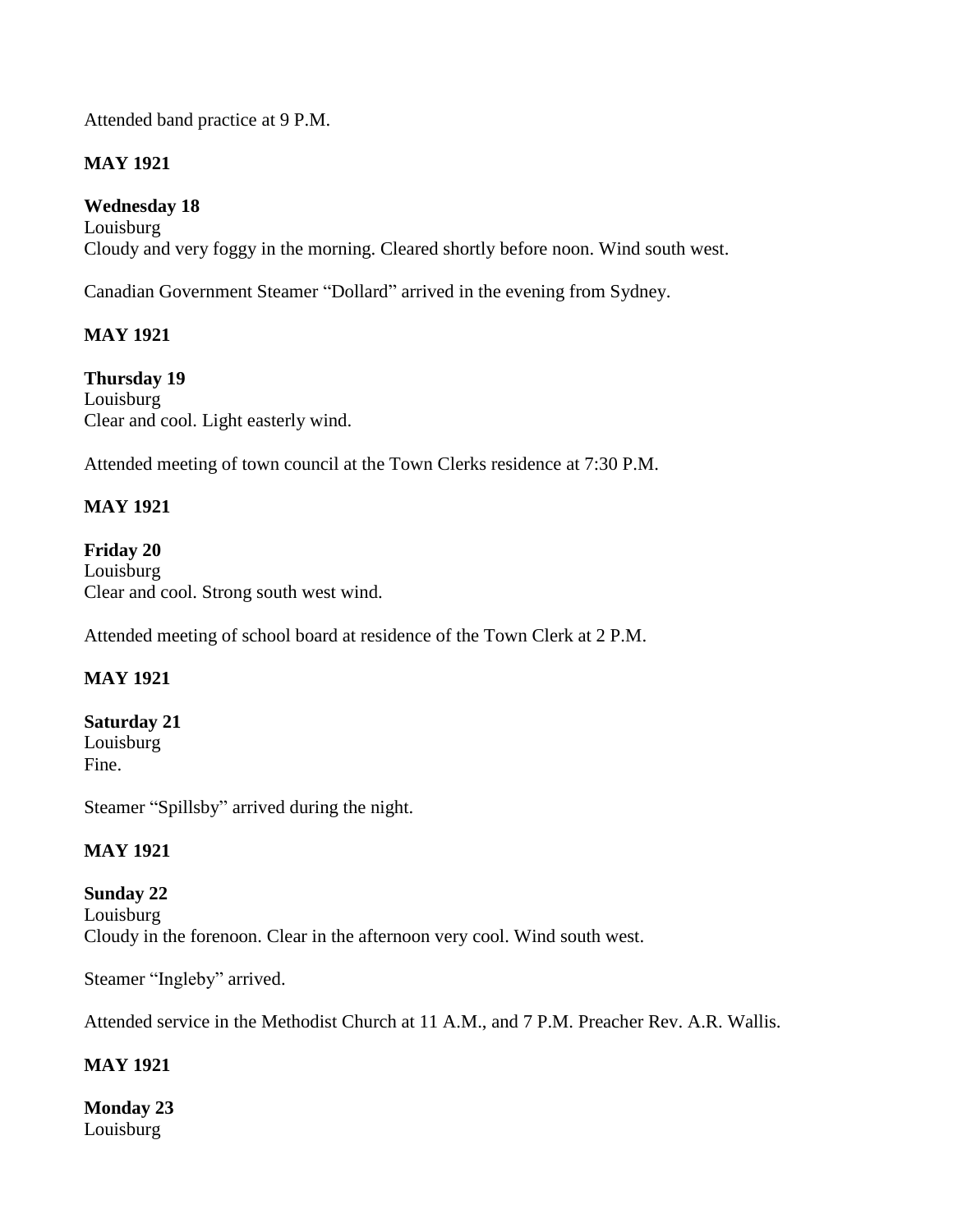Cloudy, chilly, showery and misty. Wind north east.

### **MAY 1921**

#### **Tuesday 24**

Louisburg Clear and very chilly. Fresh north-east wind.

General holiday. Most all places of business closed.

Had shop open for business about 3 hours in the forenoon.

### **MAY 1921**

#### **Wednesday 25**

Louisburg

Cloudy, chilly, and raining all day. Frequent heavy showers. Sleet squall in the morning. Wind northerly changing to south-west in the afternoon.

#### **MAY 1921**

**Thursday 26** Louisburg Cloudy in the forenoon, cleared shortly after noon. Wind south west.

#### **MAY 1921**

**Friday 27** Louisburg Fine moderately warm. Partly clear. Light northerly wind.

#### **MAY 1921**

**Saturday 28** Louisburg Fine clear and cool.

#### **MAY 1921**

**Sunday 29** Louisburg Fine clear and cool. Fresh north east wind. Cloudy in the evening.

Was not out to church today. Laid up with a carbuncle on the back of my neck. A very unpleasant and trying experience.

### **MAY 1921**

**Monday 30**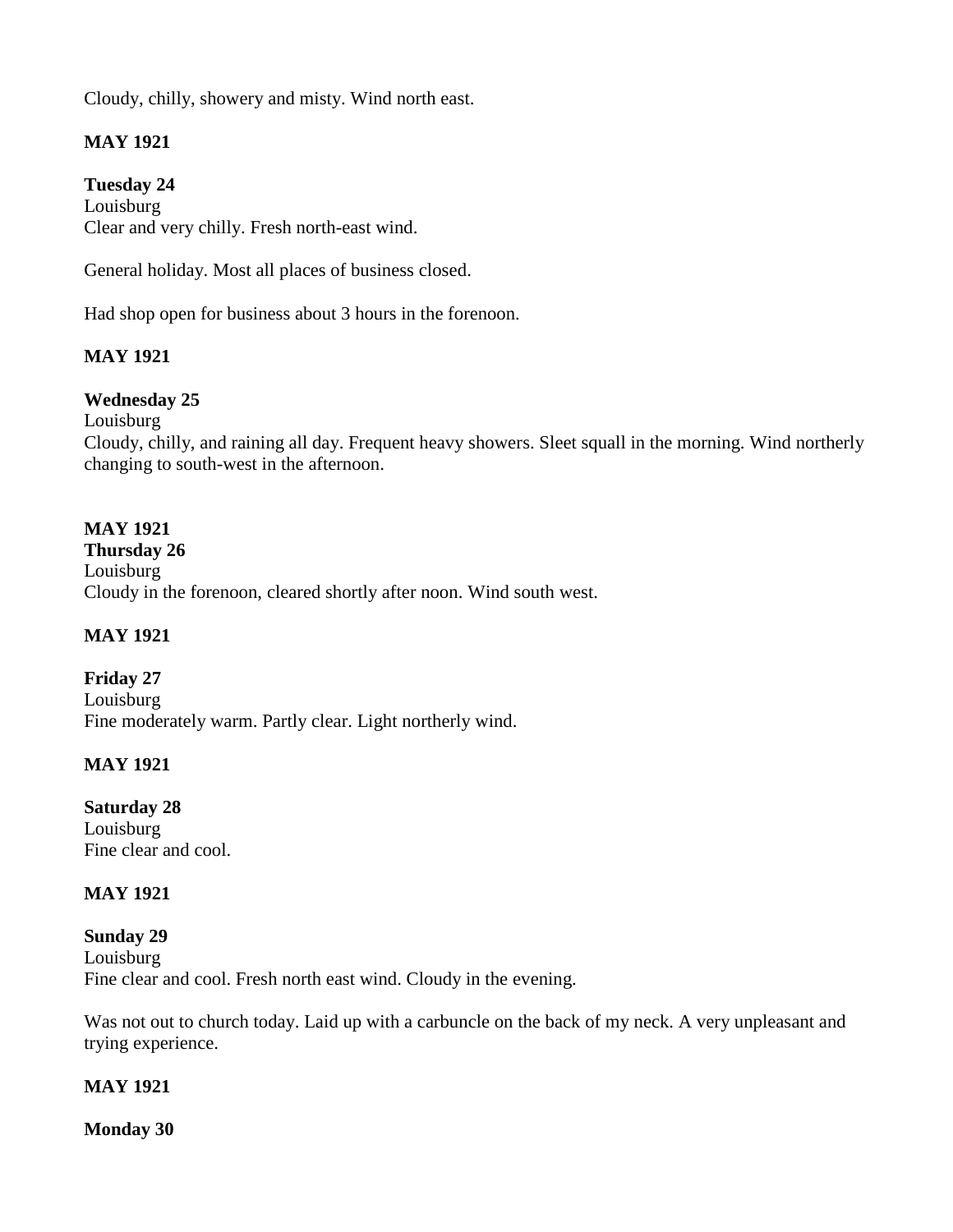Louisburg Fine, moderately warm. Partly cloudy. Wind north-east.

# **MAY 1921**

**Tuesday 31** Louisburg Fine clear and moderately warm. Cloudy in the evening.

### **JUNE 1921**

**Wednesday 1** Louisburg Cloudy moderately warm. Showers in the afternoon.

# **JUNE 1921**

**Thursday 2** Louisburg Fine clear and cool.

Attended meeting of town council at 7:30 P.M.

### **JUNE 1921**

**Friday 3** Louisburg Fine and clear.

# **JUNE 1921**

**Saturday 4** Louisburg Cloudy and rain in the morning. Fine and clear in the afternoon.

### **JUNE 1921**

**Sunday 5** Louisburg Fine clear and cool. Wind south west.

Attended service in the Methodist Church at 7 P.M. Preacher Rev. A.R. Wallis. Was not out to church service in the morning.

# **JUNE 1921**

**Monday 6** Louisburg Fine partly cloudy. Wind north-east.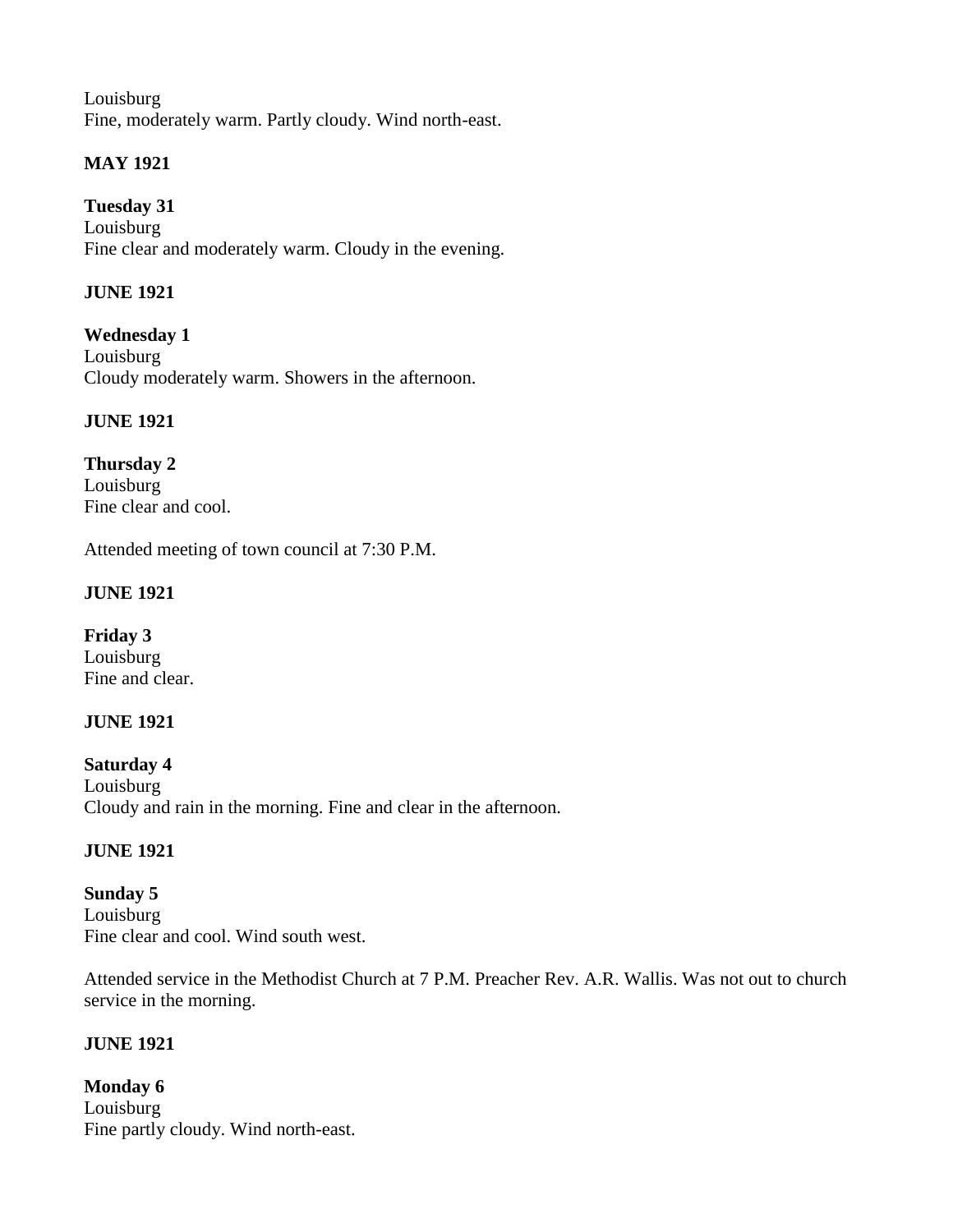#### **JUNE 1921**

**Tuesday 7** Louisburg Fine clear and moderately warm.

Word received that Fred Ferguson who was seriously ill at Truro N.S., had died.

#### **JUNE 1921**

**Wednesday 8** Louisburg Fine clear and moderately warm.

Remains of the late Fred Ferguson arrived on the 9:45 A.M. train from Truro N.S.

Attended choir practice in the Methodist Church at 9 P.M.

#### **JUNE 1921**

#### **Thursday 9**

Louisburg Fine clear and moderately warm. Wind south west.

Attended funeral of the late Fred Ferguson at 8 A.M. Remains taken to Glace Bay for burial on 8:20 A.M. train.

#### **JUNE 1921**

**Friday 10** Louisburg Fine clear and moderately warm. Wind south west. Very dry country badly in need of rain.

#### **JUNE 1921**

#### **Saturday 11** Louisburg

Fine clear and moderately warm. Strong south-west wind.

#### **JUNE 1921**

### **Sunday 12**

Louisburg Cloudy. Rained moderately during the forenoon, showery during the afternoon and evening.

### **JUNE 1921**

**Monday 13**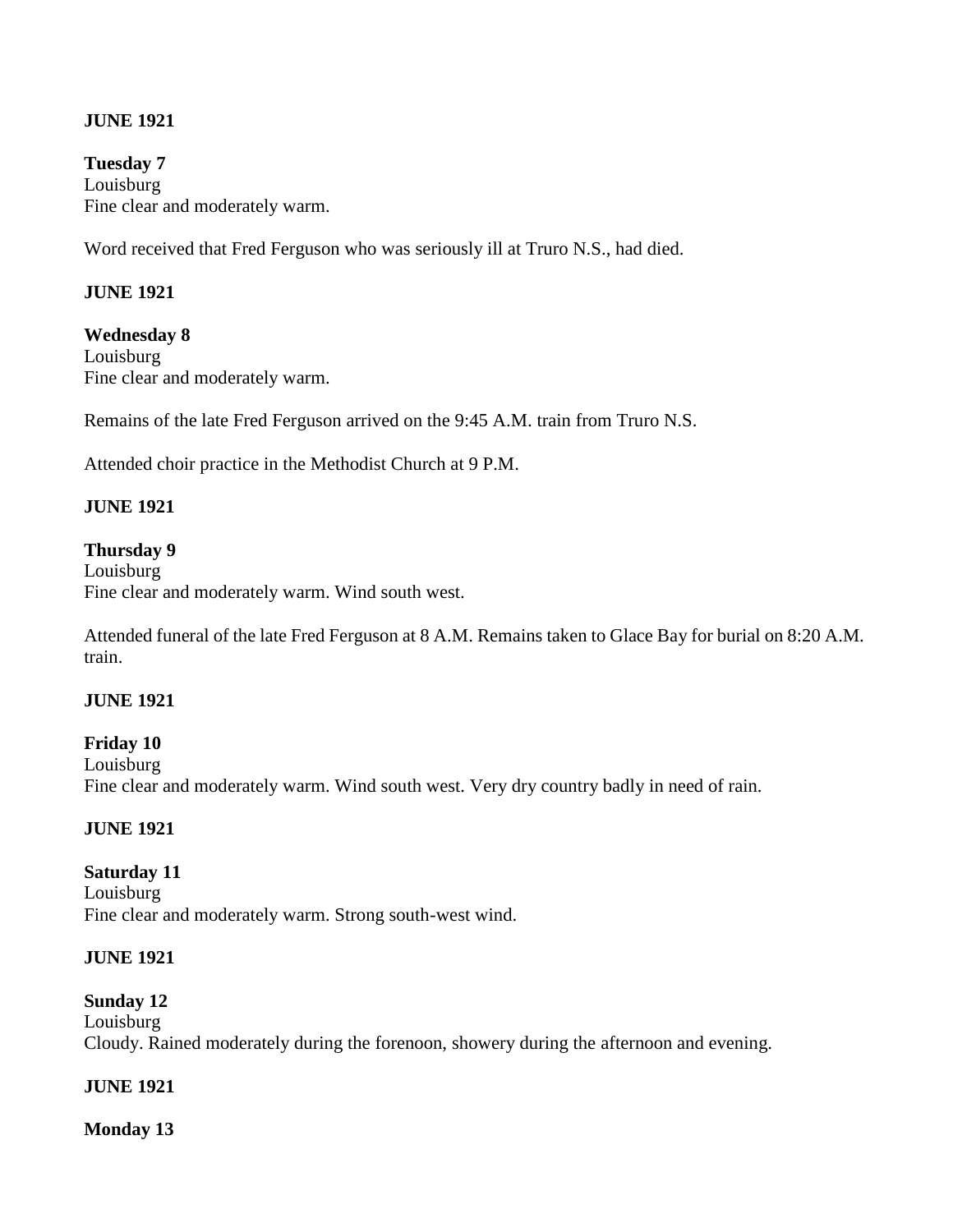Louisburg Cloudy with occasional showers.

# **JUNE 1921**

**Tuesday 14** Louisburg Rained moderately the greater part of the day. Moderately warm.

Dr. David Drury, who has been located here since last fall left here today.

Attended band practice in the evening.

### **JUNE 1921**

**Wednesday 15** Louisburg Fine partly clear

Three United States mackrel seiners in port.

# **JUNE 1921**

**Thursday 16** Louisburg Cloudy foggy and mild. Wind south west.

Attended meeting of town council at 7:30 P.M.

# **JUNE 1921**

**Friday 17** Louisburg Cloudy calm, moderately warm. Showery in the evening.

# **JUNE 1921**

**Saturday 18** Louisburg Cloudy and cool.

# **JUNE 1921**

**Sunday 19** Louisburg Cloudy and chilly. Showery wind about north-north east.

Attended the following church services: Presbyterian in the morning (anniversary service) Preacher Rev. John McKinnon of Baddeck. English Church at 7 P.M. Preacher Rev. J.J. Draper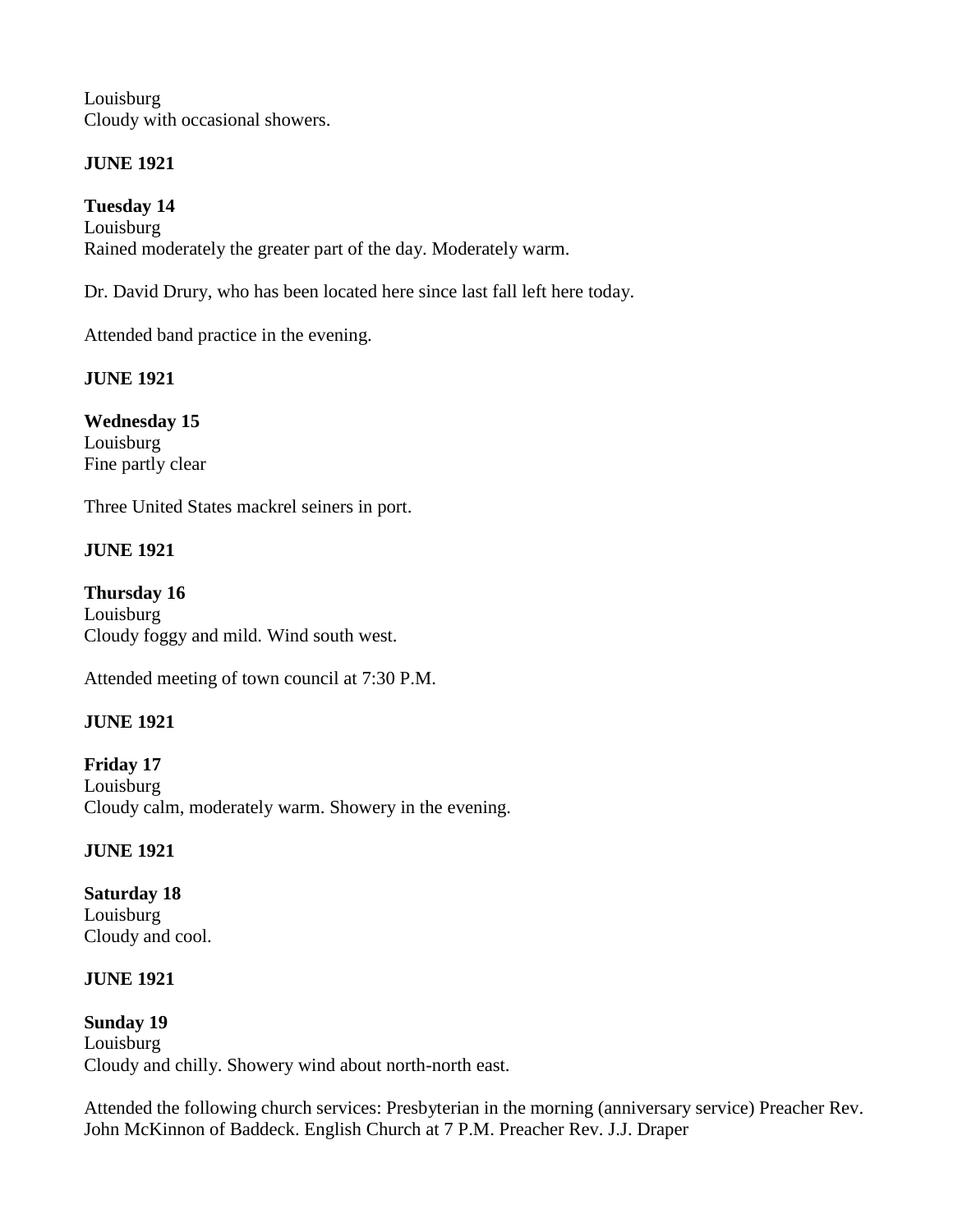No service in the Methodist Church today. Pastor absent at conference.

### **JUNE 1921**

# **Monday 20**

Louisburg Cloudy and cool. Cleared in the afternoon. Warmer in the evening. Wind north-northeast.

### **JUNE 1921**

**Tuesday 21** Louisburg Cloudy and cool.

### **JUNE 1921**

**Wednesday 22** Louisburg Fine clear and moderately warm.

### **JUNE 1921**

**Thursday 23** Louisburg Cool and very foggy showers during the night. Wind southerly.

Attended special meeting of town council at 3 P.M.

Was present at meeting and investors of "Bay Scouts" in Parish Hall at 8 P.M. Meeting addressed by Rev. Mr. Cummings and Mr. Carter of Sydney and Rev. Mr. Draper, H.C.W Levatte, Rev. Mr. McMillin and A.A. Martell of Louisburg.

# **JUNE 1921**

# **Friday 24**

Louisburg

Fine moderately warm. Foggy in the morning. Partly clear in the afternoon. Wind south west changing to north-east in the evening.

### **JUNE 1921**

### **Saturday 25**

Louisburg Clear and cool. Strong north-east wind. Moderated in the evening.

# **JUNE 1921**

**Sunday 26**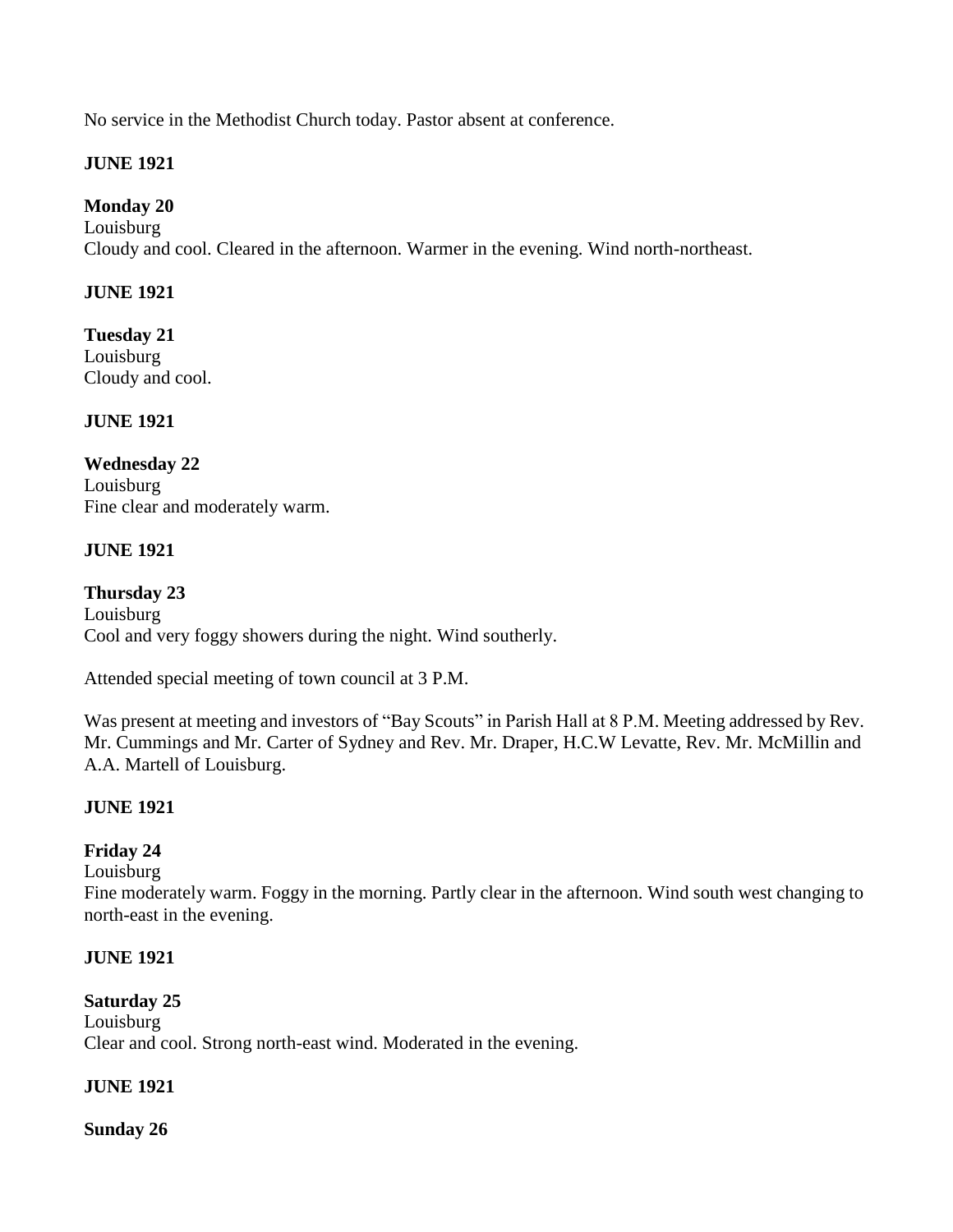Louisburg Fine clear and moderately warm. Wind south west.

Attended service in the Methodist Church at 11 A.M. and 7 P.M. Preacher Rev. A.R. Wallis.

# **JUNE 1921**

**Monday 27** Louisburg Cloudy, partly clear in the afternoon.

# **JUNE 1921**

**Tuesday 28** Louisburg Cloudy and foggy misty.

Attended united meeting of citizen and U.M.W.A. in Peters Hall at 7:30 P.M.

Attended band practice at 9 P.M.

### **JUNE 1921**

#### **Wednesday 29**

Louisburg Cloudy and very foggy misty. Rained moderately in the evening Light southerly wind.

Attended choir practice in the Methodist Church at 9 P.M.

### **JUNE 1921**

**Thursday 30** Louisburg Fine clear and moderately warm. Light-northerly wind.

Government Steamer "Lady Laurier" arrived.

# **JULY 1921**

**Friday 1** Louisburg Fine clear and moderately warm. Cloudy and foggy in the evening.

General holiday nearly all places of business closed.

Brass band turned out at 7 P.M. and played for one hour at corner of Main and Warren Streets.

# **JULY 1921**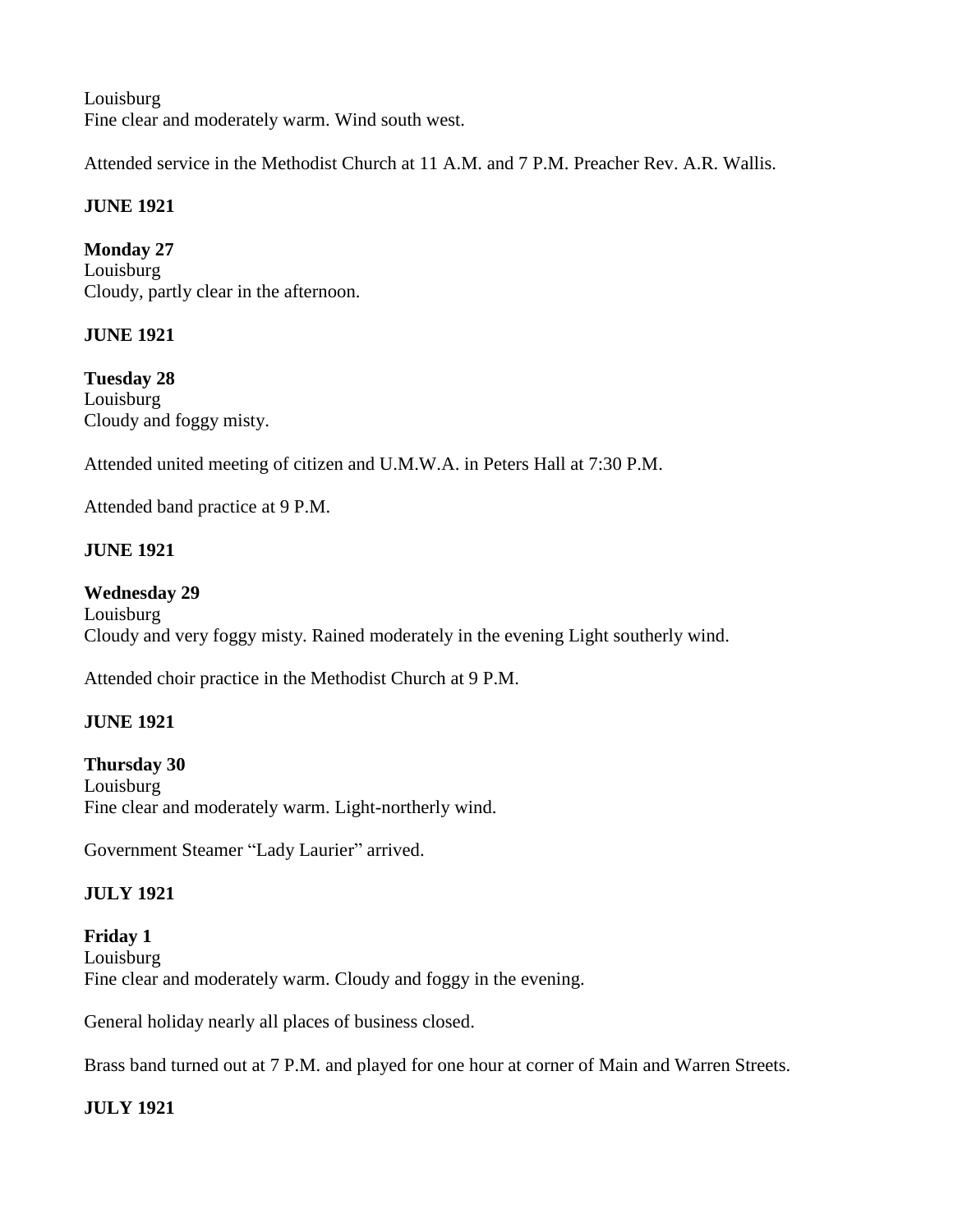**Saturday 2** Louisburg Fine clear and warm. Max temperature above 75. Cloudy in the evening.

### **JULY 1921**

### **Sunday 3**

Louisburg

Fine clear and warm. An ideal day. Cloudy in the evening. Wind southwest changing to north-east in the evening. Max temperature about 78.

Attended service in the Methodist Church at 11 A.M. and 7 P.M. Preacher Rev. A.R. Wallis.

Funeral of infant child of Thomas Dickson of Sydney. Burial in Methodist cemetery at 3 P.M.

### **JULY 1921**

### **Monday 4**

Louisburg Fine clear and cool. Gale from north-east all day. Moderated in the evening.

### **JULY 1921**

### **Tuesday 5**

Louisburg

Cloudy in the morning. Very bright and clear in the afternoon. Northerly gale during the day. Moderated in the evening.

Sick with a headache nearly all day.

Attended band practice at 9 P.M.

### **JULY 1921**

### **Wednesday 6**

Louisburg Fine clear and moderately warm. Fresh south west wind.

Attended choir practice at 9 P.M.

### **JULY 1921**

# **Thursday 7**

Louisburg Fine clear and warm. Light south-west wind. Max temperature above 80.

Country parched for want of rain. No rain has fallen for several weeks, of any account, and in consequence vegetation is at standstill and crops threatened with ruin. Hay crop likely to be the smallest for a number of years.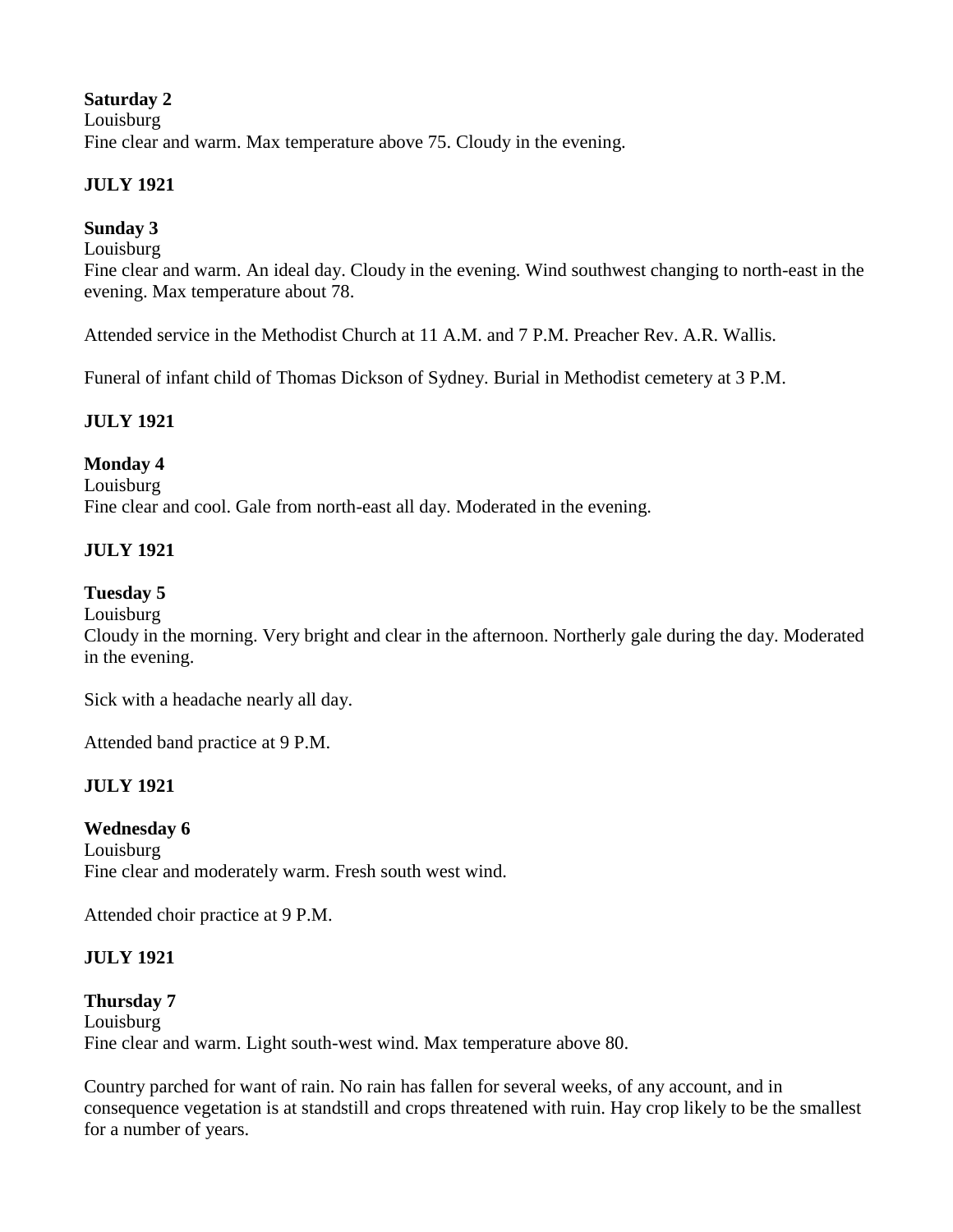Attended meetings of school board and town council in evening.

# **JULY 1921**

**Friday 8** Salmon River Fine partly clear and warm.

Left Louisburg on 8:20 A.M. train for Mira. Left Mira at about 10 A.M. on S.S. "Avonlea" for Salmon River arriving about 12 oclock. Had dinner at Cliffords. In the afternoon Heber came and drove me home arriving at about 4 P.M.

### **JULY 1921**

### **Saturday 9**

Salmon River Fine and warm partly clear. Max temperature about 80 degrees.

In the afternoon in company with Heber went to the top of the "Mountain" to take snap shots. After returning from the "Mountain" I visited Willies and spent about an hour there. At 8 P.M. with Heber went to Arthurs and spent the evening returning at about 11 P.M. At Arthurs we met Uncle Arthur who had arrived from his home in Newton Centre, Mass on the  $7<sup>th</sup>$  inst after an absence of 25 years. Also met Aunt Elizabeth who arrived from Port Morien yesterday.

### **JULY 1921**

### **Sunday 10**

Salmon River

Cloudy and warm showers of rain at about 9 A.M. which lasted about 1/2 hour. Partly clear in the afternoon. Max temperature about 82. Wind north-east.

Spent Sunday at home. In the afternoon Aunt Elizabeth came and remained until about 7:30 P.M. At about 7:30 P.M. in company with Heber went to Phil Gibbons and spent the evening. Returning at about 11 P.M

Maria and Clifford arrived shortly before noon and stayed until about 6 P.M.

### **JULY 1921**

.

**Monday 11** Salmon River, Louisburg Fine and very warm. Partly cloudy. Max temperature about 80. Wind south-west.

Heber drove me to "Marion Bridge" where I caught the S.S. "Avonlea" for Mira. On the way called at Clifford's and remained about one hour. Left Marion Bridge at about 1:45 P.M., arrived at Mira at about 4:40 P.M. Arrived at Louisburg on evening train at about 6 P.M.

# **JULY 1921**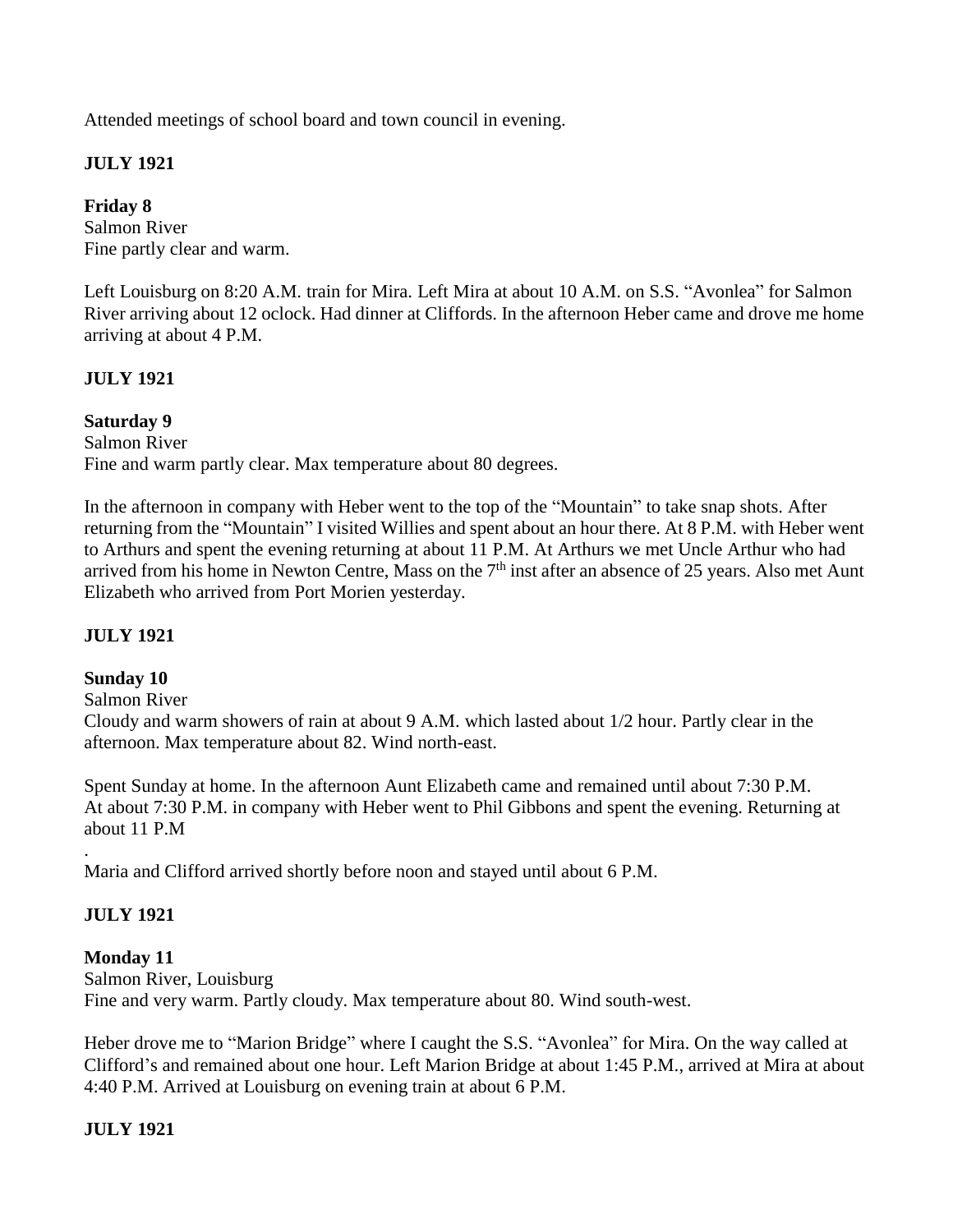#### **Tuesday 12**

Louisburg Fine, clear and warm. Wind south-west. Max temperature about 80. Foggy at night.

### **JULY 1921**

### **Wednesday 13**

Louisburg Fine, clear and warm. Foggy at night. Wind southwest. Max temperature about 80 degrees.

Miss Erna MacLean, who has been clerking for me since December 1920 went away today for two weeks holidays.

Attended choir practice in the Methodist Church at 9 P.M.

### **JULY 1921**

### **Thursday 14**

Louisburg

Clear and warm. Foggy on the coast all day. Max temperature about 80. Calm in forenoon. Fresh south west wind in the afternoon.

#### **JULY 1921**

#### **Friday 15**

#### Louisburg

Cloudy and warm. Light shower at about 1:30 P.M. Rain from 5:30 P.M., until about 7 P.M. and from about 8 to 9 P.M. Wind south-west.

First rain for several weeks with the exception of a short shower on last Sunday morning. Today's rain has done an enormous amout of good, both to the crops and in checking the forest fires which have been raging throughout the country for some time.

### **JULY 1921**

**Saturday 16** Louisburg Cloudy and cool. Wind north-east.

Death of George H. Crowdis at about 4 A.M., aged 72 years.

# **JULY 1921**

**Sunday 17** Louisburg Fine, clear and moderately warm. Moderate south-west wind.

Attended service in the Methodist Church at 11 A.M., and 7 P.M. Preacher Rev A.R. Wallace.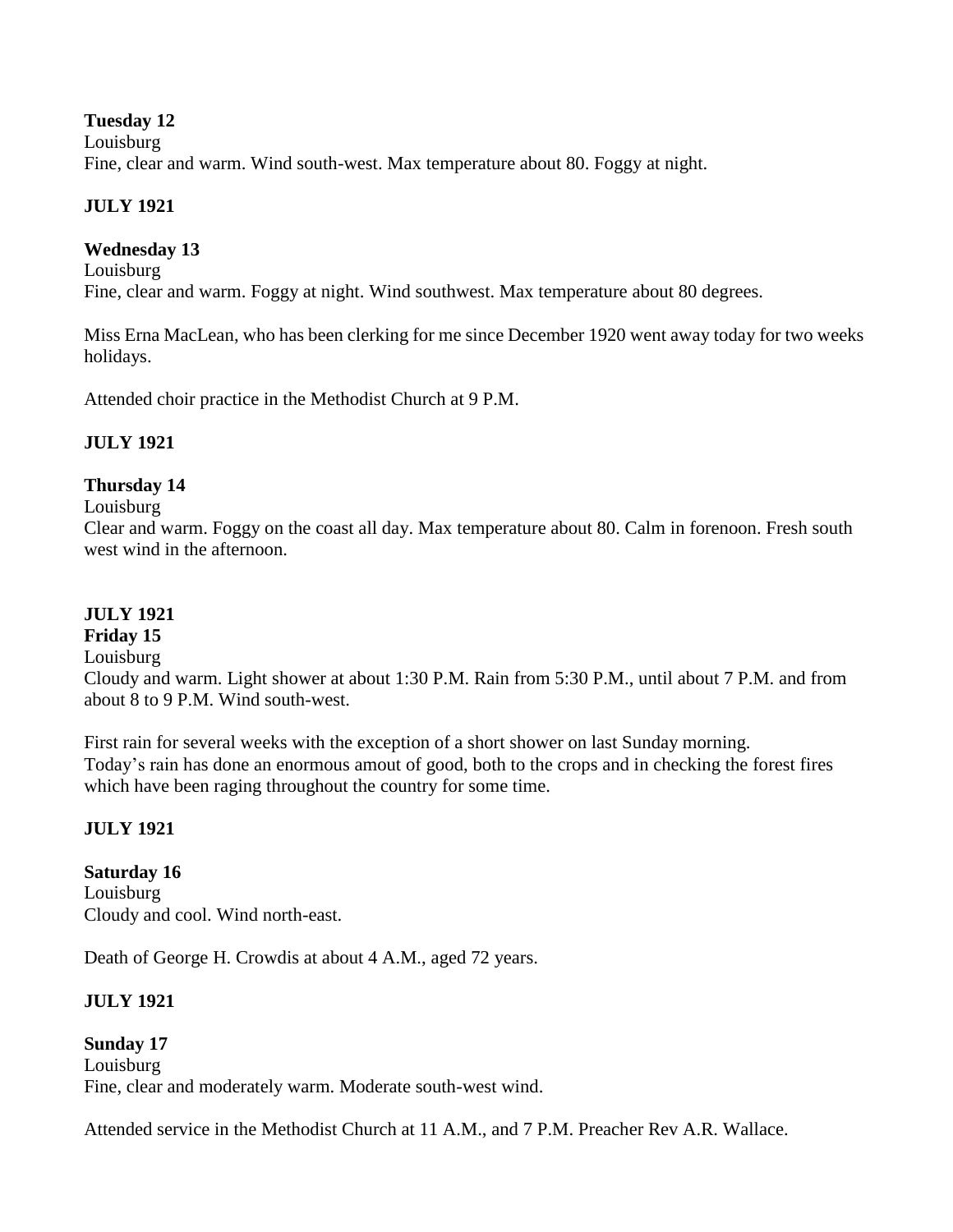### **JULY 1921**

#### **Monday 18**

Louisburg Fine, clear and moderately warm. Cloudy in the evening. Strong southwest wind.

Attended funeral service for Late George H. Crowdis at 10 A.M. Funeral procession left here by motor cars for Sydney at about 10:30 A.M. Funeral service conducted at the residence by Rev. D.A. McMillan of this Town and Rev. Mr. Whidden of New Waterford. Interment at Hardwood Hill Cemetery, Sydney.

#### **JULY 1921**

#### **Tuesday 19**

Louisburg Cloudy, cool and threatening. Strong southwest wind.

Tug, "Douglas H. Thomas" arrived from Sydney with scow in tow. Sailed to return in the afternoon. Government Steamer, "Lady Laurier" arrived in the evening.

#### **JULY 1921**

#### **Wednesday 20**

Louisburg

Cloudy and foggy. Begun to rain at about 3 P.M. Heavy showers during the afternoon and evening. Wind southwest changing to northeast in the evening.

#### **JULY 1921**

**Thursday 21** Louisburg

Fine, cloudy and cool.

### **JULY 1921**

#### **Friday 22**

Louisburg Fine, clear and warm. Light north east and east wind. A perfect day.

#### **JULY 1921**

**Saturday 23** Louisburg Fine. Partly clear and warm.

### **JULY 1921**

**Sunday 24** Louisburg Fine, clear and warm. Wind southwest. Foggy at night.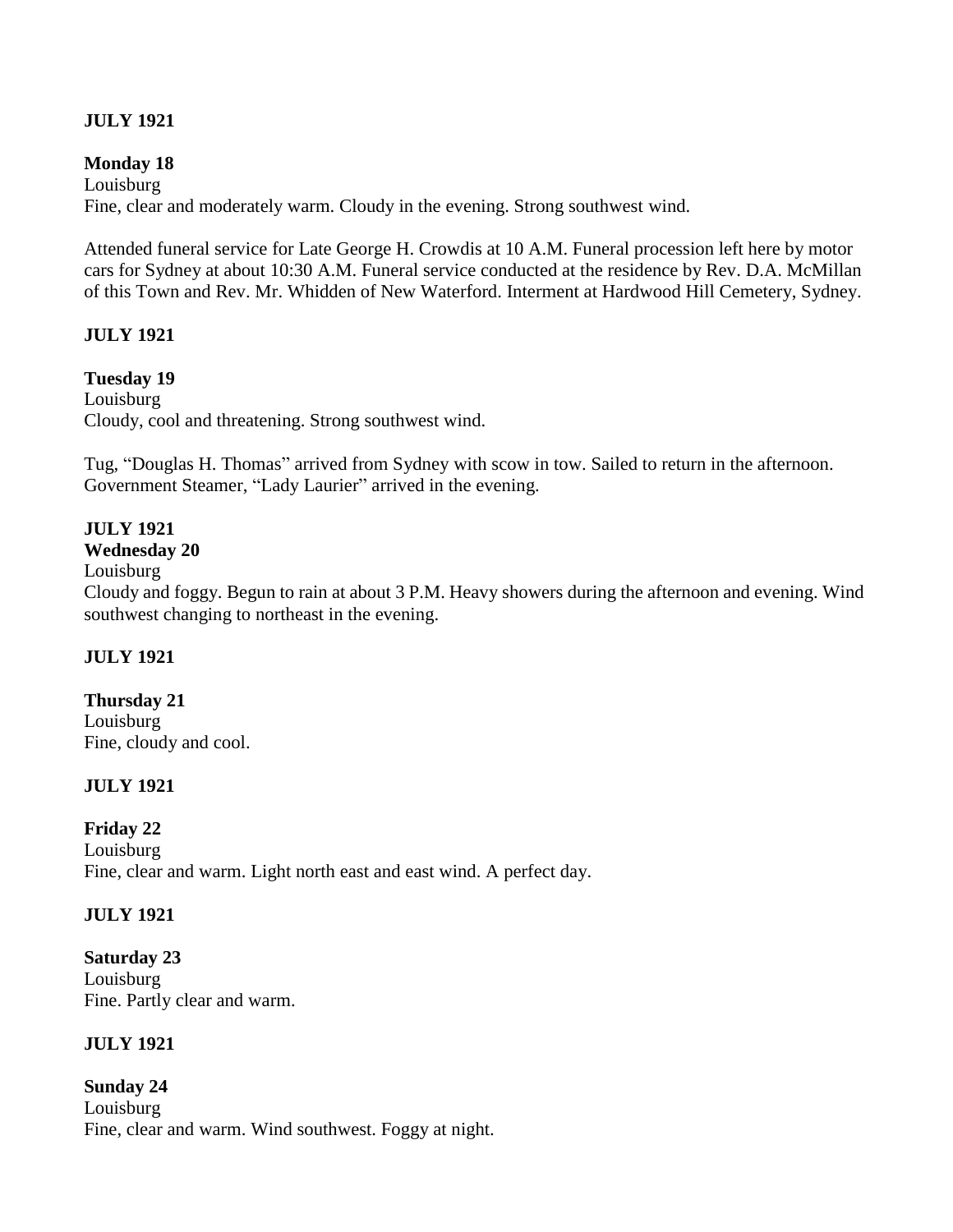Attended service in the Methodist Church at 11 A.M., and 7 P.M. Preacher A.R. Wallis.

# **JULY 1921**

**Monday 25** Louisburg Fine, clear and warm. Light southwest wind. Max temperature about 80 degrees.

Death of Mrs Theophilus Dickson.

### **JULY 1921**

#### **Tuesday 26**

Louisburg Fine, clear and moderately warm. Light southwest wind.

Cole Bros Circus arrived on the morning train and located on the grounds near Sattery's. Held a performance at 2 and 8 P.M.. Was not present.

### **JULY 1921**

#### **Wednesday 27**

Louisburg

Fine, clear and very warm. Max temperature about 83. Light south west wind. Thunder and lightning in the early morning.

Attended funeral of the late Mrs Theofhilers Dickson at 1:30 P.M. Service in English and grave conducted by Rev L. H. Draper. Interment in Methodist Cemetery.

Death of James P. Burke at about 2 P.M.

### **JULY 1921**

### **Thursday 28**

Louisburg Cloudy, foggy and moderately warm. Partly clear in the afternoon. Strong south west wind.

### **JULY 1921**

### **Friday 29**

Louisburg

Cloudy in the forenoon. Clear in the afternoon. Light shower of rain at about 10 A.M. Warm throughout the day. Light variable wind.

Attended funeral of late James P. Burke at 8:30 A.M. Interment in Roman Catholic Cemetery.

Country parched for want of rain. Forest fires raging throughout the county and province. Disastrous forest fire at Neils Harbour and vicinity. Several houses destroyed.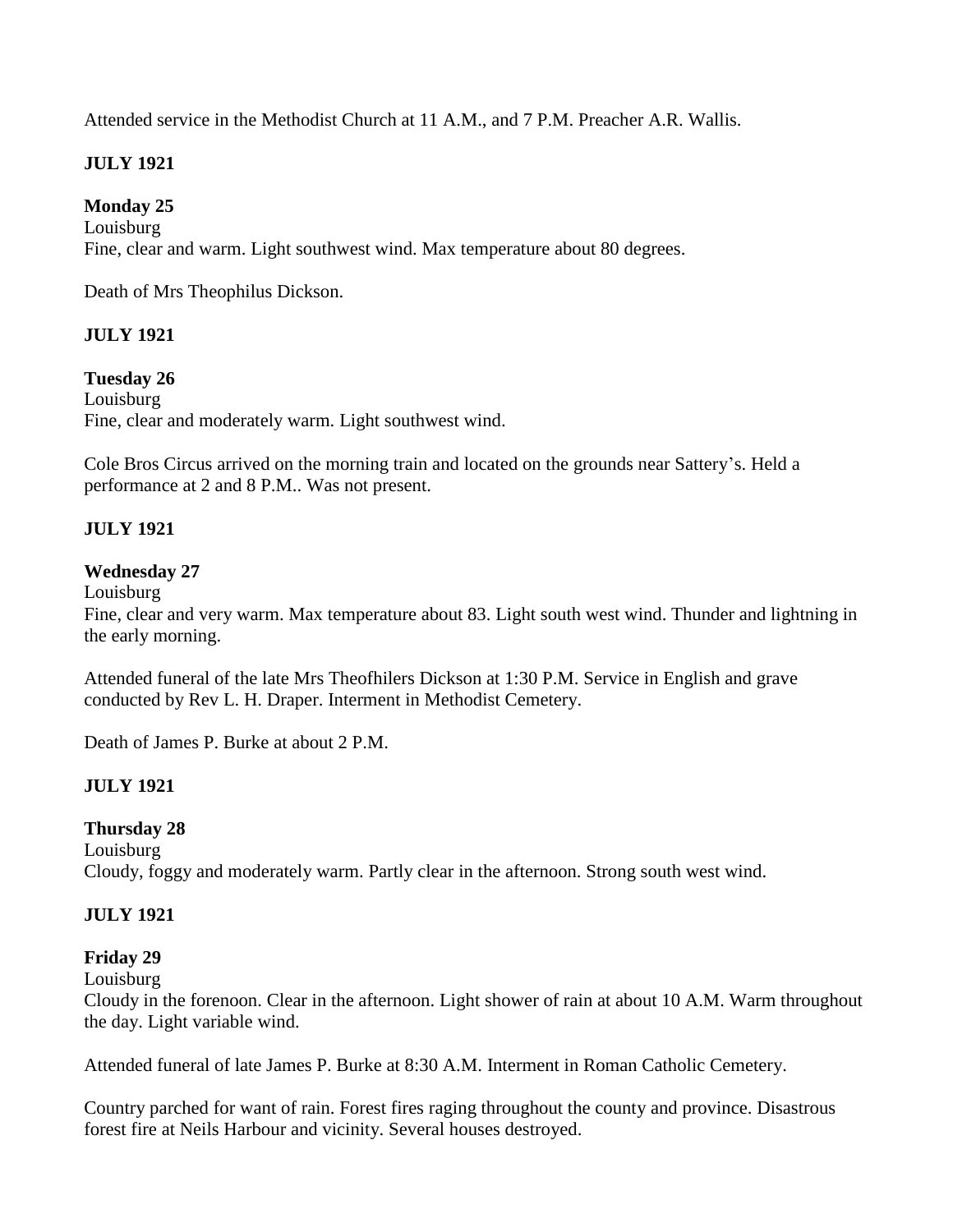### **JULY 1921**

#### **Saturday 30**

Louisburg Cloudy and cool. Light drizzle of rain with occasional heavy shower during the afternoon and evening.

### **JULY 1921**

#### **Sunday 31**

Louisburg

Rainy and drizzily all day. Wind north-east. Total rainfall including what fell yesterday afternoon and evening, about 3/4 inch. Cleared during the night. Heaviest rainfall for over two months.

Attended service in the Methodist Church at 11 A.M. and 7 P.M. Preacher Rev. A.R. Wallis. 3 persons baptized and 9 persons received into the church at the evening service.

#### **AUGUST 1921**

#### **Monday 1**

Louisburg

Drizzily and rainy in the morning. Fine and clear in the afternoon. Wind southwest changing to north west in the afternoon.

#### **AUGUST 1921**

#### **Tuesday 2**

Louisburg

Fine, clear and cool. Partly cloudy in the afternoon with occasional light showers. Strong north-west wind.

Attended Band practice at 9 P.M.

### **AUGUST 1921**

#### **Wednesday 3**

Louisburg Fine, clear and cool. Wind north west.

Attended choir practice in the Methodist Church at 9 P.M.

### **AUGUST 1921**

**Thursday 4** Louisburg Fine and cool. Partly cloudy. Wind north west.

Large fleet of sword fisherman in port.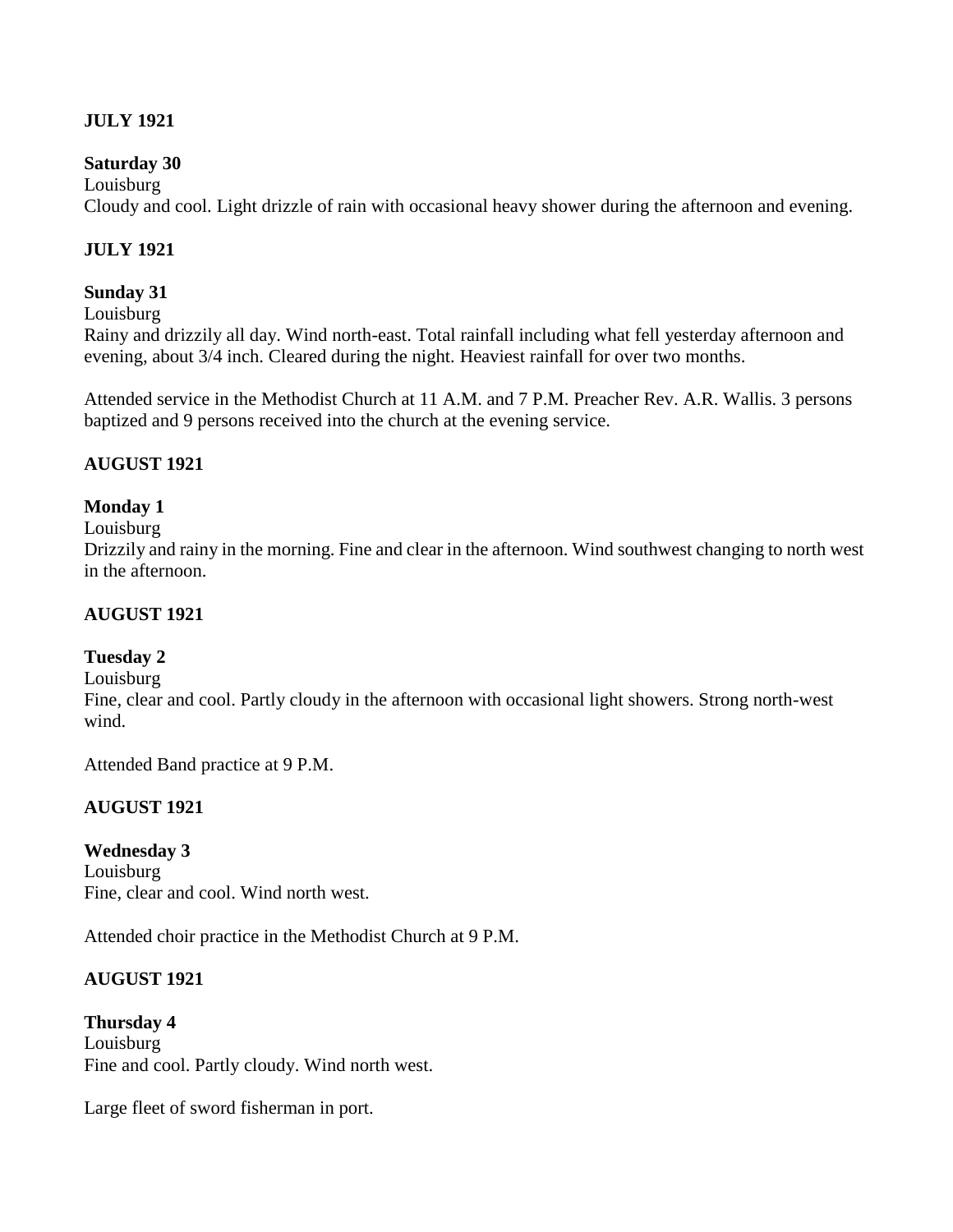Attended meeting of Town council at 7:30 P.M.

# **AUGUST 1921**

### **Friday 5**

Louisburg Fine, cloudy in the forenoon. Clear in the afternoon. Very cool at night.

# **AUGUST 1921**

### **Saturday 6**

Louisburg

Fine, clear and cool. Frost in early morning. Damage to crops reported from some sections of the country. Gale from southwest moderated in the evening.

### **AUGUST 1921**

### **Sunday 7**

Louisburg Fine, clear and moderately warm. Strong southwest wind.

Attended service in thePresbyterian Church at 11 A.M. and 7 P.M. Preacher Rev. A.R. Wallis (Methodist). Under an arrangement between Methodist and Presbyterian Churches, Union services will be held atlernately in the Presbyterian and Methodist churches during August and September in order to give the Pastor of each church a chance of having a months vacation each, without leaving either congregation without a Minister.

# **AUGUST 1921**

# **Monday 8**

Louisburg

Clear and warm in the forenoon. Cloudy in the afternoon. Heavy rain squalls at about 3 P.M. which continued intermittenly for about an hour. Misty and drizzily in the evening. Fresh south-west wind.

# **AUGUST 1921**

# **Tuesday 9**

### Louisburg

Fine, clear and very warm during the day. Heavy showers in the early hours of the morning. Total rain fall including rain of yesterday afternoon about 3/4 of an inch. Max temperature about 80.

Attended band practice at 9 P.M.

### **AUGUST 1921**

**Wednesday 10** Louisburg Fine, clear, calm and very warm. Max temperature about 80.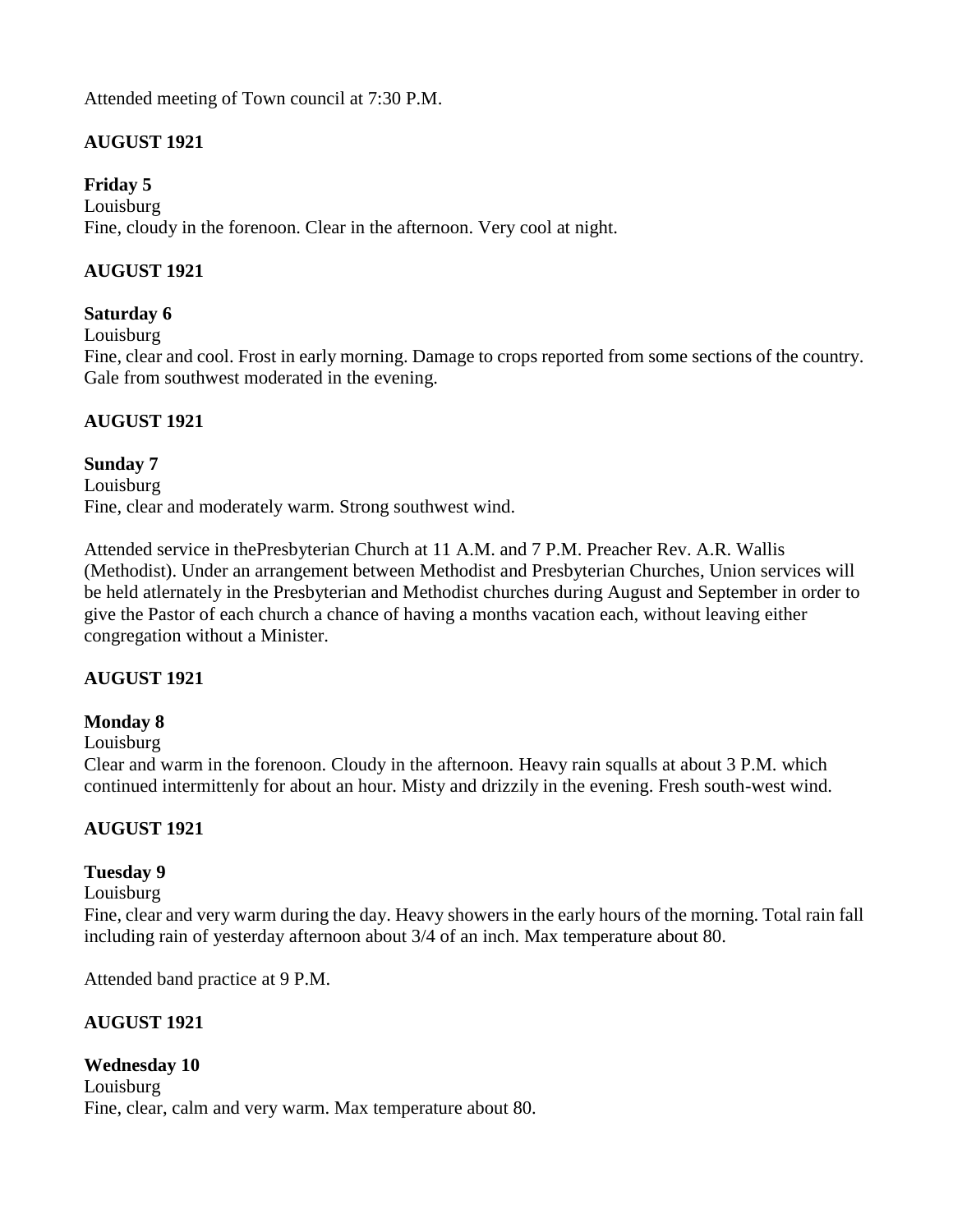Went to Catalone on 8:20 A.M. train and took photos of Catalone Lake. Returned to Louisburg on 9:45 A.M. train.

Miss Viola Burke taken to St. Joseph's Hospital, Glace Bay on morning train to undergo an operataion for appendicitis.

Big catch of swordfish. Sword fishing fleet landed about 300 fish landed. Biggest catch for one day in the history of swordfishing from this port.

### **AUGUST 1921**

**Thursday 11** Louisburg Fine, clear and warm. Max temperature about 78. Wind southwest.

# **AUGUST 1921**

### **Friday 12**

Louisburg

Clear and moderately warm in the forenoon. Cloudy in the afternoon. Begun to rain at about 6 P.M. Heavy rain during the night.

Begun work of putting in concrete foundation for addition to my store.

### **AUGUST 1921**

**Saturday 13** Louisburg Fine. Partly cloudy. Wind north-east.

# **AUGUST 1921**

### **Sunday 14**

Louisburg

Cloudy, strong southwest wind, increasing to moderate gale at night. Heavy rain squalls during the night. Attended service in the Methodist Church at 11 A.M., and 7 P.M. Preacher Rev. A.R. Wallis.

### **AUGUST 1921**

**Monday 15** Louisburg Cloudy in the forenoon. Clear in the afternoon, moderately warm, cool at night.

### **AUGUST 1921**

### **Tuesday 16**

Louisburg

Fine, clear and moderately warm in the forenoon. Cloudy and threatening in the evening. Rain during the night. Wind south west.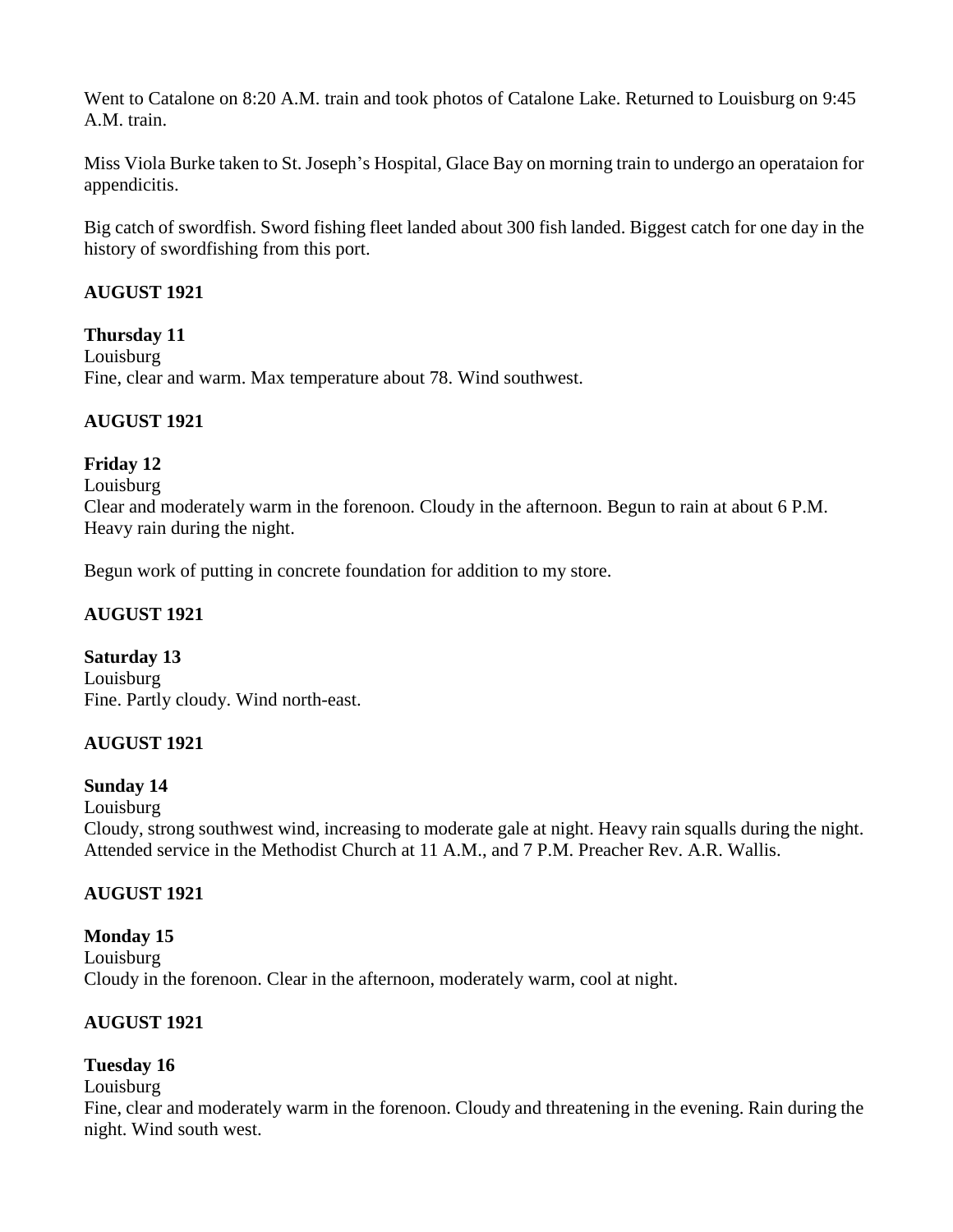Attended meeting of School Board at 7:30 P.M. and Band Practice at 9 P.M.

### **AUGUST 1921**

# **Wednesday 17**

Louisburg Fine and warm.

Attended choir practice in the Methodist Church at 9 P.M.

### **AUGUST 1921**

### **Thursday 18**

Louisburg

Cloudy. Wind southwerly increasing to fresh breeze in the evening. Rain during the night.

Methodist congregation held their annual picnic at Dixons, leaving on morning train and returning in the evening.

Attended meeting of Town council at 7:30 P.M.

### **AUGUST 1921**

### **Friday 19**

#### Louisburg

Cloudy, misty and showery in the morning. Fine, clear and warm in the afternoon. Wind south west changing to north west.

### **AUGUST 1921**

#### **Saturday 20**

Louisburg Fine, clear and moderately warm. Wind north-west.

### **AUGUST 1921**

### **Sunday 21**

Louisburg Sydney Cloudy and moderately warm. Showers in the afternoon. Clear and cool in the evening. Wind southwest changing to north-west.

Motored to Sydney in the afternoon with Duncan Crowdis on my way to Halifax to attend Convention of Union Of Nova Scotia Municipalities, arrived at Sydney at about 3:15 P.M. Left Sydney on 8:30 P.M. train for Halifax.

Attended service in the Methodist Church at Louisburg at 11 A.M. Preacher Rev. A.R. Wallis. Attended George St. Methodist Church, Sydney at 7 P.M. Preacher Rev. Mr. McGuire.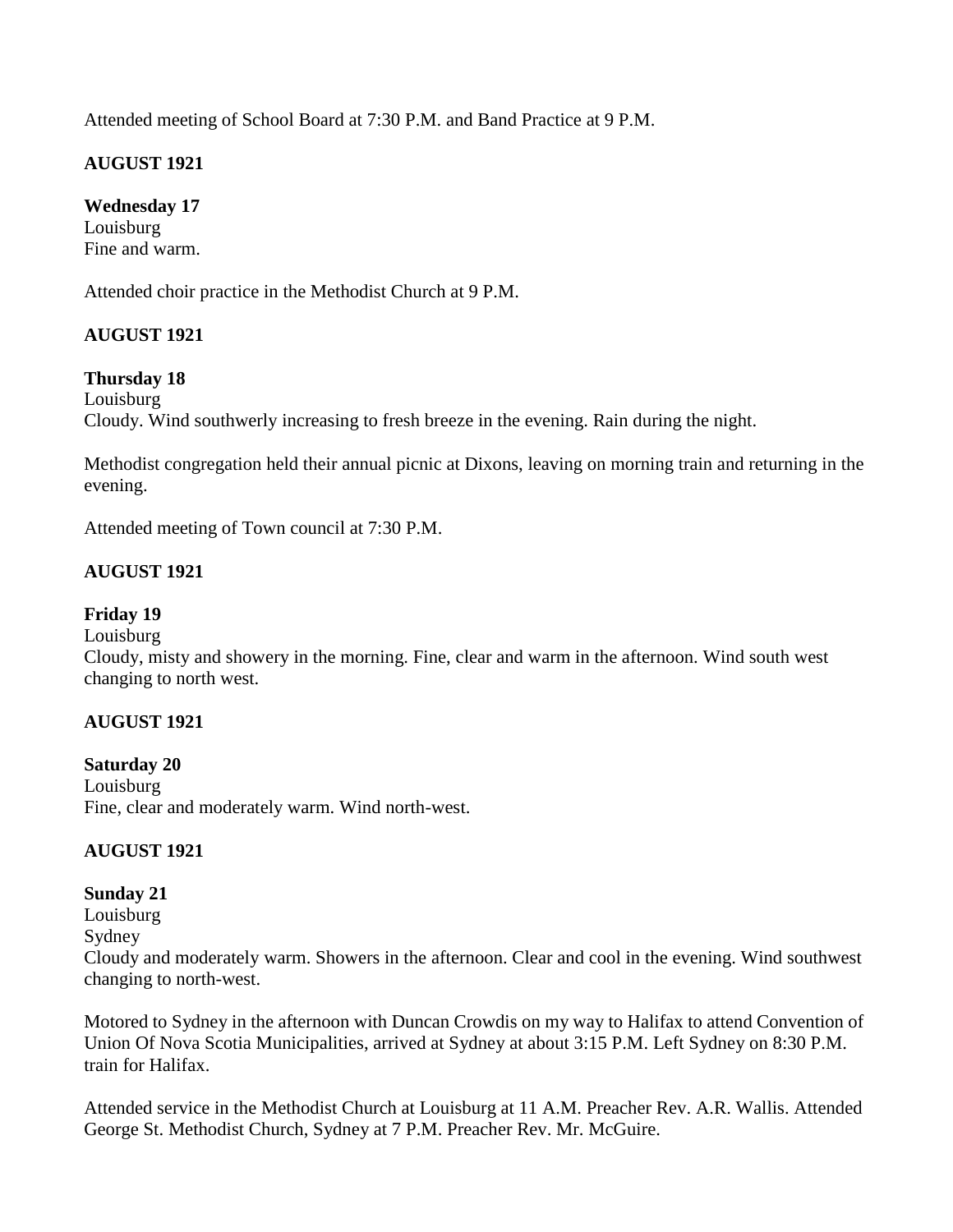### **AUGUST 1921**

**Monday 22** Halifax Fine, clear and moderately warm.

Arrived at Halifax at about 9:30 A.M. Stopped at Halifax Hotel.

#### **AUGUST 1921**

**Tuesday 23** Halifax Fine, clear and moderately warm.

Attended meetings of Union of Nova Scotia Municipalities at 10 A.M. and 2 P.M.

At about 4:30 P.M., in company with the rest of the delegates of the Union of Nova Scotia Municipalities, went for a motor ride around the city and to Bedford, as guests of the city.

#### **AUGUST 1921**

#### **Wednesday 24**

Halifax Fine, clear and moderately warm.

Was not present at the Municipalities meeting in the forenoon on account of other business. Went to Dartmouth at noon and visited Rev. Joseph Hale and had dinner with him. Returned to the city shortly before 2 P.M.

At 2:30 P.M. met with the other Municipal delegates in front of City Hall to be photographed after which we went for an excursion on the harbour as guests of City. After sailing around the harbour, we landed on Lawlors Island, where we spent a very pleasant evening. Returning to the city at about 9:25 P.M.

#### **AUGUST 1921 Thursday 25** Halifax Fine, clear and moderately warm.

Attended morning and afternoon sessions of Union of Nova Scotia Municipalities in City Hall. Convention closed at 5:30 P.M.

Attended Band Concert in Public Gardens at 8 P.M., at which delegates attending the convention of Union of Nova Scotia Municipalities were guests of the city.

### **AUGUST 1921**

**Friday 26** Halifax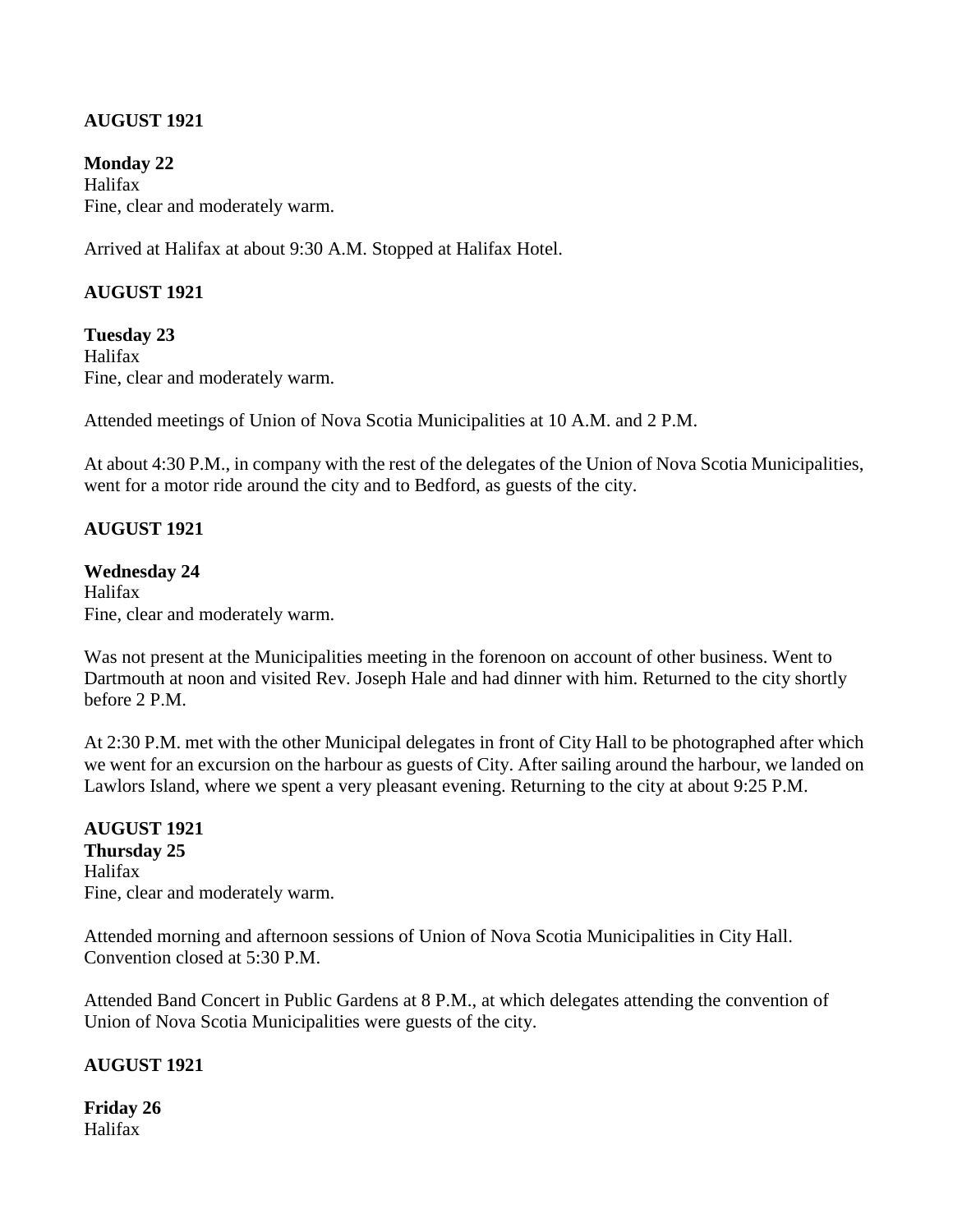Fine, clear and moderately warm.

Left Halifax on 6:40 A.M. train for Sydney, arriving at about 7:40 P.M. Stopped at Norfolk Hotel.

### **AUGUST 1921**

#### **Saturday 27**

Sydney Louisburg Fine, clear and moderately warm.

Left Sydney on 4 A.M. train for Louisburg, arriving at about 10 A.M.

### **AUGUST 1921**

**Sunday 28** Louisburg Fine, partly cloudy, moderately warm. Wind south west.

Attended services in the Methodist Church at 11 A.M., and 7 P.M. Preacher at morning service, Rev. A.R. Wallis. Evening service , Rev. H. D. Townsend.

### **AUGUST 1921**

**Monday 29** Louisburg Fine, clear and moderately warm.

### **AUGUST 1921**

**Tuesday 30** Louisburg Fine, clear and moderately warm. Wind south-west.

Attended Band practice at 9 P.M.

### **AUGUST 1921**

**Wednesday 31** Louisburg Fine, clear and moderately strong north-east wind.

Forest fire near Grand Lake. Town filled with smoke.

Attended Choir practice in the Methodist Church at 9 P.M.

### **SEPTEMBER**

**Thursday 1**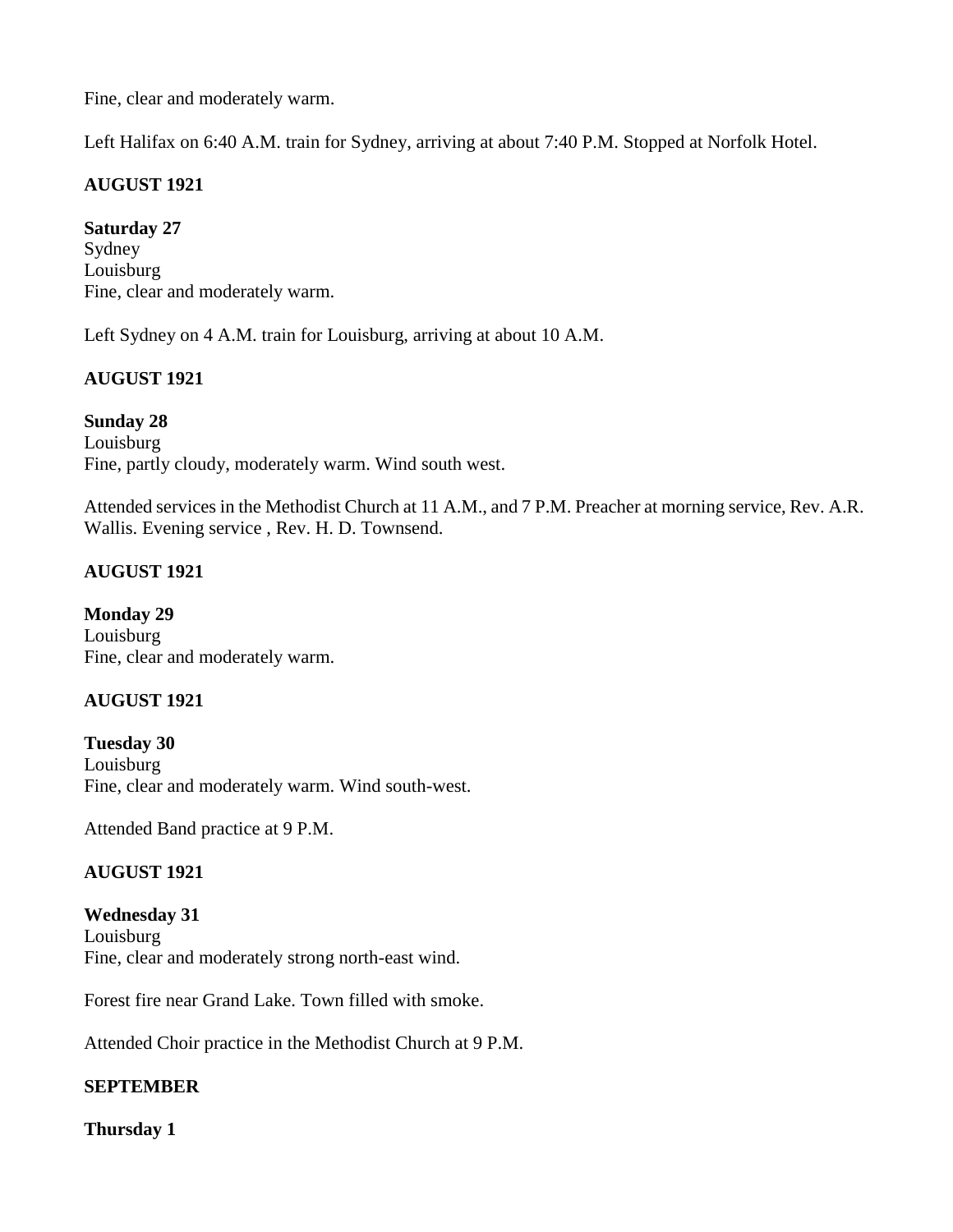Louisburg Fine, clear and moderately warm. Strong southwest wind.

Forest fires raging near Catalone and Grand Lake.

# **SEPTEMBER 1921**

**Friday 2** Louisburg Fine, clear and very warm. Max temperature 82. Wind southwest.

Attended dance in Peters Hall in the evening given by Louisburg Brass Band.

### **SEPTEMBER 1921**

**Saturday 3** Louisburg Fine, partly clear and very warm. Max temperature 81.

Miss Erna MacLean who has been clerking in my store since December 23, 1920, left today. In her place I have engaged the services of Miss Jessie MacCormack, who will enter on her duties on Tuesday next.

### **SEPTEMBER 1921**

# **Sunday 4**

Louisburg

Fine, clear and moderately warm. Wind north west in the forenoon. North-east in the afternoon. Town threatened with forest fires. Very smoky in the afternoon and evening.

Attended the following church services: Presbyterian at 11 A.M. Preacher Rev. D.A. McMillan. English Church at 7 P.M. Preacher Rev. L.H. Draper.

### **SEPTEMBER 1921**

**Monday 5** Louisburg Labor Day Fine, clear and moderately warm. Wind north west changing to south-west.

Norwegian Steamer, "Elida Clausen" arrived for orders.

General holiday.

Attended Picture show in the evening.

### **SEPTEMBER 1921**

**Tuesday 6** Salmon River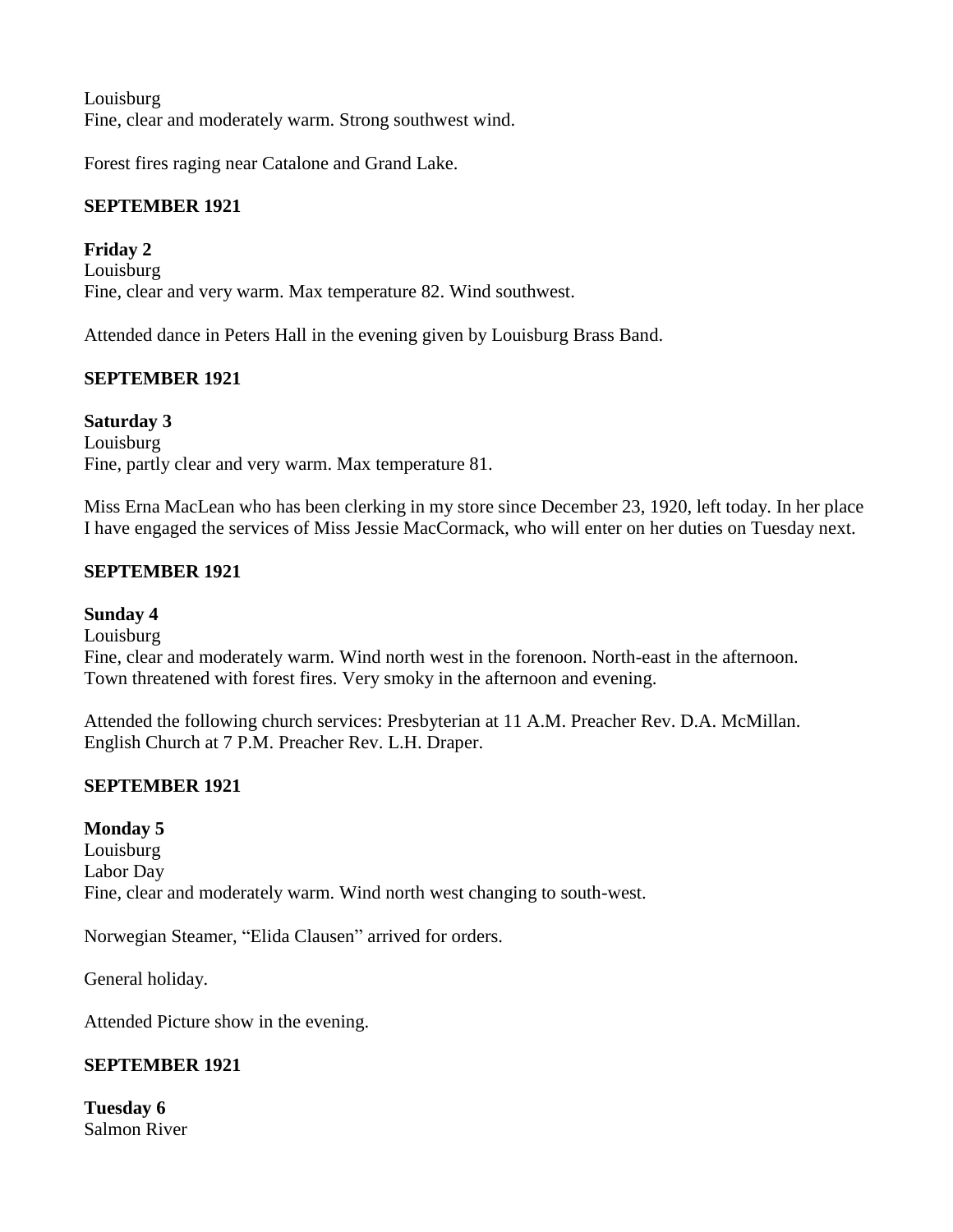Louisburg Fine, cloudy and moderately warm. Wind southwest.

Left Louisburg on 8:20 A.M. train for Salmon River. Took steamer, "Avonlea" at Mira. Arrived at Clifford's at 12:45 P.M. Drove home with Heber, arriving at about 3:45. Went to Arthur's at about 5 P.M., returning at 7.

Miss Jessie MacCormack entered on her duties as clerk in my store today. Miss Erna MacLean is in charge of my store during my absence.

### **SEPTEMBER 1921**

### **Wednesday 7**

Salmon River

Louisburg

Rained in the early morning and continued moderately until afternoon. Cloudy during the afternoon and evening. Moderately warm.

Rain today did great service in quenching the many forest fires that have been raging for some time in nearly all parts of the Country.

Left home at Salmon River at about 10 A.M. Drove to Clifford's with Heber. Left Clifford's at about noon and boarded steamer, "Avonlea" for Mira Gut, arriving at about 3:40 P.M. Arrived at Louisburg on evening train at about 6:30.

Attended choir practice in the Methodist Church at 9 P.M.

### **SEPTEMBER 1921**

### **Thursday 8**

Louisburg

Fine, clear and moderately warm. Light southwest wind in the forenoon. Foggy on the coast. Cloudy and cool in the evening. Wind changing to north-east.

### **SEPTEMBER 1921**

**Friday 9** Louisburg Fine, clear and moderately warm.

Attended party at William Phalen's in the evening. Given by Presbyterian Choir in honor of Miss Erna MacLean at which she was presented with an address and \$25.00 in gold. Miss MacLean was organist of the Presbyterian Church for about nine years and is leaving on Monday next for Boston, Mass.

# **SEPTEMBER 1921**

**Saturday 10** Louisburg Fine and clear, moderately warm.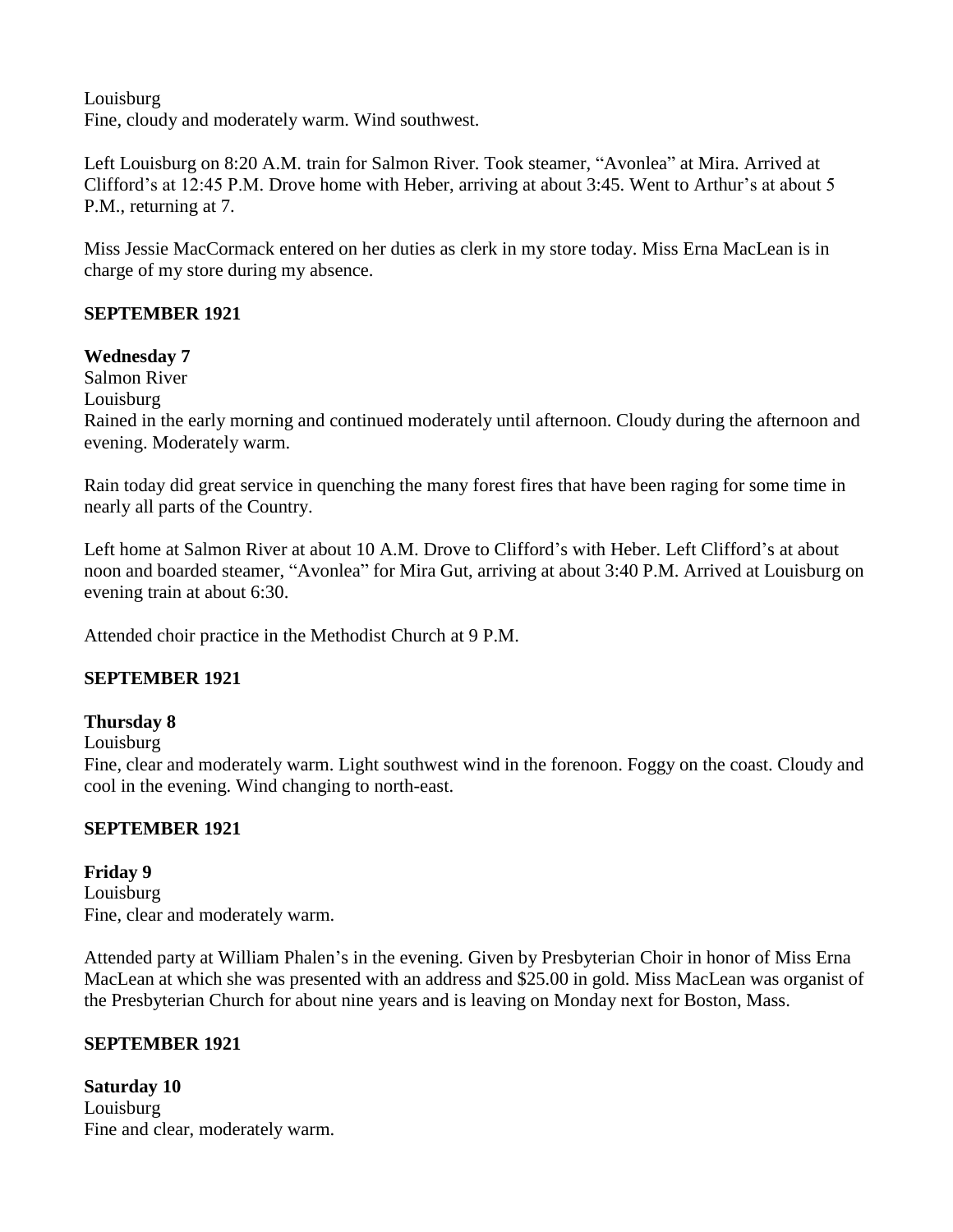Death of Mrs Townsend, aged 102 years 4 months and 24 days.

### **SEPTEMBER 1921**

**Sunday 11** Louisburg Rainy and drizzily, nearly all day. Wind north-east.

Attended service in the Methodist Church at 11 A.M., and 7 P.M. Preacher at morning service, Rev. D.A. McMillan (Presbyterian) Evening service Rev. Joseph Hale (Methodist)

### **SEPTEMBER 1921**

**Monday 12** Louisburg Fine, partly cloudy and cool. Wind easterly.

#### **SEPTEMBER 1921**

**Tuesday 13** Louisburg Cloudy and rainy. Thunder and lightning at noon. Very heavy showers.

Attended funeral of the late Mrs Townsend. Interment in Roman Catholic Cemetery.

### **SEPTEMBER 1921**

**Wednesday 14** Louisburg Fine, partly cloudy, occasional showers.

Attended choir practice in the Methodist Church at 9 P.M.

### **SEPTEMBER 1921**

**Thursday 15** Louisburg Fine, clear and moderately warm Wind south west. Cloudy in the evening. Rain during the night.

Attended meeting of Town Council at 7:30 P.M.

### **SEPTEMBER 1921**

**Friday 16** Louisburg Fine, Partly cloudy, occasional light rain squalls. Cool. Fresh northerly wind.

### **SEPTEMBER 1921**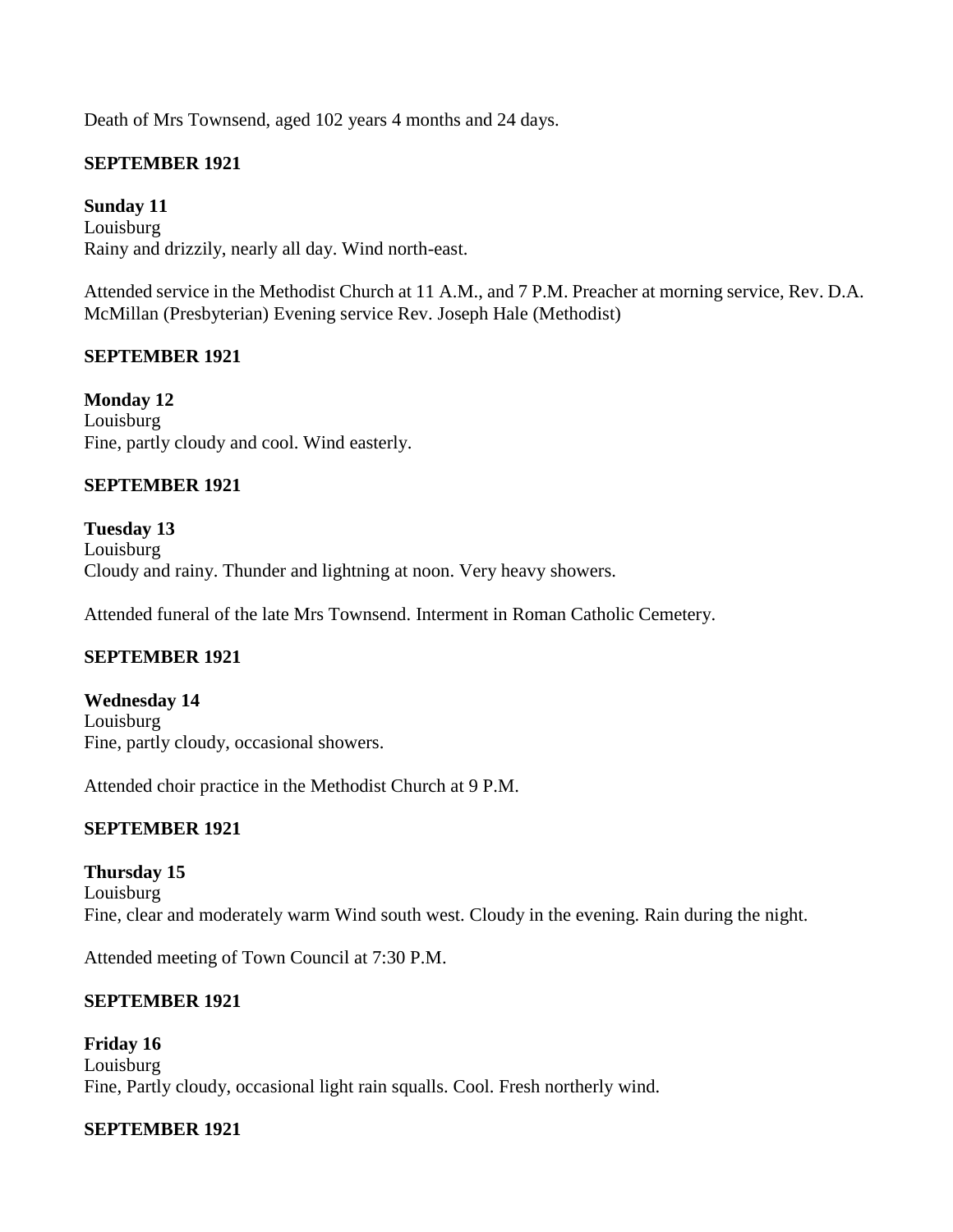#### **Saturday 17**

Louisburg Fine, clear and moderately warm. Strong westerly wind which moderated in the evening.

#### **SEPTEMBER 1921**

#### **Sunday 18**

Louisburg Rained heavily in the morning. Cleared in the afternoon. Foggy in the evening. Wind south-west.

Attended service in the Presbyterian Church at 11 A.M. and 7 P.M. Preacher Rev. D.A. McMillan.

#### **SEPTEMBER 1921**

**Monday 19** Louisburg Partly clear and cool. Fresh north-west wind.

### **SEPTEMBER 1921**

#### **Tuesday 20**

Louisburg

Cloudy and mild. Light easterly wind, increasing to strong breeze in the evening. Rain during the night, beginning at about 8 o'clock.

Meeting of Farmer Labor Party in Peters Hall, addressed by J.C. Watters.

### **SEPTEMBER 1921**

**Wednesday 21** Louisburg Fine, clear and moderately warm.

Attended choir practice in the Methodist Church at 9 P.M.

### **SEPTEMBER 1921**

**Thursday 22** Louisburg Rained nearly all day. With gale from southwest. Moderated in the evening.

#### **SEPTEMBER 1921**

**Friday 23** Louisburg Cloudy and foggy in the forenoon. Clear and moderately warm in the afternoon. Wind southwest.

### **SEPTEMBER 1921**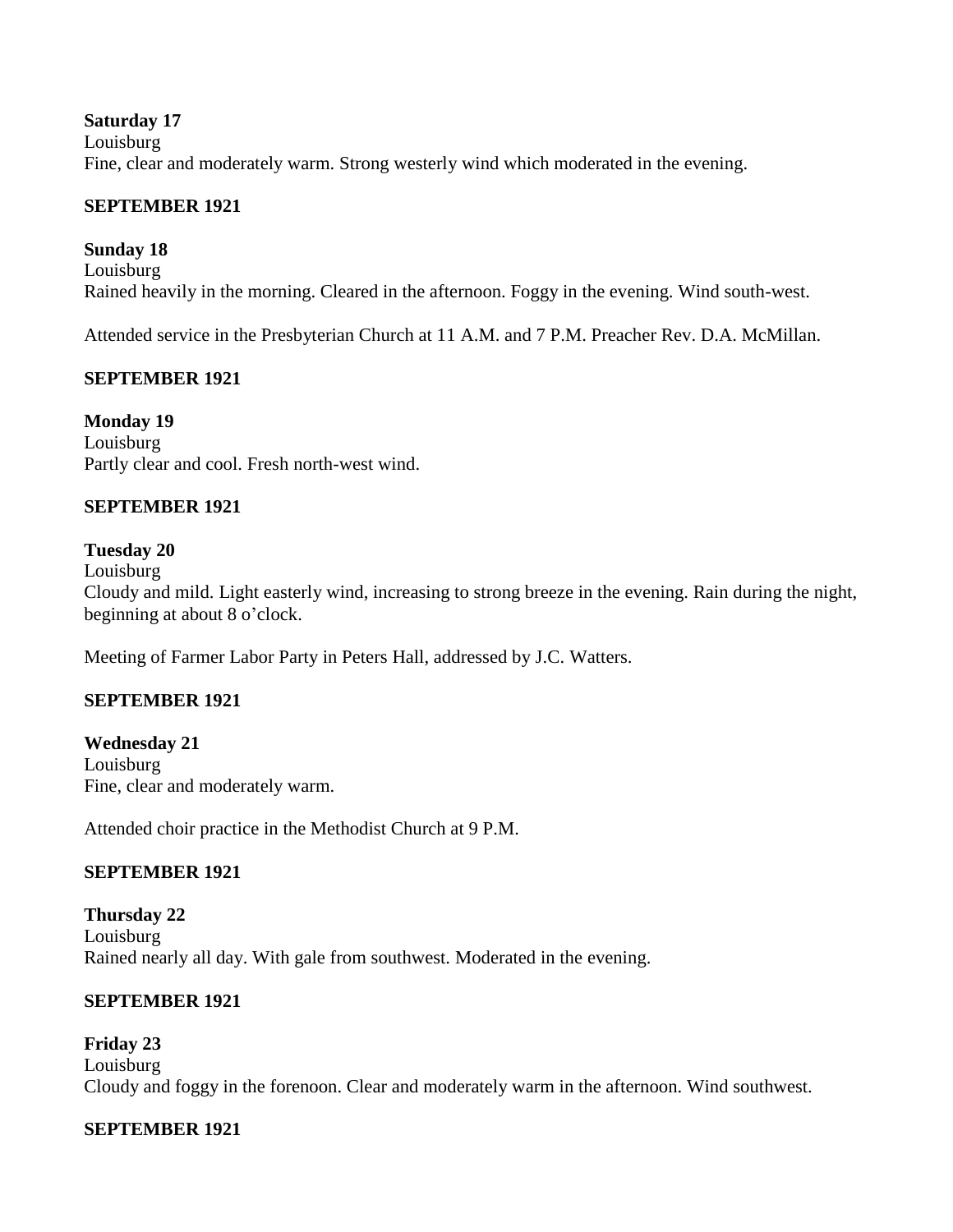**Saturday 24** Louisburg Fine, partly cloudy . Wind northerly.

### **SEPTEMBER 1921**

**Sunday 25** Louisburg Fine and moderately warm in the forenoon. Cool in the afternoon.

Attended service in the Methodist Church at 11 A.M. and 7 P.M. Preacher Rev. D.A. McMillan.

### **SEPTEMBER 1921**

**Monday 26** Louisburg Cloudy in the forenoon. Heavy rain in the afternoon. Strong southwest wind.

### **SEPTEMBER 1921**

**Tuesday 27** Louisburg Fine, clear and moderately warm.

Marriage of Miss Loretta Curry of this Town to Mr. McDonald of Sydney at 9 A.M. in R.C. Church.

Attended Band practice at 8:30 P.M.

# **SEPTEMBER 1921**

**Wednesday 28** Louisburg Fine, clear and moderately warm. Wind south-west. Cloudy and foggy at night.

Attended choir practice in the Methodist Church at 9 P.M.

### **SEPTEMBER 1921**

**Thursday 29** Louisburg Fine, clear and warm. An ideal day.

### **SEPTEMBER 1921**

**Friday 30** Louisburg Cloudy in the morning. Clear and warm in the afternoon. Rain during the night.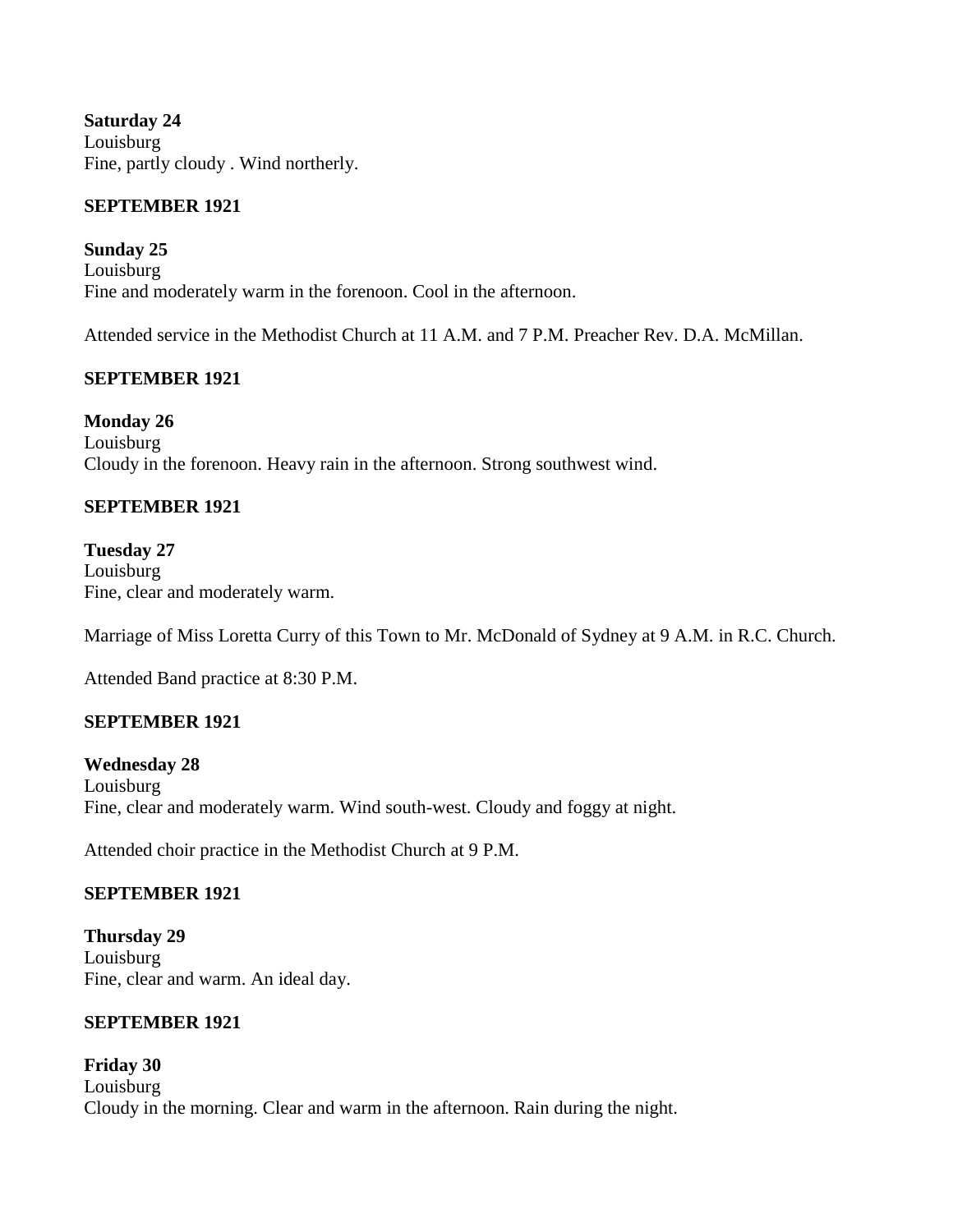### **OCTOBER 1921**

**Saturday 1** Louisburg Cloudy in the morning. Partly clear in the afternoon. Moderately warm.

### **OCTOBER 1921**

**Sunday 2** Louisburg Fine, clear and moderately warm. Fresh southwest wind.

Attended service in the Methodist Church at 11 A.M., and 7 P.M. Preacher, Rev. A.R. Wallis.

### **OCTOBER 1921**

**Monday 3** Louisburg Fine, clear and moderately warm.

### **OCTOBER 1921**

**Tuesday 4** Louisburg Rained all day. Wind south west.

Attended meeting of School board at B.W. Townsend's residence at 7:30 P.M.

### **OCTOBER 1921**

**Wednesday 5** Louisburg Rained heavily all day. Wind north-east, increasing to moderate gale.

### **OCTOBER 1921**

**Thursday 6** Louisburg Partly clear and cool. Squally and showery. Very heavy shower at 5 P.M. Wind north west.

### **OCTOBER 1921**

**Friday 7** Louisburg Fine, clear and moderately warm Wind south-west.

Special train left here at about 6 P.M. to accomodate those wishing to attend political meeting at Glace Bay addressed by Premier Meighan.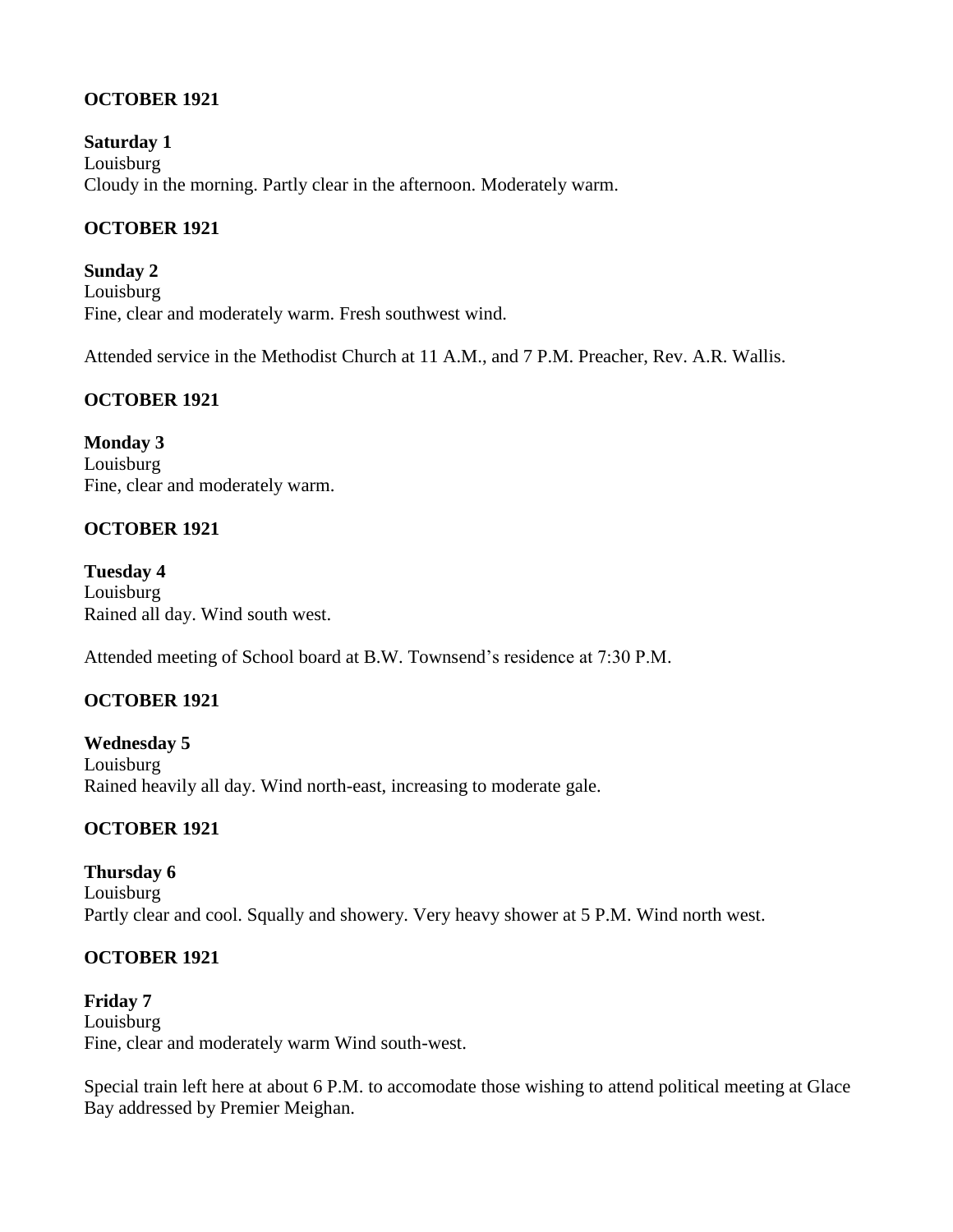### **OCTOBER 1921**

**Saturday 8** Louisburg Cloudy and showery. Wind southwest increasing to a gale at night.

### **OCTOBER 1921**

#### **Sunday 9**

Louisburg Rained in the morning. Stopped raining at about 9 A.M. Cloudy in the forenoon. Partly clear in the afternoon. Mild. Wind southwest. Moderate gale in the morning.

Attended service in the Methodist Church at 11 A.M., and 7 P.M. Preacher Rev. A.R. Wallis.

### **OCTOBER 1921**

### **Monday 10**

Louisburg Fine, clear and mild. Cloudy at night. Wind southerly, increasing during the night.

### **OCTOBER 1921**

### **Tuesday 11**

Louisburg Rain squalls in the forenoon accompanied by strong southwest wind. Cloudy and mild in the afternoon.

### **OCTOBER 1921**

**Wednesday 12** Louisburg Cloudy and warm. Misty in the afternoon and evening. Foggy at night.

Attended choir practice in the Methodist Church at 9 P.M.

### **OCTOBER 1921**

**Thursday 13** Louisburg Fine, clear and cool. Wind westerly.

### **OCTOBER 1921**

**Friday 14** Louisburg Fine, clear and moderately cool. Wind westerly.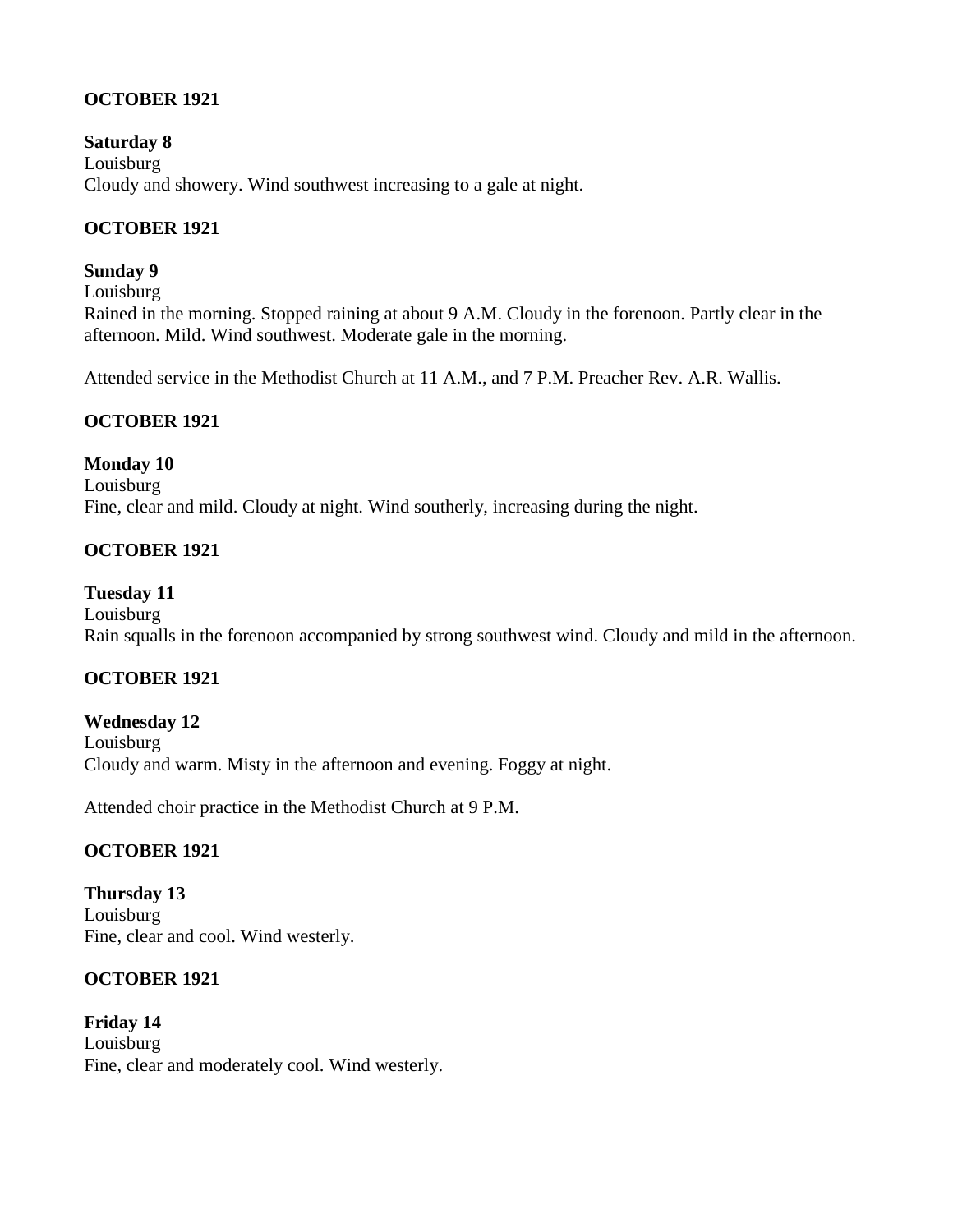Revenue Cutter, "Restless" arrived in port from Gabaurs with small American Schooner in tow, which had been seized at Gabarus during the first of this week, charged with smuggling Liguor. "Restless" proceeded to Sydney in the afternoon with schooner in tow.

### **OCTOBER 1921**

### **Saturday 15**

Louisburg Fine, clear and cool. Fresh westerly wind.

Elimination Fishing Schooner race held at Halifax to select a challenger to compete in the International Fishing Schooner race to be held at Halifax on  $22<sup>nd</sup>$  inst.

Eight contestants finishing in the following order:

"Bluenose", "Canadia", "Alcala", "Delawana". "Independence", "Donald Cook", "Udo Corkum", "J. Duffy". "Bluenose" finished about 4 minutes ahead of her nearest rival. Race to be continued on Monday, the  $17<sup>th</sup>$ .

# **OCTOBER 1921**

**Sunday 16** Louisburg Drizzily in the morning. Cloudy and chilly all day. Clear during the night. Wind north east.

Attended service in the Methodist Church at 11 A.M., and 7 P.M. Preacher: Rev. A.R. Wallis.

### **OCTOBER 1921**

### **Monday 17**

Louisburg Cloudy and very chilly. Wind southeast.

Frost in the morning. Dahlias in the garden slightly singed by frost. First frost this season that caused any damage to gardens in this vicinity.

Second race of the series to select a challenger for the International Fishing Schooner race took place at Halifax today. Result as follows:

Finishing in the order named: "Bluenose", "Delawana", "Independence", "Corkum", "Alcala", "Cook", "Canada", "Duffy",

Bluenose finished about 16 minutes ahead of her nearest rival, and having won the two races of the series, is entitled to sail in the International race on the  $22<sup>nd</sup>$ .

# **OCTOBER 1921**

**Tuesday 18** Louisburg Fine, cloudy and cool. Wind north east.

Liberal convention held at Sydney. G.W. Kyte and W. H. Carroll, nominated to contest Cape Breton South and Richmond at the forthcoming election on Dec  $6<sup>th</sup>$ .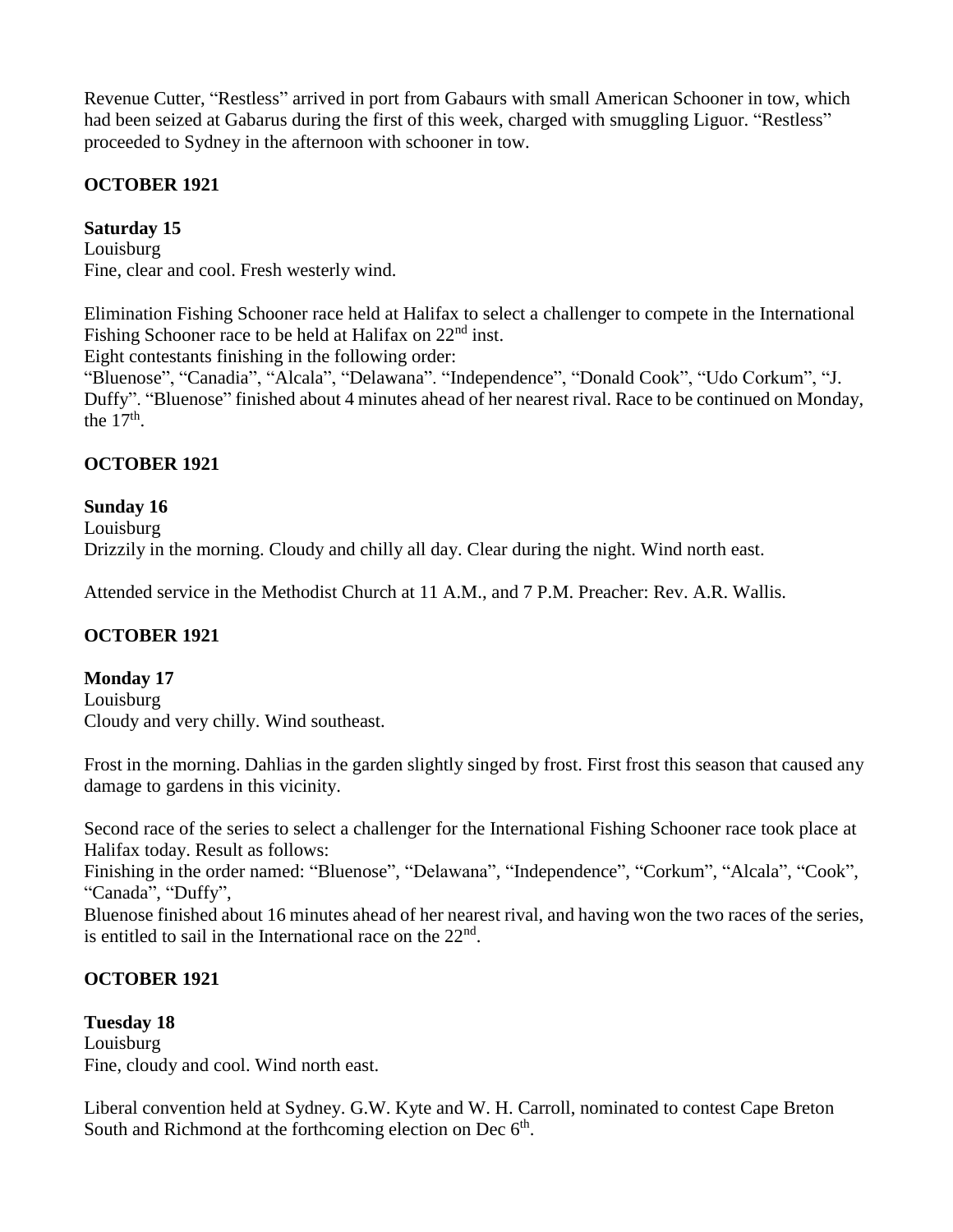Body of the late Archie Curry, who died at Glace Bay arrived home on the evening train.

# **OCTOBER 1921**

**Wednesday 19** Louisburg Cloudy and threatening all day. Strong southerly wind. Showers during the night.

Attended choir practice in the Methodist Church at 9 P.M.

# **OCTOBER 1921**

**Thursday 20** Louisburg Cloudy, misty. Showery and warm. Light southerly wind.

Attended funeral of late Archie Curry at 9:30 A.M. Interment in Roman Catholic Cemetery.

### **OCTOBER 1921**

**Friday 21** Louisburg Cloudy, Foggy and mild. Partly clear at noon. Wind south west.

### **OCTOBER 1921**

**Saturday 22** Louisburg Partly clear and cool. Squalls with occasional showers in the forenoon. Fresh north west wind.

International Fishing Schooner race sailed off Halifax, N.S. between United States schooner, "Elsie" Capt. Martin Welch, and Canadian schooner, "Bluenose" Capt. Angus Walters, "Bluenose" won over the "Elsie" by 12 ½ minutes. Length of course about 40 miles. Wind averaging about 25 miles per hour.

### **OCTOBER 1921**

### **Sunday 23**

Louisburg

Heavy rain in the earaly morning. Cloudy and cool in the forenoon. Partly clear in the afternoon. Wind north west

Attended service in the Methodist Church at 11 A.M., and 7 P.M. Also rehearsal for rally service at 3 P.M. Sunday school "Rally Day" service at 7 P.M.

### **OCTOBER 1921**

**Monday 24** Louisburg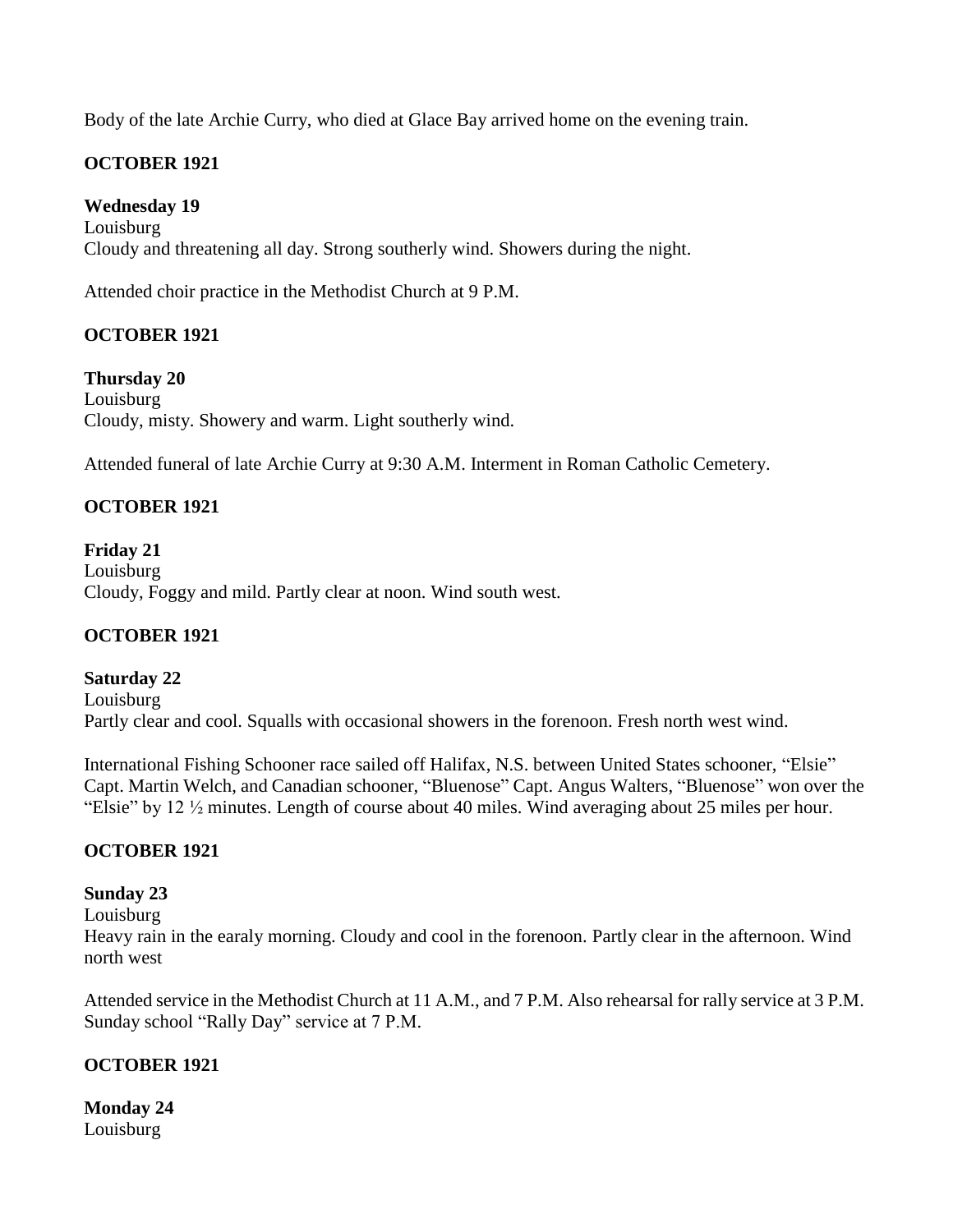Cloudy, chilly with light hail and snow squalls. Wind northerly.

Second and last race of the series between Canadian Fishing Schooner "Bluenose" and United States, Fishing Schooner, "Elsie" took place off Halifax, N.S. today. "Bluenose" won over "Elsie" by nine minutes and thirty-one seconds and thus secured the Championship of Atlantic Fishing fleet. Moderate wind.

# **OCTOBER**

### **Tuesday 25**

Louisburg

Sydney

Cloudy and cool in the forenoon. Hail, snow and sleet in the afternoon. Very disagreeable. Wind north west changing to north-east in the afternoon.

Went to Sydney on the 8:20 A.M. train, arrived at Sydney at about 11:30. Returning left Sydney on 2:50 P.M. train car for Glace Bay. Came through to Louisburg on evening train.

### **OCTOBER 1921**

### **Wednesday 26**

Louisburg

Cloudy and very chilly. Ground partly covered with snow in the morning. Snow squalls all day. Fresh northerly wind. Very disagreeable.

### **OCTOBER 1921**

# **Thursday 27**

Louisburg Fine, clear and cool, wind northerly.

Body of John McGrath, Janitor of Public School building found at noon in his bed in the School building. Supposed to have been dead 6 or 7 hours before being discovered. Mr McGrath was about 75 years of age and had been Janitor of the school for several years.

Attended card party and Dance at Marconi Hotel, "Old Town" given by the staff of Marconi Station. Quite a large crowd in attendance and a very pleasant evening spent.

### **OCTOBER 1921**

**Friday 28** Louisburg Cloudy, chilly and raw. Hail and rain squalls. Moderate gale from the north. Disagreeable.

### **OCTOBER 1921**

### **Saturday 29**

Louisburg

Snow and sleet all day. Heavy north north-east gale. Very disagreeable. Heaviest storm during the year.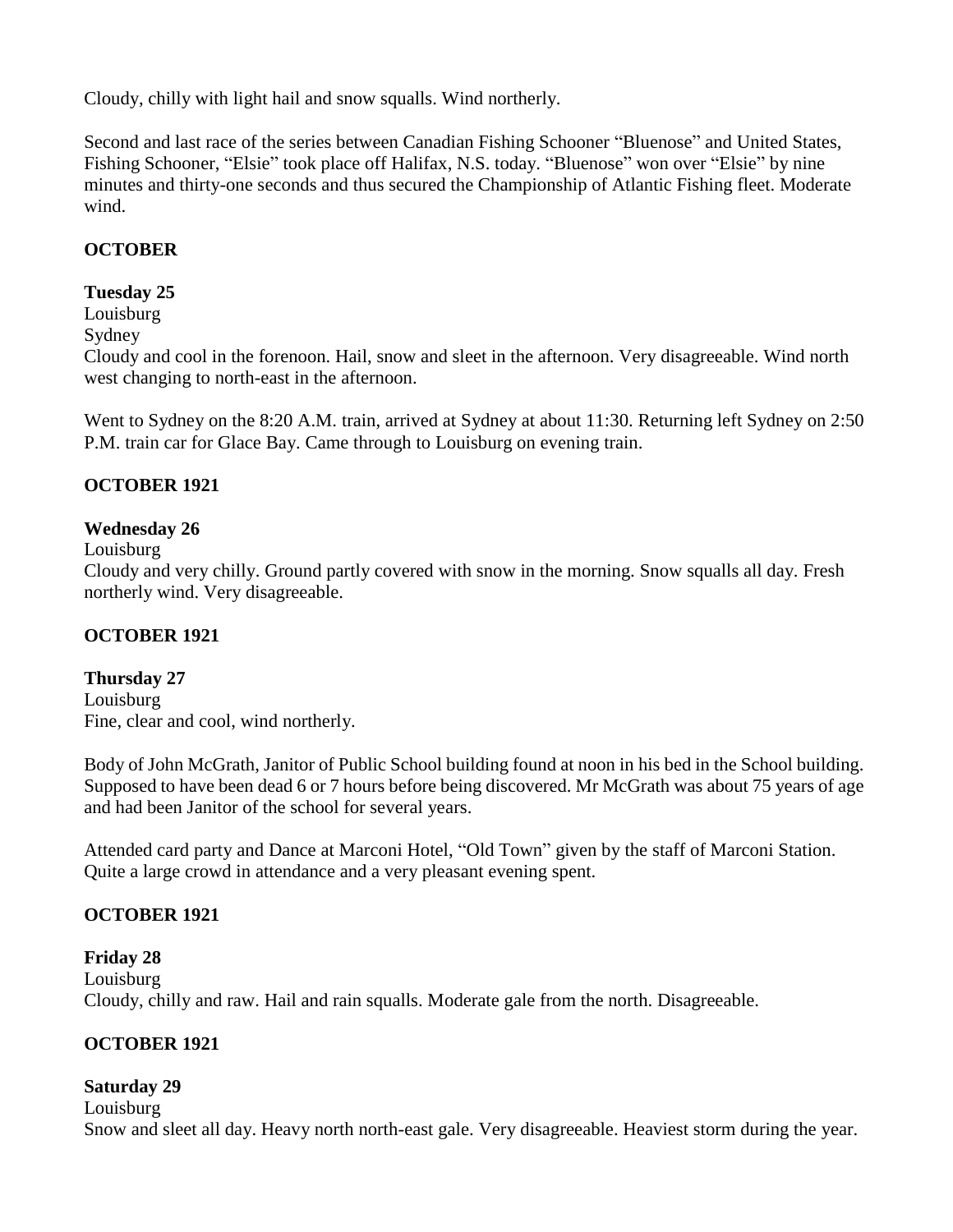### **OCTOBER 1921**

**Sunday 30** Louisburg Cloudy, very chilly and raw. Moderate north north east gale. Very unpleasant.

Attended service in the Methodist Church at 11 A.M., and 7 P.M. Preacher Rev. A.R. Wallis.

#### **OCTOBER 1921**

**Monday 31** Louisburg Fine, clear and cool Strong north north-east wind in the morning. Moderated in the afternoon.

#### **NOVEMBER 1921**

**Tuesday 1** Louisburg Fine, partly clear and mild. Light south west wind.

Begun the erection of frame of the addition to my store. Laid the first floor and erected the studding. Attended Band Practice at 9 P.M.

#### **NOVEMBER 1921**

**Wednesday 2** Louisburg Rained moderately nearly all day. Wind north-east.

Attended choir practice in the Methodist Church at 9 P.M.

### **NOVEMBER 1921**

#### **Thursday 3**

Louisburg Rainy and misty in the morning. Partly clear in the forenoon. Cloudy and cool in the afternoon. Wind north north-east.

Attended meeting of Town Council at 7:30 P.M.

### **NOVEMBER 1921**

**Friday 4** Louisburg Cloudy, calm and mild. Light air of wind from southwest.

#### **NOVEMBER 1921**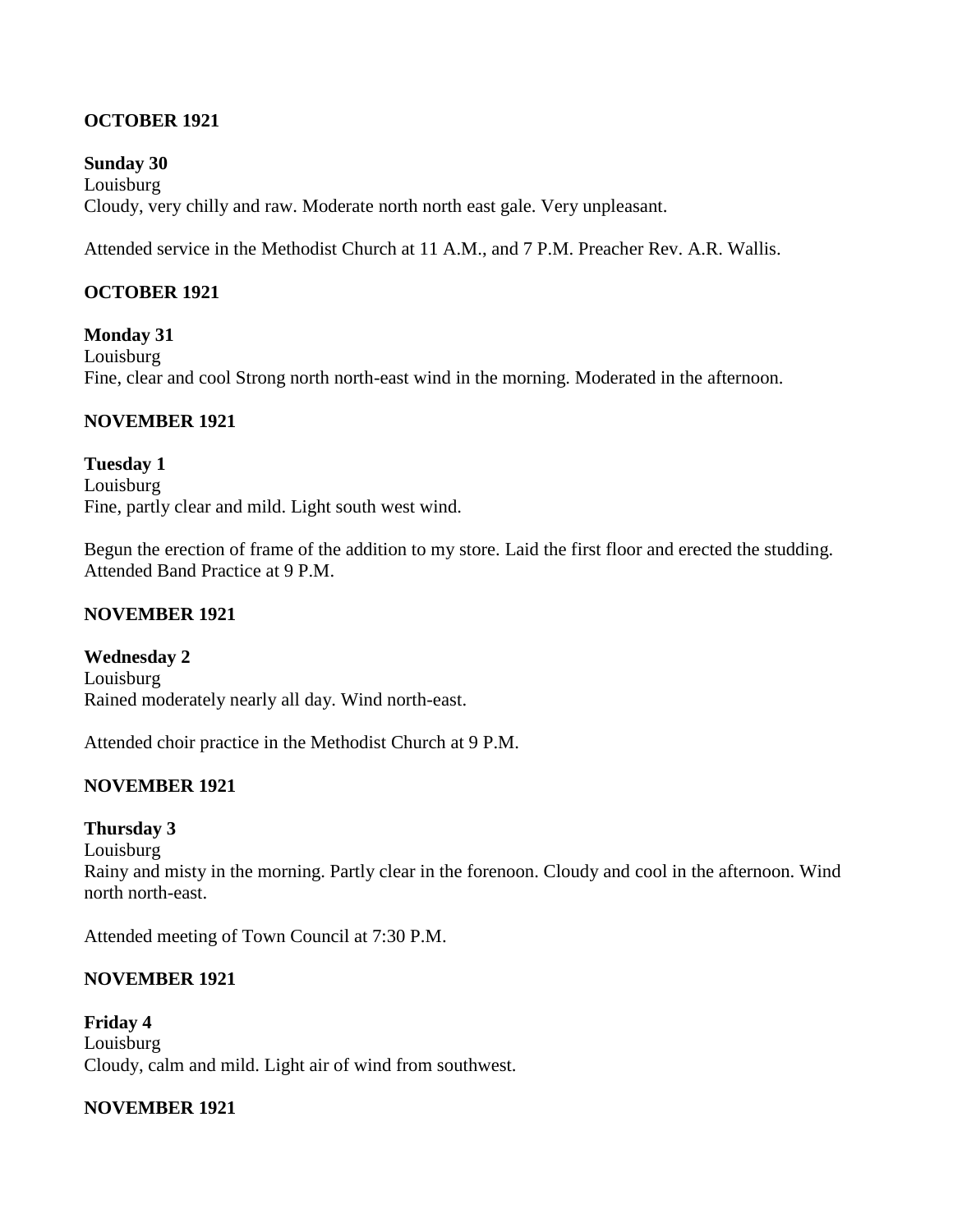### **Saturday 5**

Louisburg Cloudy and mild. Rained during the afternoon.

### **NOVEMBER 1921**

### **Sunday 6**

Louisburg Cloudy, chilly and raw. Light snow squalls in the afternoon. Wind west north west. Attended services in the Methodist Church at 11 A.M. and 7 P.M. Preacher Rev. A.R. Wallis.

### **NOVEMBER 1921**

### **Monday 7**

Louisburg Thanksgiving Day Fine, clear and cool in the forenoon. Cloudy, chilly and raw in the afternoon. Snow squalls in the evening. Wind north-west.

General holiday. Most of the business places closed.

Attended United Thanksgiving service in the Presbyterian Church at 11 A.M. Service conducted by Rev. D.A. McMillan. Presbyterian and Rev. A.R.Wallis, Methodist. Sermon by Mr. Wallis.

Had the store open nearly all day. Closed in the evening.

Political meeting in the interest of the Labor Party held in Peters hall in the evening. Meeting addressed by Mr. Lauchlin and Doyle.

### **NOVEMBER 1921**

**Tuesday 8** Louisburg Fine, Partly clear, chilly and cool. Wind north west . Light snow squalls.

Attended Band practice at 8:30 P.M.

### **NOVEMBER 1921**

**Wednesday 9** Louisburg Fine, clear and chilly. Heavy frost in the morning. Wind north west.

Was to work at the additon to my store nearly all day.

Drove down to the Anglican grave yard with Mr. Draper at about 11 A.M. and took photographs of "Frank Blanchford's" grave and tomb stone.

Attended choir practice in the Methodist Church at 9 P.M.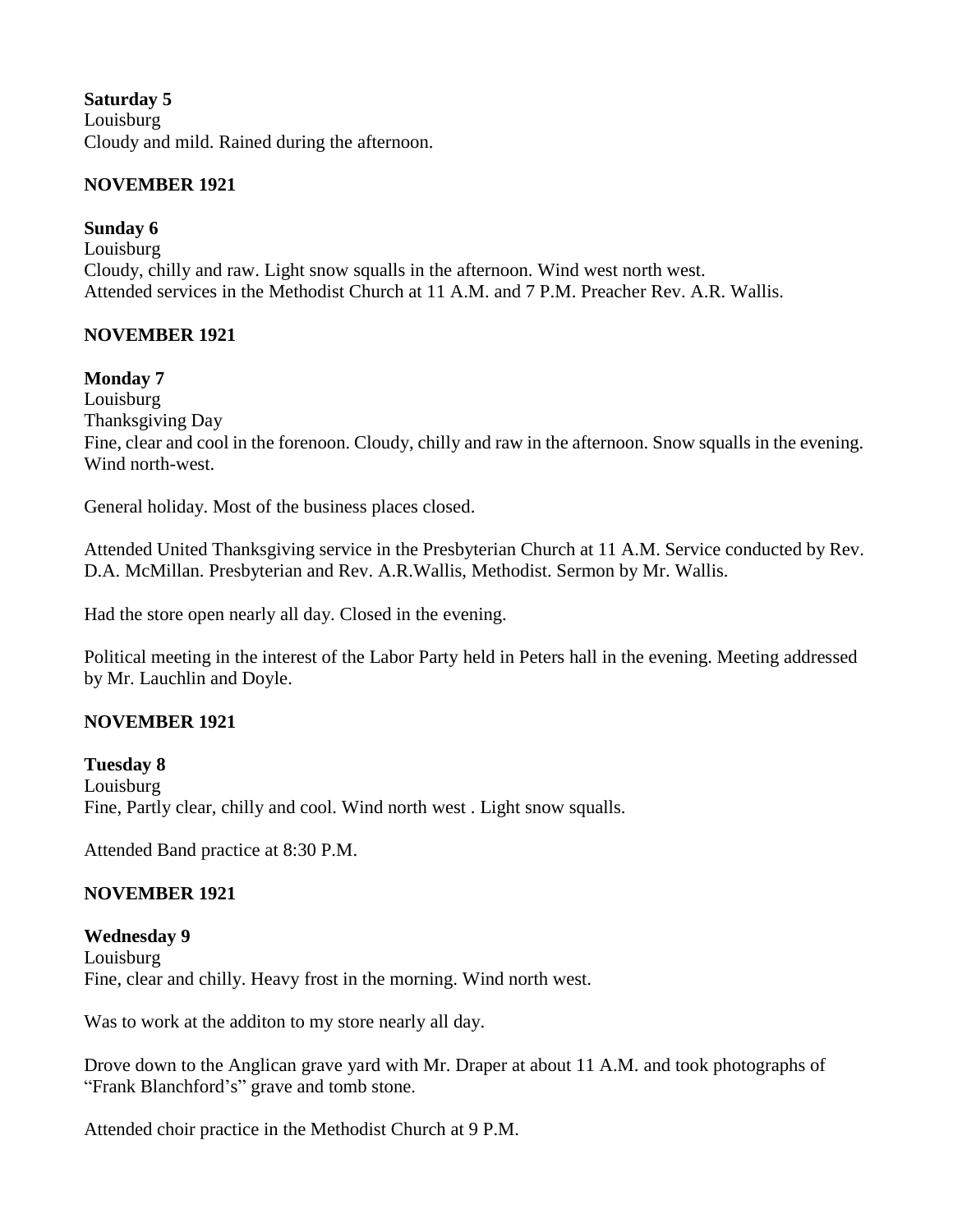### **NOVEMBER 1921**

#### **Thursday 10**

#### Louisburg

Cloudy and very chilly. Begun to rain at about 9 A.M. and continued moderately nearly all day. Fresh south-east wind. Moderated at night.

Political meeting in the interest of the Liberal party held in Masonic hall in the evening. Meeting addressed by the Liberal Candidates: W.H. Carroll and G.W. Kyte. Brass Band in attendance . Was not present.

#### **NOVEMBER 1921**

**Friday 11** Louisburg Fine. Partly clear and cool. Light north west wind.

#### **NOVEMBER 1921**

#### **Saturday 12**

Louisburg Cloudy and cool. Storm threathing. Wind easterly. Snow sleet and rain during the early part of the night.

#### **NOVEMBER 1921**

**Sunday 13** Louisburg Partly clear, occasional snow squalls. Chilly. Wind northerly.

Attended service in the Methodist Church at 11 A.M. and 7 P.M. Preacher Rev. A.R. Wallis.

### **NOVEMBER 1921**

#### **Monday 14**

Louisburg

Clear and moderated in the morning. Cloudy in the afternoon. Storm threatning. Light showers during the evening. Light south west wind.

Meeting in the interests of the candidate of the Labor Party held in the Masonic hall in the evening. Meeting addressed by the candidate, Mrsses. McLauchlin and Doyle.

Finished putting the roof on addition to store and begun shingling the wall.

### **NOVEMBER 1921**

**Tuesday 15** Louisburg Rainy, drizzily and misty all day. Fresh south east wind changing to north east during the night.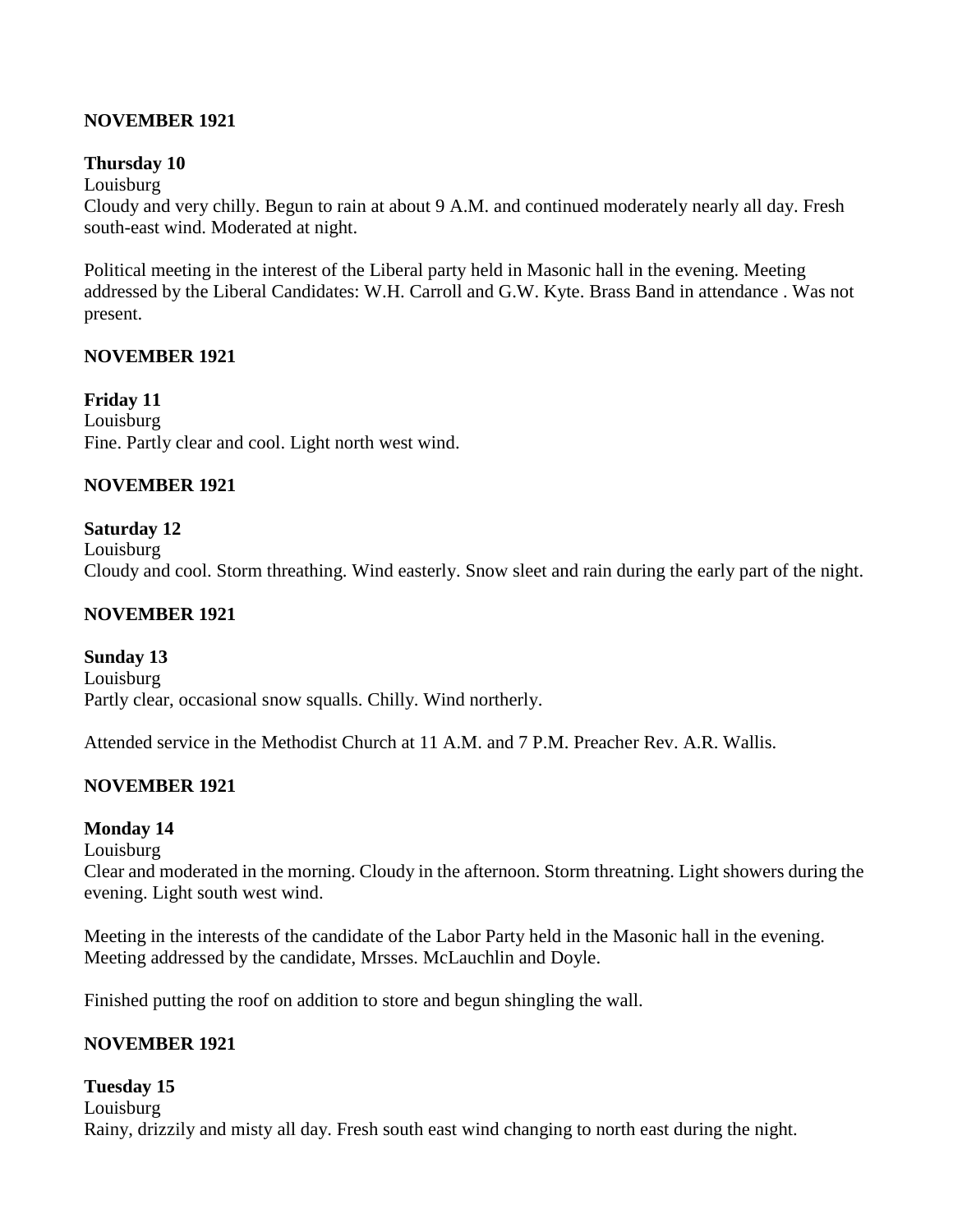### **NOVEMBER 1921**

#### **Wednesday 16**

Louisburg Cloudy, chilly and raw. Wind north west. Occasional snow squalls.

Was to work shingling on east side of additon to my store, with Leonard Murrant and Angus McLeod.

Attended choir practice in the Methodist Church at 9 P.M.

#### **NOVEMBER 1921**

**Thursday 17** Louisburg Fine. Partly clear. Calm and mild.

#### **NOVEMBER 1921**

#### **Friday 18**

Louisburg

Snowed in the early morning. Rainy drizzily and misty nearly all day. Wind south east. Snow fall about 1 inch.

#### **NOVEMBER 1921**

**Saturday 19** Louisburg Partly clear and mild. Cloudy in the afternoon. Rained during the night.

#### **NOVEMBER 1921**

**Sunday 20** Louisburg Mild and very foggy. Moderate southwest wind.

Went for a walk to Havenside in the afternoon with William Phalen.

Attended service in the Methodist Church at 11 A.M., and 7 P.M. Preacher Rev. A.R. Wallis.

#### **NOVEMBER 1921**

#### **Monday 21**

Louisburg Cloudy and mild. Begun to rain at about 4 P.M. Sleet and snow beginning at about 6 P.M. Snow fall about 3 inches. Wind north east.

Finished shingling my new warehouse.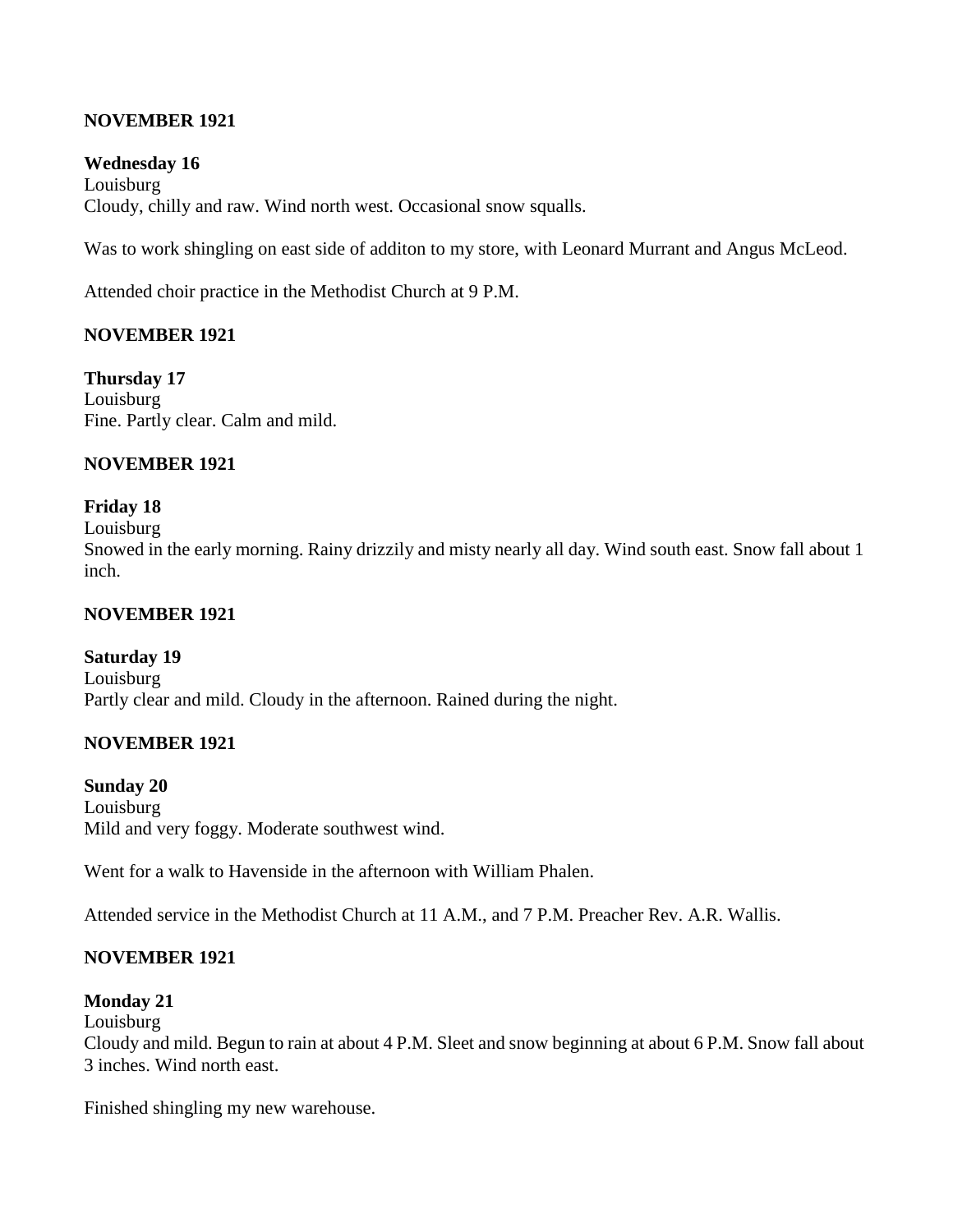### **NOVEMBER 1921**

**Tuesday 22** Louisburg Partly clear, mild. Ground covered with snow. Thawing all day. Streets very slushy.

Attended Band Practice at 8:30 P.M.

### **NOVEMBER 1921**

**Wednesday 23** Louisburg Cold and raw. Partly clear. Strong north west wind. Min temperature about 22 above zero.

Conservative Political meeting in Masonic hall in the evening. Meeting addressed by the candidates: J. C. Douglas and R.S McLellan. Band in attendance. Was present.

#### **NOVEMBER 1921**

#### **Thursday 24**

Louisburg

Cold and raw. Freezing all day. Partly clear, strong north west wind. Min temperature about 22 above zero

#### **NOVEMBER 1921**

#### **Friday 25**

Louisburg

Snow storm in the early morning. Cleared at about nine A.M. with the exception of occasional squalls. Snow fall about 4 inches. Wind northerly.

#### **NOVEMBER 1921**

**Saturday 26** Louisburg Fine and clear. Partly cloudy in the afternoon. Wind northerly.

# **NOVEMBER 1921**

**Sunday 27** Louisburg Cloudy and chilly.

Visited Ronald W. Lewis in the afternoon.

Attended service in the Methodist Church at 11 A.M. and 7 P.M. Preacher Rev. A.R. Wallis.

# **NOVEMBER 1921**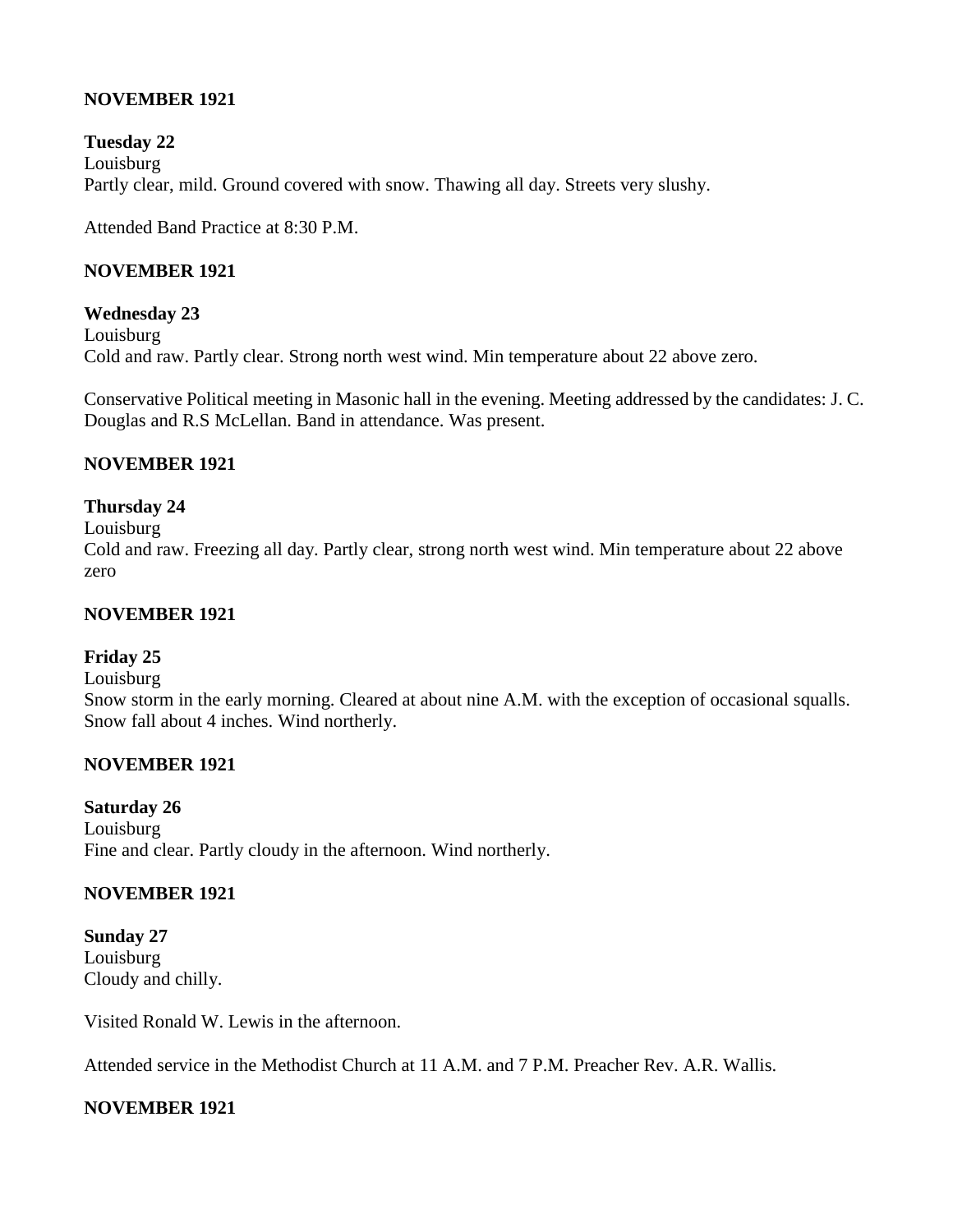### **Monday 28**

Louisburg

Cloudy and chilly. Snow storm during the night, beginning at about 5:30 P.M. Snow fall about 3 inches.

### **NOVEMBER 1921**

### **Tuesday 29**

Louisburg Fine and cloudy. Mild. Wind south-east. Rain during the night.

### **NOVEMBER 1921**

### **Wednesday 30**

Louisburg

Heavy rain in the morning. Showery and misty all day. Thawed off nearly all the snow. Streets bare and muddy in the evening.

Attended choir practice in the Methodist Church at 9 P.M.

### **DECEMBER 1921**

#### **Thursday 1**

Louisburg Fine and cool. Wind northerly. Snow squalls during the night.

Political meeting in Masonic hall in the evening in the interest of the Liberal candidate. Meeting addressed by Dr. A.S. Kendall and H.C.N. Levatte. Brass bank in attendance. Was not present.

### **DECEMBER 1921**

**Friday 2** Louisburg Fine, clear and mild. Light northerly wind.

Finished laying the floor in new warehouse.

### **DECEMBER 1921**

**Saturday 3** Louisburg Cloudy and mild. Fresh southerly wind. Rain during the night, beginning at about 6 P.M.

# **DECEMBER 1921**

**Sunday 4** Louisburg Cloudy and chilly.

Attended service in the Methodist Church at 11 A.M. and 7 P.M. Preacher Rev. A.R. Wallis.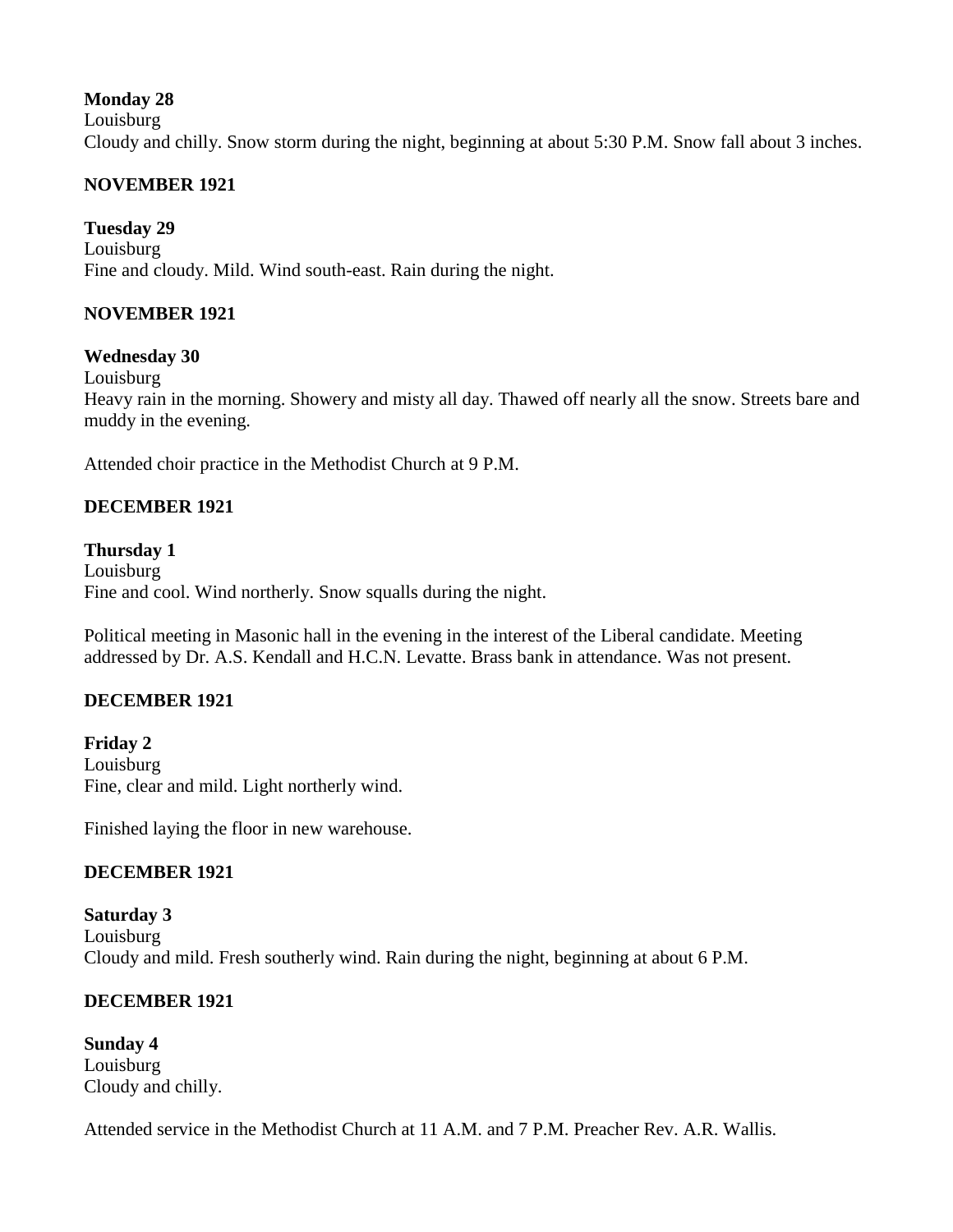Attended choir practice for Christmas music at the Methodist Parsonage after evening service.

### **DECEMBER 1921**

**Monday 5**

Louisburg Fine, cloudy and mild.

#### **DECEMBER 1921**

**Tuesday 6**

Louisburg Cloudy and mild. Frequent snow squalls. Light westerly wind.

Canadian General Elections: Conservative government under the premiership of Hon. Arthur Meighen defeated by the Liberals under the leadership of Hon W.L. McKenzie King. Liberals returned. Conservatives, Farmer-Labor Result in C.B. County south as follows: W.H. Carroll, Lib 10607 G.W. Kyte, Lib 10387 J.B. McLauchlan Lab 8914 Doyle , Lab 7884 J.C. Douglas, Con 7694 McLellan, Con 6075 2 Liberals elected. Result in Louisburg Town: Carroll 264, Kyte 264 Douglas 155, McLellan 92, Doyle 93, McLauchlan 118. Louisburg District: Carroll 119, Kyte 119, Douglas 41, McLellan 27, Doyle 37, McLauchlin 34.

### **DECEMBER 1921**

**Wednesday 7** Louisburg Cloudy and cool.

Attended choir practice in Methodist Church at 9 P.M.

### **DECEMBER 1921**

**Thursday 8** Louisburg Fine, clear and mild.

Norwegian Steamer, "Ravenanger" arrived for orders.

### **DECEMBER 1921**

**Friday 9** Louisburg Cloudy and chilly. Light south west wind.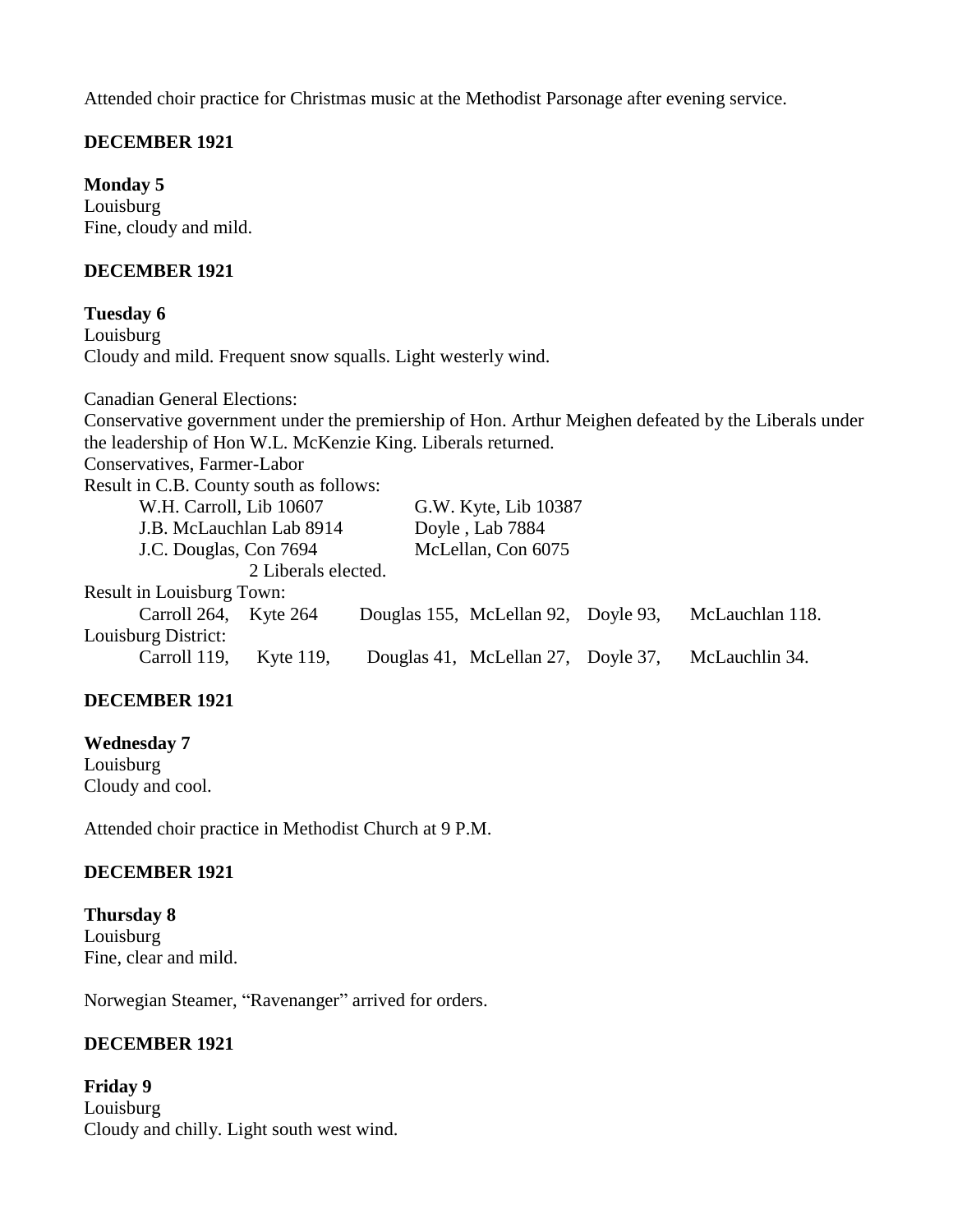Norwegian Steamer, "Ravenanger" sailed.

### **DECEMBER 1921**

### **Saturday 10**

Louisburg Fine, clear, moderately cold. Wind north west.

### **DECEMBER 1921**

#### **Sunday 11**

Louisburg

Fine, Partly clear and mild in the forenoon. Cloudy in the afternoon. Fresh south west wind in the morning, changing to south east. Heavy rain during the night, beginning at about 10 P.M., accompanied by heavy gale.

Attended service in the Methodist Church at 11 A.M. and 7 P.M. Preacher Rev. A.R. Wallis.

Attended choir practice for Christmas Music at Mr. Tilby's after close of evening service.

### **DECEMBER 1921**

#### **Monday 12**

Louisburg

Heavy gale and rain in the morning, stopped raining at about 8 A.M. Blew heavy all day. Wind about north-north in the morning, changing to north west in the afternoon and moderating. Exeptionally heavy sea on the coast.

#### **DECEMBER 1921**

**Tuesday 13** Louisburg Snow storm in the morning, stopped snowing early in the day.

Marriage of Arthur McVicar and Marion Kerr. Ceremony performed by Rev. D.A. McMillan at Presbyterian manse.

Death of Dorothy Comeau.

#### **DECEMBER 1921**

#### **Wednesday 14**

Louisburg

Snow storm in the morning. Stopped snowing at about 8:30 A.M.. Fine, clear and mild during the remainder of the day. Snow fall about 6 inches. Light north west wind.

Attended funeral of the late Mrs. Ellis (Mildred) Troke at 10 A.M. Burial in Presbyterian Cemetery.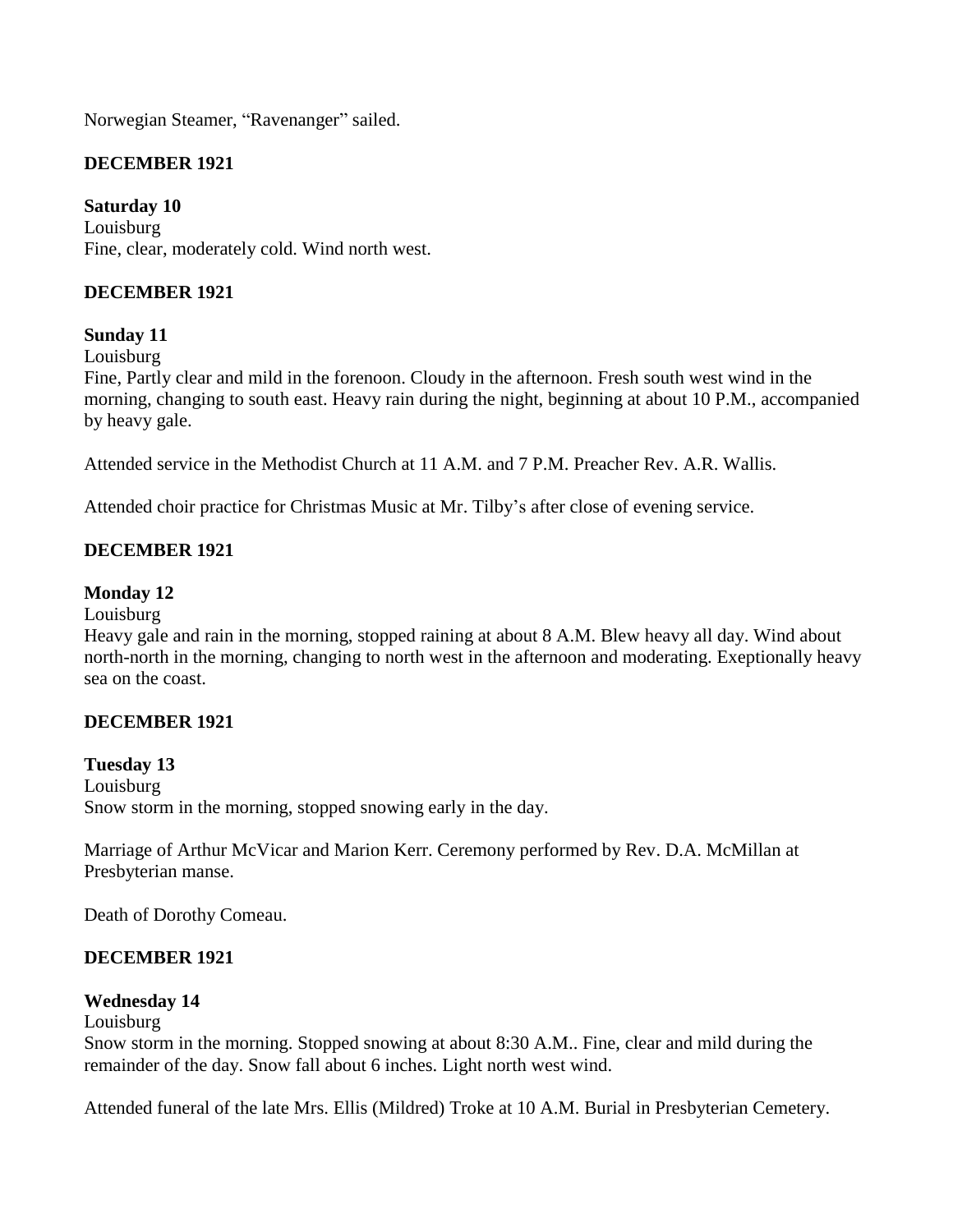Marriage of Abraham Cameron and Miss Miriam McPhail of this town. Ceremony performed at Sydney by Rev. Mr. Cummings.

### **DECEMBER 1921**

**Thursday 15** Louisburg Cloudy and moderately cold.

Attended funeral of the late Dorothy Comeau at 9:30 A.M.

### **DECEMBER 1921**

**Friday 16** Louisburg Sydney Cloudy and moderately cold. Snow squalls. Wind northerly.

Went to Sydney on the 8:20 A.M. train. Put up at the Norfolk Hotel.

#### **DECEMBER 1921**

**Saturday 17** Sydney Louisburg Cloudy and moderately cold. Wind northerly.

Left Sydney on the 1:40 P.M. train car for Glace Bay. Left Glace Bay for Louisburg on 4:15 P.M. train.

Had dinner at Harry Vernees.

Meeting in Peters Hall at 8 P.M. to make a presentation to H.C.N. Levatte, who intends leaving for Halifax on next Monday to take up his residence there. Band in attendance.Was not present.

### **DECEMBER 1921**

**Sunday 18** Louisburg Rainy and misty in the morning. Thawing all day. Streets slushy. Snow nearly all gone.

Attended service in the Methodist Church at 11 A.M., and 7 P.M. Preacher Rev. A.R. Wallis.

### **DECEMBER 1921**

**Monday 19** Louisburg

[Blank page]

# **DECEMBER 1921**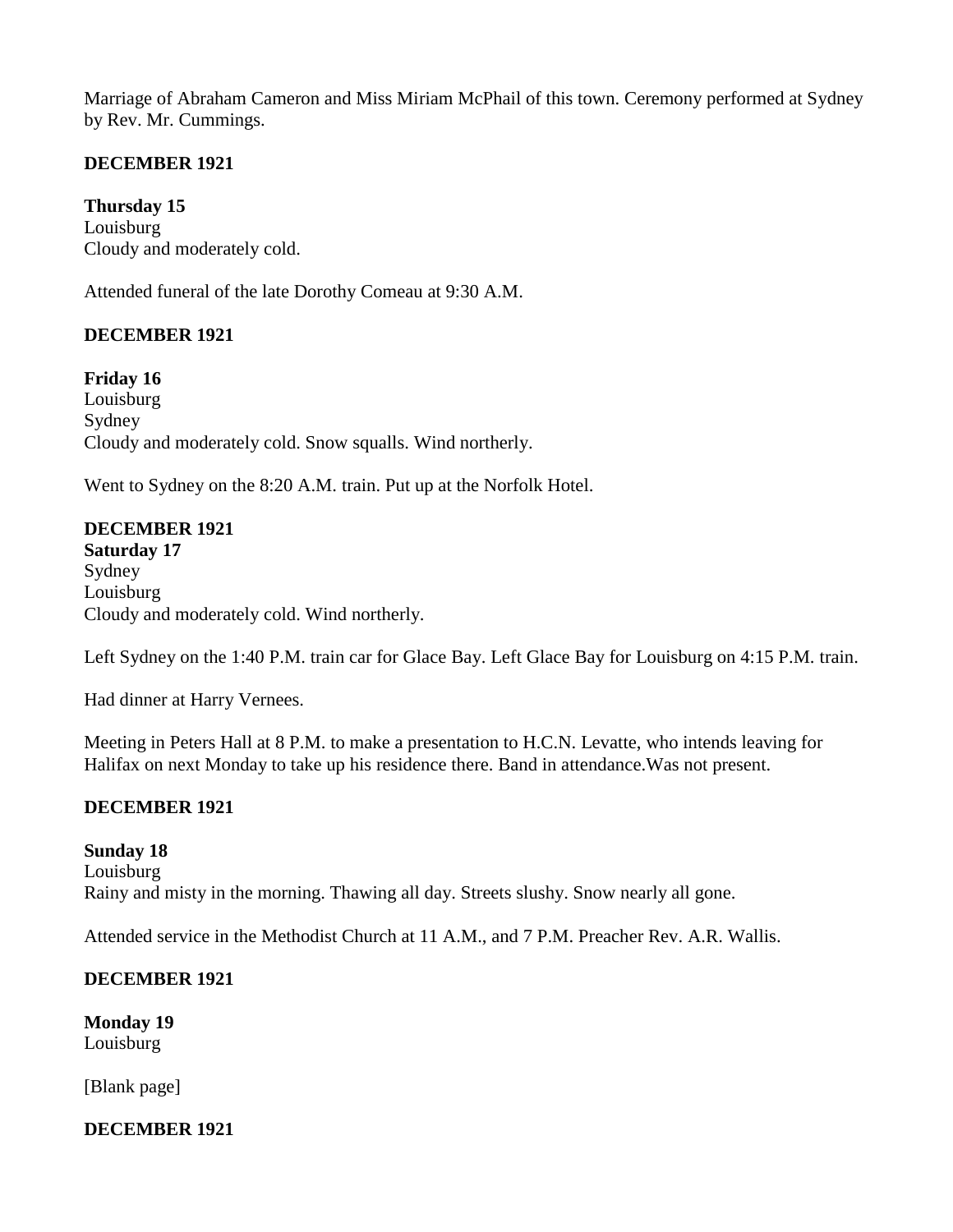**Tuesday 20** Louisburg Fine, cloudy and moderately cold.

Attended Band practice at 8:30 P.M.

### **DECEMBER 1921**

#### **Wednesday 21**

Louisburg

Cloudy and mild. Snowed during part of the afternoon and night. Snowfall about 3 inches. Wind southerly.

Attended choir practice in the Methodist Church at 9 P.M.

Attended special meeting of Town Council at 7:30 P.M . Called to deal with the unemployment situation in the Town.

### **DECEMBER 1921**

#### **Thursday 22**

Louisburg Cloudy, squally and moderately cold. Snow squalls. Fresh north-west wind. Disagreeable.

Steamer "Watuka", arrived last night or early this morning for shelter. Sailed again at about 10 A.M. for Sydney.

### **DECEMBER 1921**

**Friday 23**

Louisburg

Cloudy and moderately cold. Snow storm during the night, beginning at about 6 P.M. Snowfall about 2 inches.

### **DECEMBER 1921**

**Saturday 24** Louisburg Fine, cloudy and mild. Streets very slushy. Light north west wind.

Death of Mrs. Peter McIntrye.

### **DECEMBER 1921**

### **Sunday 25**

Louisburg Fine, cloudy and moderately cold. Light northerly wind. Good sleighing. Sidewalks very slippery.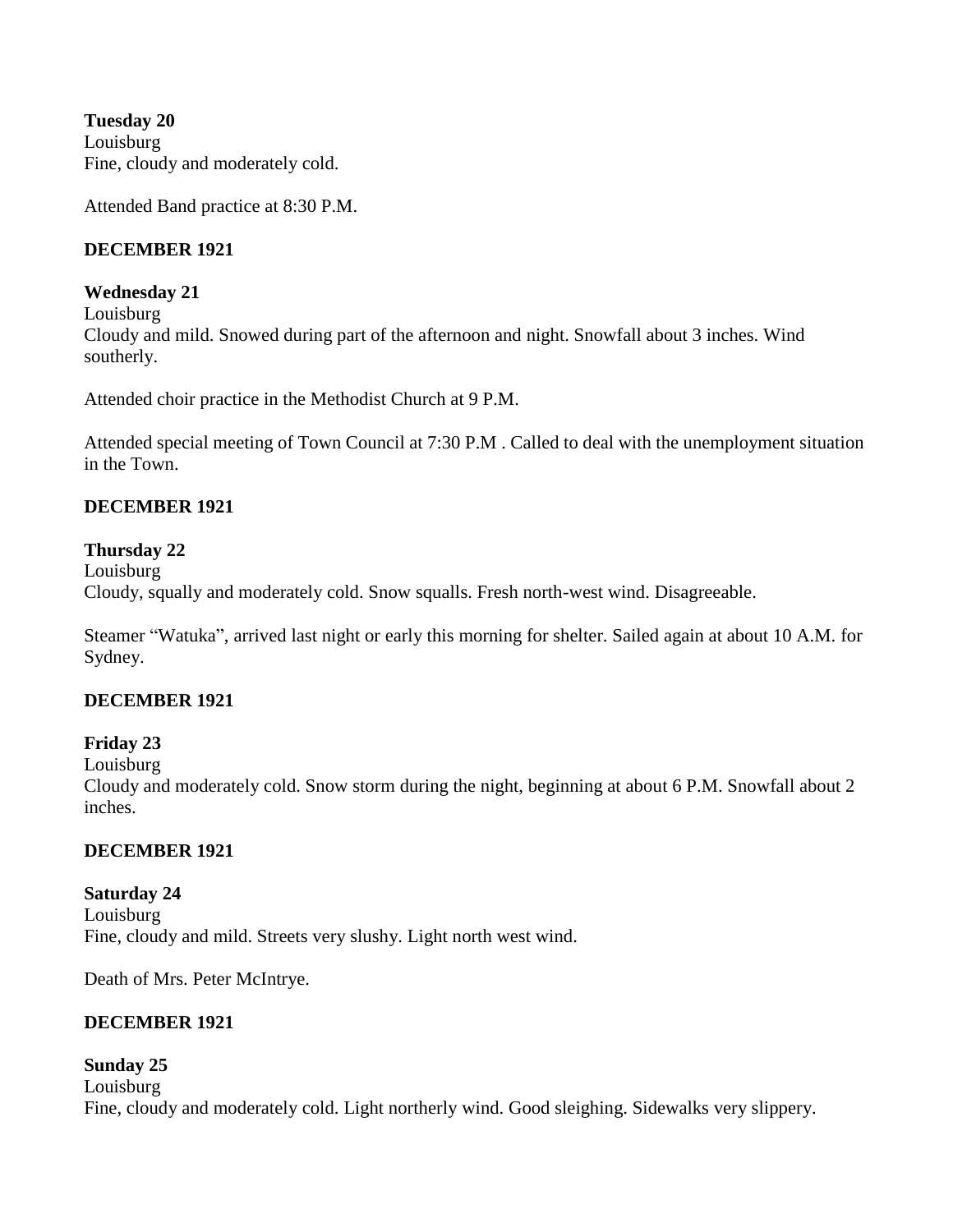Had dinner and spent the afternoon at W. Phalen's.

Attended service in the Methodist Church at 11 A.M. and 7 P.M. Preacher Rev. A.R. Wallis.

### **DECEMBER 1921**

#### **Monday 26**

Louisburg

Fine, partly clear. Temperature not far above the zero mark in the morning. Moderately cold during the day. Light northerly wind.

General holiday.

Spent most of the day in the shop. Open for business from about 11 A.M. until 5 P.M.

Attended Methodist Sunday School "White Gift" service in the Methodist Church at 7:30 P.M.

### **DECEMBER 1921**

#### **Tuesday 27**

Louisburg

Cloudy and moderately cold. Wind northerly changing to south west. Snow during the night, beginning at about 9:30.

Attended funeral of the late Mrs. Peter McIntryre at 10:30 A.M. Interment in Catalone Cemetery.

Attended Band Practice at 8:30 P.M.

### **DECEMBER 1921**

**Wednesday 28** Louisburg Cloudy and moderately cold. Strong northerly wind in the afternoon and evening.

Attended choir practice in the Methodist Church at 9 P.M.

### **DECEMBER 1921**

**Thursday 29** Louisburg

Fine and clear in the morning. Cloudy and mild with strong southwest wind in the afternoon and evening.

|                      | Hon W. L. MacKenzie King sworn in as Premier of Canada at Ottawa. Cabinet as follows: |
|----------------------|---------------------------------------------------------------------------------------|
| Minister of Justice: | Sir Lorne Gouin                                                                       |
| Minister of Finance: | Hon W. S. Fielding                                                                    |
| Secretary of State:  | Hon A. B. Copp                                                                        |
| Trade and Commerce:  | Hon J.A. Robb                                                                         |
| Labour:              | <b>Hon James Murdock</b>                                                              |